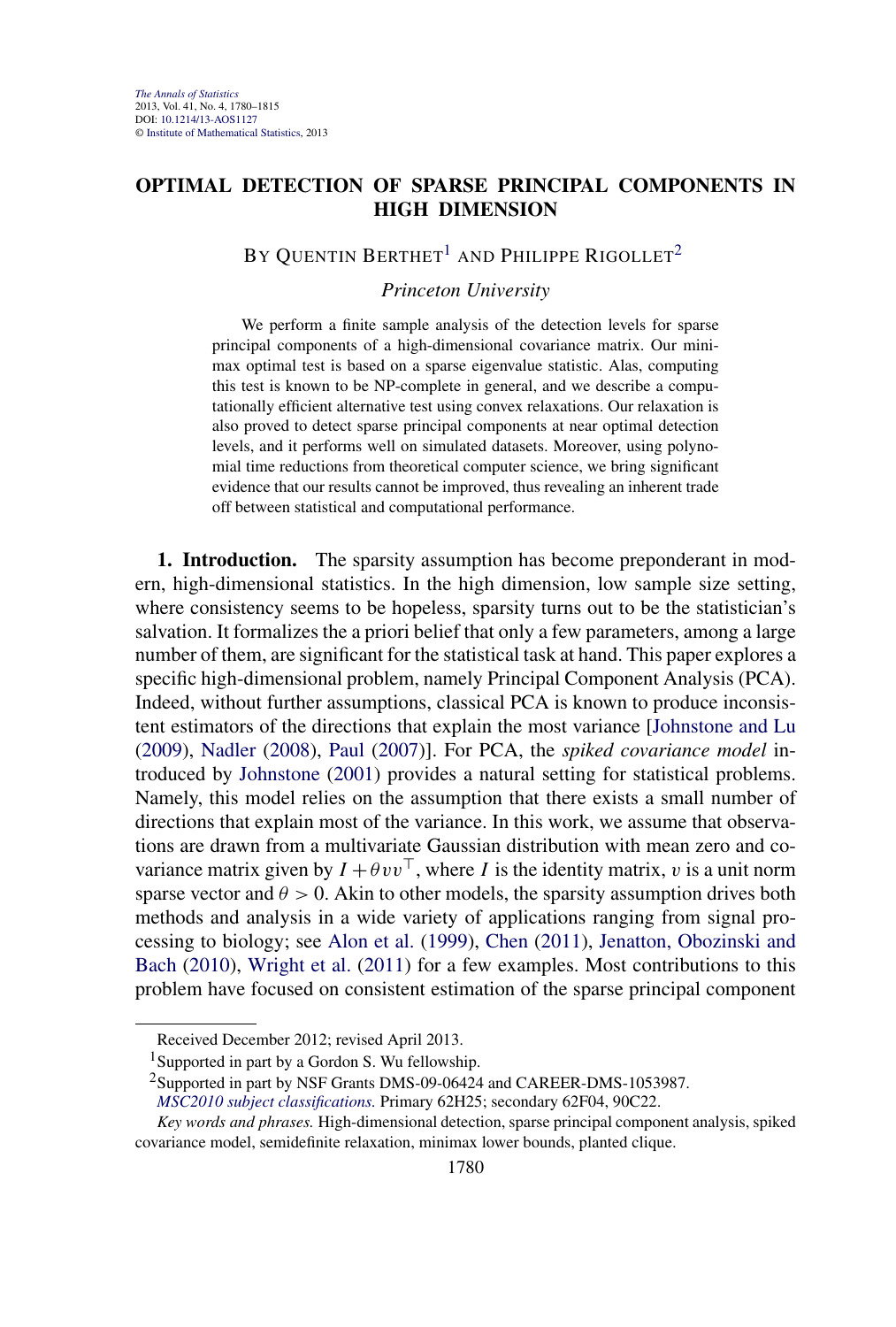*v* under various performance measures; see, for example, [Amini and Wainwright](#page-32-0) [\(2009\)](#page-32-0), [Birnbaum et al.](#page-32-0) [\(2013\)](#page-32-0), [Cai, Ma and Wu](#page-32-0) [\(2012\)](#page-32-0), [Ma](#page-34-0) [\(2013\)](#page-34-0), [Shen, Shen](#page-34-0) [and Marron](#page-34-0) [\(2013\)](#page-34-0), [Vu and Lei](#page-35-0) [\(2012\)](#page-35-0) and the above references.

What if there is no sparse component? In other words, what if  $\theta = 0$ ? From a detection standpoint, one may ask the following question: How much variance should a sparse principal component explain in order to be detectable by a statistical procedure? Answering this question consists of (i) constructing a test that can detect this sparse principal component when the associated variance is above a certain level and (ii) proving that no test can detect such a principal component below a certain level.

Optimal detection levels in a high-dimensional setup have recently received a lot of attention. [Arias-Castro, Candès and Durand](#page-32-0) [\(2011\)](#page-32-0), [Arias-Castro, Candès](#page-32-0) [and Plan](#page-32-0) [\(2011\)](#page-32-0), [Donoho and Jin](#page-33-0) [\(2004\)](#page-33-0), [Ingster, Tsybakov and Verzelen](#page-33-0) [\(2010\)](#page-33-0) have studied the detection of a sparse vector corrupted by noise under various sparsity assumptions. More recently, this problem has been extended from vectors to matrices by [Butucea and Ingster](#page-32-0) [\(2013\)](#page-32-0), Sun and Nobel [\(2008, 2013\)](#page-34-0) who propose to detect a shifted sub-matrix planted in a Gaussian or binary random matrix. While the notion of sub-matrix encodes a certain sparsity structure, these two papers focus on the elementwise properties of random matrices, unlike the blooming random matrix theory that focuses on spectral aspects. [Arias-Castro, Bubeck and](#page-32-0) [Lugosi](#page-32-0) [\(2012\)](#page-32-0) studied a problem related to sparse PCA detection, but closer to the shifted sub-matrix problem. Their goal is to detect a shifted off-diagonal submatrix planted in a covariance matrix. Their methods are not spectral either.

We extend the current work on detection in two directions. First, we analyze detection in the framework of sparse PCA, and more precisely, in the spiked covariance model. Second, we derive a finite sample analysis of minimax optimality in this problem with results that hold with high-probability, unlike most of the literature on detection where an asymptotic framework is usually preferred. A notable exception is the paper of [Addario-Berry et al.](#page-31-0) [\(2010\)](#page-31-0) where results are of the same flavor as ours. Unlike the asymptotic analysis pioneered by [Ingster](#page-33-0) [\(1982\)](#page-33-0) and recently extended to sparse linear regression in [Donoho and Jin](#page-33-0) [\(2004\)](#page-33-0), [Ingster,](#page-33-0) [Tsybakov and Verzelen](#page-33-0) [\(2010\)](#page-33-0), this finite sample analysis is not refined enough to exhibit a qualitative difference between testing and estimation. Nevertheless, such results shed light on the delicate interplay between the important parameters of the problem: ambient dimension, sample size and sparsity.

The minimax optimal test statistic for our testing problem relies on the socalled *k*-sparse largest eigenvalue of the empirical covariance matrix. It captures the largest amount of empirical variance explained by any *k* of the original variables. It turns out that although this statistic can be used to construct an optimal test, it raises computational difficulties and can even be proved to be NP-complete in general. As a result, a large body of the optimization literature on this topic consists of numerical methods to overcome this issue; see, for example, [d'Aspremont,](#page-33-0) [Bach and El Ghaoui](#page-33-0) [\(2008\)](#page-33-0), [d'Aspremont et al.](#page-33-0) [\(2007\)](#page-33-0), [Journée et al.](#page-34-0) [\(2010\)](#page-34-0), [Lu](#page-34-0)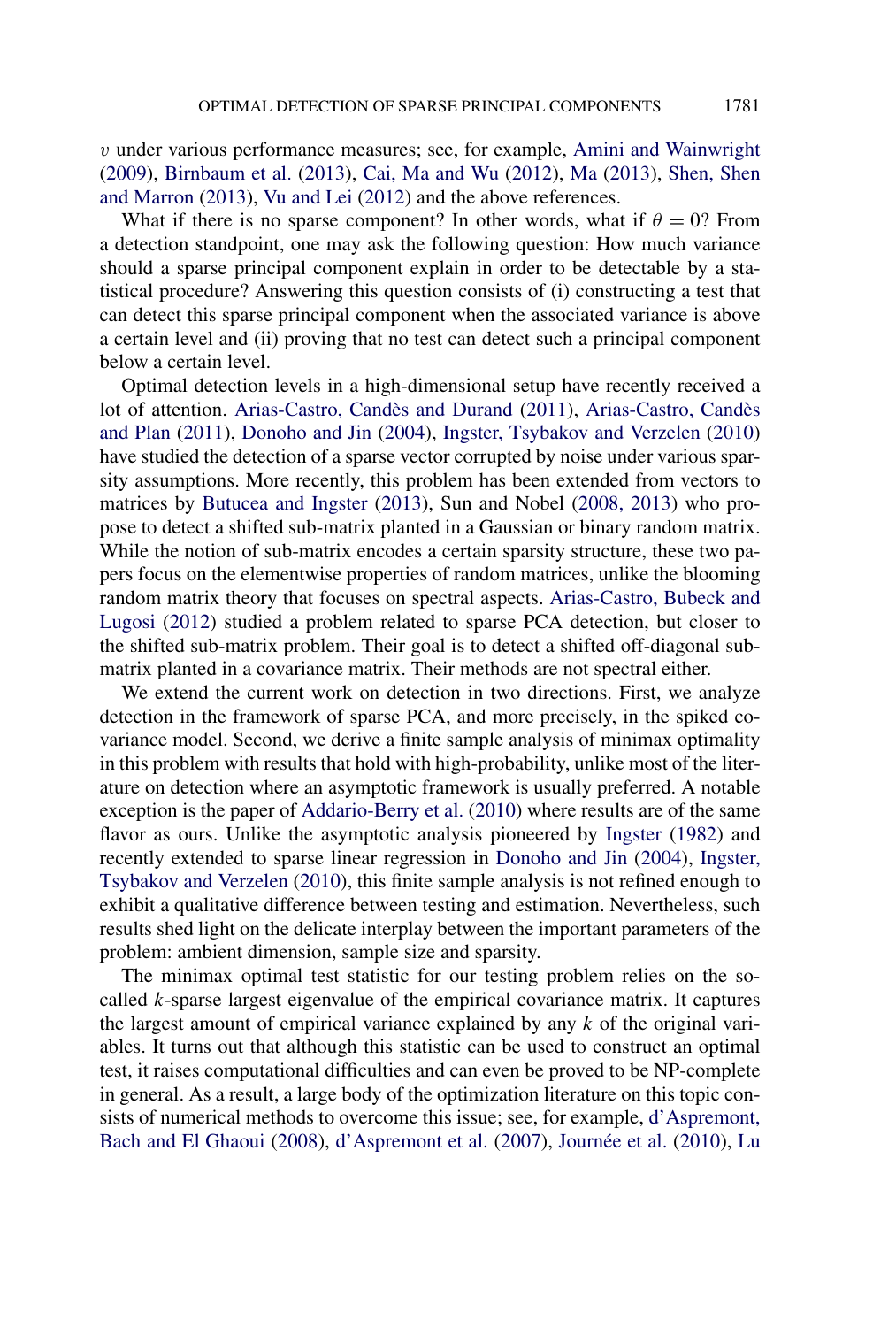[and Zhang](#page-34-0) [\(2012\)](#page-34-0), [Ma](#page-34-0) [\(2011\)](#page-34-0) and references therein. Nevertheless, while these numerical methods do produce a solution, their statistical properties are rarely addressed for the estimation problem and never for the detection problem. One of the approaches introduced by [d'Aspremont et al.](#page-33-0) [\(2007\)](#page-33-0) uses a convexification technique called *semidefinite programming* (SDP). A major drawback of this technique is that it may not output a sparse direction  $\hat{v}$ . Indeed, semidefinite programs output matrices that are not rank-one in general, and an ad hoc post-processing step is often required to turn this matrix back into a unit vector. However, in the context of detection, our goal is not to estimate the eigenvector  $v$  but rather its associated eigenvalue. This notable difference allows us to bypass SDP optimization altogether, which is known to scale poorly in high dimension. Inspired by the dual SDP formulation, we propose a simple test procedure based on the *minimum dual perturbation* (MDP) that is easy to compute and for which we can derive near optimal performance bounds for the detection problem. More importantly, we bring supporting evidence to the tightness of the performance bounds that we prove. Interestingly, this evidence builds upon a conjecture from theoretical computer science. Indeed, a reduction to the *planted clique* problem shows that a better performance would contradict a widely believed conjecture on the average-case complexity of this problem.

Most of our analysis is performed in the model of sparse rank one perturbation for the covariance matrix of Gaussian random vectors. Nevertheless, our results are robust to variations around this model, and we devote Section [7](#page-18-0) to discussing various weaker assumptions under which our results still hold. In particular, our results are more generally valid for sub-Gaussian observations and weaker notions of sparsity. We also study the case where the distance between the estimated and true covariance matrices is only controlled in sup-norm, with high probability. This setup encompasses biased estimators or adversarial noise.

The rest of the paper is organized as follows. In Section [2,](#page-3-0) we introduce the detection problem for sparse PCA. In Section [3,](#page-4-0) we discuss various links with probabilistic results on random matrix theory and more precisely, the asymptotic effect of a principal component on the spectrum of a Wishart matrix. Minimax detection levels are derived in Section [4,](#page-6-0) where in particular, we introduce a test based on spectral methods and derive the level at which it achieves detection of sparse principal components with high probability. This level is proved to be optimal in a minimax sense in Section [5.](#page-9-0) Unfortunately, this test cannot be computed efficiently, and several relaxations are proposed in Section [6.](#page-13-0) For these convex methods, we derive suboptimal levels that also hold under various weaker assumptions for which they sometimes become optimal (Section [7\)](#page-18-0). Moreover, using arguments from computational complexity, we argue in Section [8](#page-23-0) that even under the strongest assumptions of this paper, these suboptimal levels are likely to be the best achievable by the efficient relaxations. Specifically, we show that proving better bounds for these methods would lead to a contradiction of the hidden clique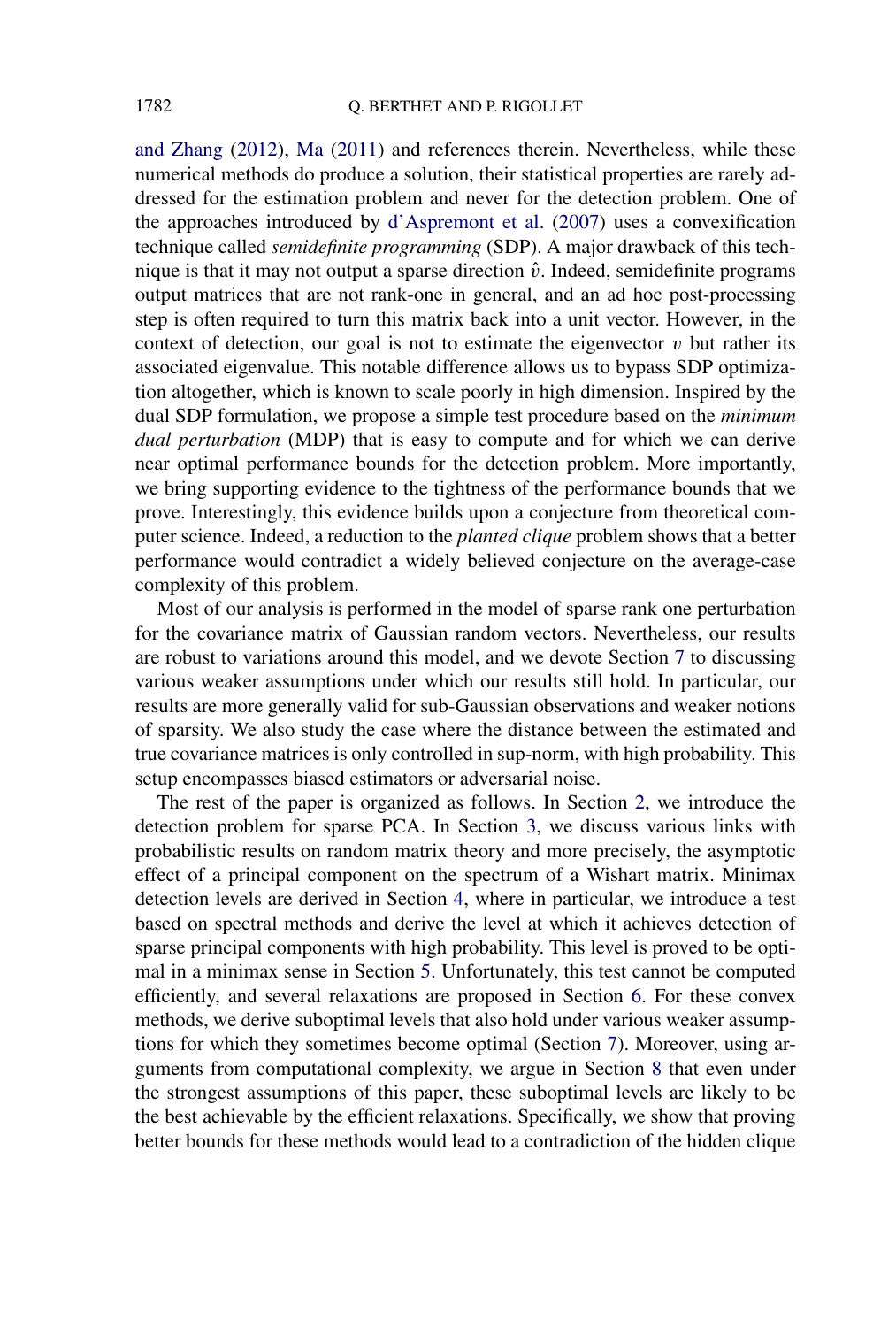<span id="page-3-0"></span>conjecture, which is widely believed to be true. The numerical performance of our test and in particular its suboptimality, is illustrated in Section [9.](#page-28-0)

NOTATION. The space of  $d \times d$  symmetric real matrices is denoted by  $S_d$ . We write  $Z \succeq 0$  whenever *Z* is semidefinite positive.

The elements of a vector  $v \in \mathbb{R}^d$  are denoted by  $v_1, \ldots, v_d$  and similarly, a matrix *Z* has element  $Z_{ij}$  on its *i*th row and *j*th column. For any  $q > 0$ ,  $|v|_q$  denotes the  $\ell_q$  "norm" of a vector *v* and is defined by  $|v|_q = (\sum_j |v_j|^q)^{1/q}$ . Moreover, we denote by  $|v|_0$  its so-called  $\ell_0$  "norm," that is, its number of nonzero elements. Furthermore, by extension, for  $Z \in S_d$ , we denote by  $|Z|_q$  the  $\ell_q$  norm of the vector formed by the entries of *Z*. We also define for  $q \in [0, 2)$  the set  $\mathcal{B}_q(R)$  of unit vectors within the  $\ell_q$ -ball of radius  $R > 0$ 

$$
\mathcal{B}_q(R) = \{ v \in \mathbf{R}^p : |v|_2 = 1, |v|_q \le R \}.
$$

The trace and rank functionals are denoted by **Tr** and **rank**, respectively, and have their usual definition. The identity matrix in  $\mathbf{R}^d$  is denoted by  $I_d$ . For a finite set *S*, we denote by |*S*| its cardinality. We also write  $A_S$  for the  $|S| \times |S|$ submatrix with elements  $(A_{ij})_{i,j\in S}$ , and  $v_S$  for the vector of  $\mathbb{R}^{|S|}$  with elements *v<sub>i</sub>* for *i* ∈ *S*. Finally, for two real numbers *a* and *b*, we write  $a \wedge b = \min(a, b)$ ,  $a \vee b = \max(a, b)$  and  $a_+ = a \vee 0$ .

**2.** Statement of the hypothesis testing problem. Let  $X_1, \ldots, X_n$  be *n* i.i.d. copies of a random variable *X* in  $\mathbb{R}^p$ . Our objective is to perform the following test:

$$
H_0: X \sim \mathcal{N}(0, I_p),
$$
  
\n
$$
H_1: X \sim \mathcal{N}(0, I_p + \theta v v^\top), \qquad v \in \mathcal{B}_0(k),
$$

where  $\theta > 0$ , and we remind the reader that  $\mathcal{B}_0(k)$  is the set of *k*-sparse unit vectors. Note that the model under  $H_1$  is an adaptation of the spiked covariance model since it only allows *v* to be *k*-sparse on the unit Euclidean sphere. This is precisely the model of sparse PCA introduced in [Johnstone and Lu](#page-33-0) [\(2009\)](#page-33-0). In particular, the distribution of *X* under  $H_1$  is invariant under rotation of the *k* relevant variables. We use this simplified model for reasons of clarity: to highlight the importance of relative variance, only one direction *v* is used for signal, and only one parameter  $\theta$ is used to express the signal-to-noise ratio. Note that our upper and lower bounds for optimal testing are valid for the general hypotheses

$$
H_0: X \sim \mathcal{N}(0, \Sigma_0), \qquad \lambda_{\max}^k(\Sigma_0) \le 1,
$$
  

$$
H_1: X \sim \mathcal{N}(0, \Sigma_1), \qquad \lambda_{\max}^k(\Sigma_1) \ge 1 + \theta,
$$

where  $\lambda_{\text{max}}^k$ , is the *k*-sparse eigenvalue defined in [\(4.1\)](#page-6-0) below. In particular, the model under  $H_1$  encompasses that of [Amini and Wainwright](#page-32-0) [\(2009\)](#page-32-0).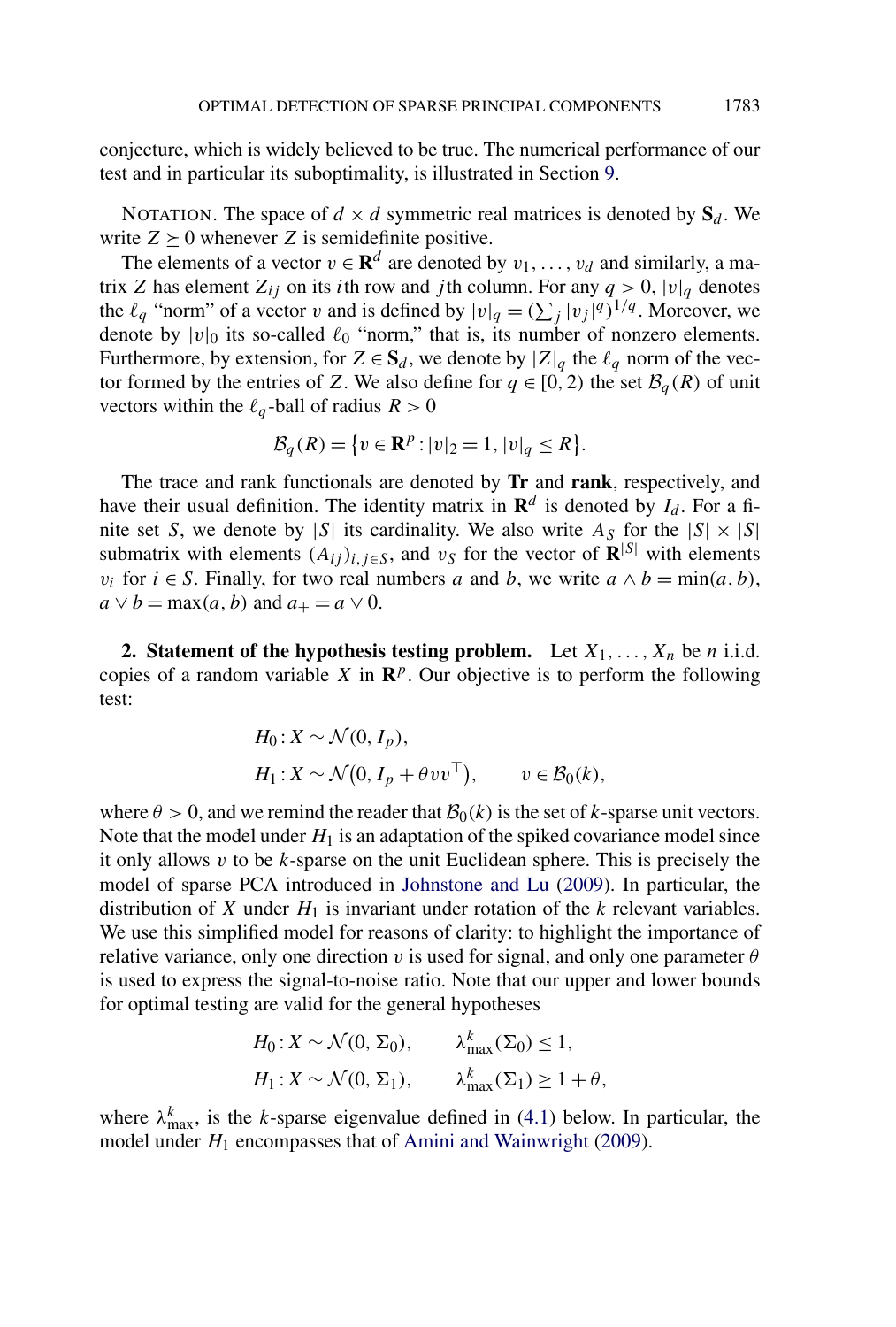<span id="page-4-0"></span>Let  $\Sigma = \mathbb{E}[XX^\top]$  denote the covariance matrix of the centered random vector *X*, and denote by  $\hat{\Sigma}$  the empirical covariance matrix defined by

(2.1) 
$$
\hat{\Sigma} = \frac{1}{n} \sum_{i=1}^{n} X_i X_i^{\top}.
$$

We say that a test *discriminates* between  $H_0$  and  $H_1$  with probability  $1 - \delta$  if both type I and type II errors have a probability smaller than *δ*. Our goal is therefore to find a statistic  $\varphi(\hat{\Sigma})$  and quantiles  $\tau_0 < \tau_1$ , depending on  $(p, n, k, \delta)$  such that

$$
\mathbf{P}_{H_0}(\varphi(\hat{\Sigma}) > \tau_0) \leq \delta, \qquad \mathbf{P}_{H_1}(\varphi(\hat{\Sigma}) < \tau_1) \leq \delta.
$$

For  $\tau \in [\tau_0, \tau_1]$  define the test

$$
\psi(\hat{\Sigma}) = \mathbf{1}\big\{\varphi(\hat{\Sigma}) > \tau\big\},\
$$

where **1**{·} denotes the indicator function. As desired, this test discriminates between the two hypotheses with probability  $1-\delta$ . We assume that the user is testing for a specific sparsity *k*. Nevertheless, using a Bonferroni correction, this test can be performed for various values of *k* if needed.

Note that throughout the paper, we assume that all of the parameters  $(k, n, p)$ are known so that  $\tau_0$  and  $\tau_1$  are easily determined.

### **3. Link with random matrix theory.**

3.1. *Spectral methods*. It is not hard to see that, under  $H_1$ , for any  $\theta > 0$ , *v* is an eigenvector associated to the largest eigenvalue of the population covariance matrix  $\Sigma$ . Moreover, if  $\Sigma$  is close to  $\Sigma$  in spectral norm, then its largest eigenvector should be a good candidate to approximate  $v$ . It is therefore natural to consider spectral methods for the spiked covariance model. Understanding the behavior of our test statistic under both the null and the alternative is key in proving that it discriminates between the hypotheses.

Spectral convergence of the empirical covariance matrix to the true covariance matrix has received some attention recently [see, e.g., [Bickel and Levina](#page-32-0) [\(2008\)](#page-32-0), [Cai, Zhang and Zhou](#page-32-0) [\(2010\)](#page-32-0), [El Karoui](#page-33-0) [\(2008\)](#page-33-0)] under various elementwise sparsity assumptions and using thresholding methods. However, since our assumption allows for relevant variables to produce arbitrarily small entries under the alternative hypothesis, we cannot use such results. A natural statistic to discriminate between the null and the alternative would be, for example, the largest eigenvalue of the covariance matrix.

Spectral properties of random matrices have received a lot of attention from both a statistical and probabilistic perspective. We devote the rest of this section to reviewing some of the classical results from random matrix theory, and we argue that even in moderate dimension, the largest eigenvalue cannot discriminate between the null and alternative hypotheses.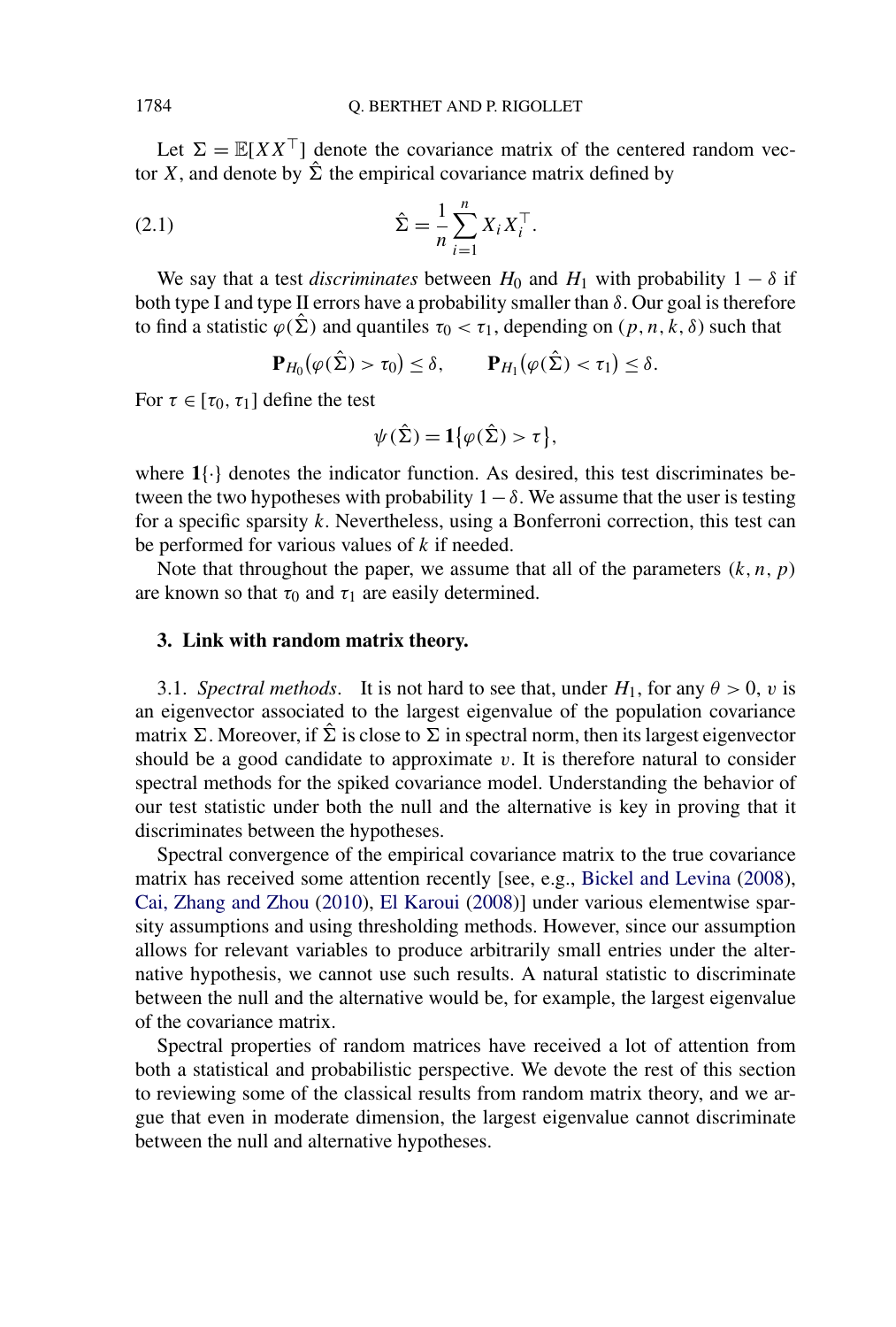It is easily seen that for any unit vector *v*,

(3.1) 
$$
\lambda_{\max}(I_p) = 1 \text{ and } \lambda_{\max}(I_p + \theta v v^{\top}) = 1 + \theta.
$$

If we could allow, for a fixed  $p$ , to let  $n$  go to infinity, the consistency of the estimator  $\Sigma$  (for fixed p, entry by entry) and the continuity of the largest eigenvalue as a function of the entries of a matrix would imply that the largest eigenvalue can be used to discriminate between the two alternatives, at least asymptotically.

However, in a high-dimension setting, where *p* is typically much larger than *n*, the behavior of  $\lambda_{\text{max}}(\hat{\Sigma})$  under the null hypothesis is quite different. If  $p/n \to \alpha$ 0, [Geman](#page-33-0) [\(1980\)](#page-33-0) showed that, in accordance with the Marcenko–Pastur distribution, we have

$$
\lambda_{max}(\hat{\Sigma}) \to (1 + \sqrt{\alpha})^2 > 1,
$$

where the convergence holds almost surely see also [Bai](#page-32-0) [\(1999\)](#page-32-0), [Johnstone](#page-33-0) [\(2001\)](#page-33-0) and references therein. Moreover, [Yin, Bai and Krishnaiah](#page-35-0) [\(1988\)](#page-35-0) established that finite fourth moment is a necessary and sufficient condition for this almost sure convergence to hold. Furthermore, since  $\Sigma > 0$ , its number of positive eigenvalues is equal to its rank (which is at most  $n$ ), and we have

$$
\lambda_{\max}(\hat{\Sigma}) \ge \frac{1}{\text{rank}(\hat{\Sigma})} \sum_{i=1}^p \lambda_i(\hat{\Sigma}) \ge \frac{1}{n} \text{Tr}(\hat{\Sigma}) = \frac{p}{n} \frac{\sum_{i=1}^n |X_i|_2^2}{np}.
$$

Note that under  $H_0$ , it holds  $\sum_{i=1}^n |X_i|^2 \sim \chi^2_{np}$ . Hence almost surely, for  $p/n \to$  $\infty$ , we have  $\lambda_{\text{max}}(\hat{\Sigma}) \to \infty$ .

These two results hint at an intrinsic limitation of the largest eigenvalue statistic: its fluctuations are too large to discriminate between the two hypotheses in a "large *p*/small *n*" scenario unless the signal strength  $\theta$  is very strong.

In the next subsection, we show that the above argument can be made formal using spectral results in random matrix theory.

3.2. *Finite rank perturbations of covariance matrices*. In a moderate-dimensional regime, where  $p/n \to \alpha \in (0, 1)$ , [Baik, Ben Arous and Péché](#page-32-0) [\(2005\)](#page-32-0) describe a phase transition for the spectral behavior of the sample covariance matrix  $\hat{\Sigma}$  of complex Gaussian vectors between two different regimes. This phenomenon is now widely known as the BBP transition for the name of the authors. The same phenomenon, for real random variables, was subsequently established in [Baik and](#page-32-0) [Silverstein](#page-32-0) [\(2006\)](#page-32-0).

Qualitatively, there exists a critical value  $\theta^*$  such that if  $\theta > \theta^*$ , the spectrum of  $\Sigma$  exhibits an isolated eigenvalue significantly larger than the others, and such that if  $\theta < \theta^*$ , the spectrum has a similar behavior under the two hypotheses. More precisely, Theorem 1.1 of [Baik and Silverstein](#page-32-0) [\(2006\)](#page-32-0) implies that under *H*1, the largest eigenvalue will either exhibit an important concentration around a deterministic value strictly larger than  $1 + \theta$  if the perturbation is strong enough, or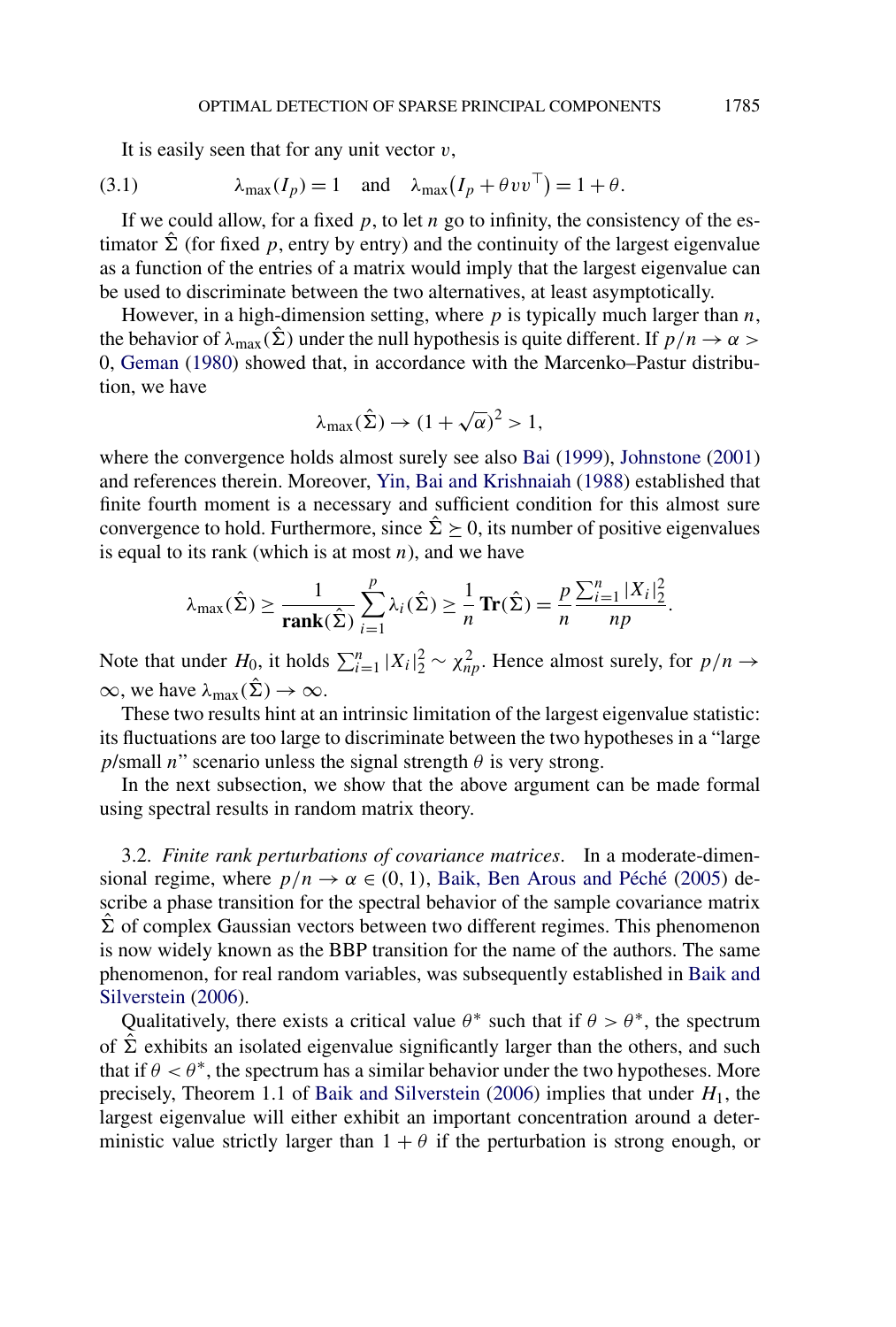around the upper edge of the Marcenko–Pastur distribution, as if the perturbation was nonexistent, when it is too weak. The critical level is  $\theta^* = \sqrt{\alpha}$ , and suggests a minimum signal level of order  $\sqrt{p/n}$  which is high already when p is of the order of *n*.

These results are even proved to hold for weakened assumptions on the distribution of the vectors, in [Féral and Péché](#page-33-0) [\(2009\)](#page-33-0). On the statistical side, these are coherent with the detection levels shown in [Onatski, Moreira and Hallin](#page-34-0) [\(2013\)](#page-34-0) for testing of the sphericity hypothesis with no assumption on the alternative, by spectral methods.

**4. Sparse principal component detection.** In sparse principal component detection, we are testing the existence of a sparse direction  $v$  with a significantly higher explained variance  $v^{\top} \Sigma v$  than any other direction. To exploit the sparsity assumption, we use the fact that only a small submatrix of the covariance is affected by the perturbation. Let *A* be a  $p \times p$  matrix and fix  $k < p$ . We define the  $k$ -sparse largest<sup>3</sup> eigenvalue by

(4.1) 
$$
\lambda_{\max}^k(A) = \max_{|S|=k} \lambda_{\max}(A_S).
$$

It can be defined equivalently to (4.1) by

(4.2) 
$$
\lambda_{\max}^k(A) = \max_{x \in \mathcal{B}_0(k)} x^\top A x.
$$

Therefore, we study the behavior of the test statistic  $\varphi(\hat{\Sigma}) = \lambda_{\max}^k(\hat{\Sigma})$  under both hypotheses.

4.1. *Deviation bounds for the k-sparse eigenvalue*. Optimal detection levels are governed by the deviations of the test statistic  $\lambda_{\max}^k(\hat{\Sigma})$  both under the null and the alternative hypotheses. We begin with the following proposition, which guarantees that our test statistic remains large enough under the alternative hypothesis.

PROPOSITION 4.1. *Under*  $H_1$ , *we have with probability*  $1 - \delta$ ,

$$
\lambda_{\max}^k(\hat{\Sigma}) \ge 1 + \theta - 2(1+\theta)\sqrt{\frac{\log(1/\delta)}{n}}.
$$

PROOF. Under  $H_1$ , there exists a unit vector *v* with sparsity *k*, such that *X* ∼  $\mathcal{N}(0, I_p + \theta v v^\top)$ . Therefore, we have

$$
\lambda_{\max}^k(\hat{\Sigma}) \ge v^\top \hat{\Sigma} v = \frac{1}{n} \sum_{i=1}^n (X_i^\top v)^2
$$

<span id="page-6-0"></span>

 $3$ In the rest of the paper, we drop the qualification "largest" since we only refer to this one.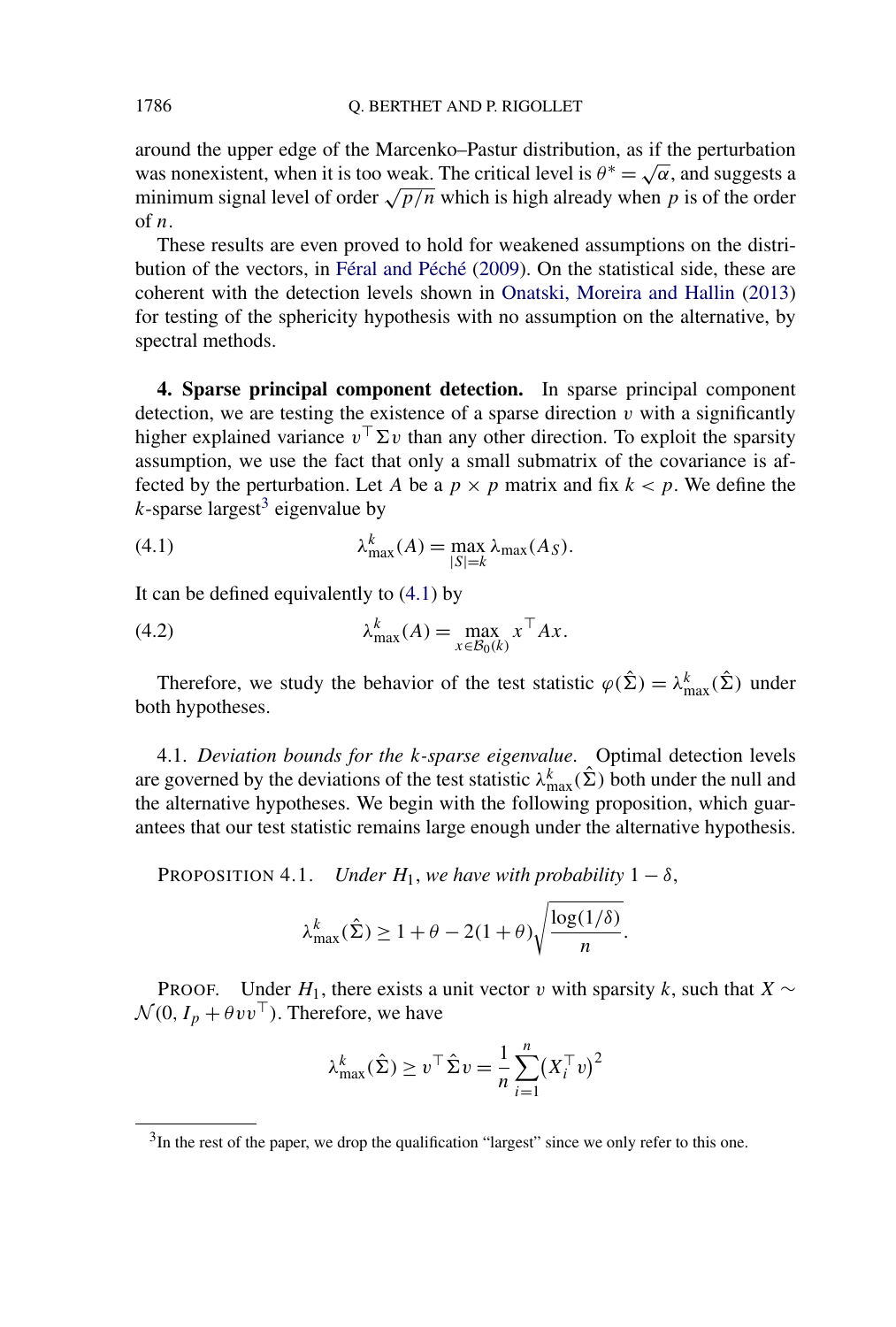<span id="page-7-0"></span>by definition of  $\hat{\Sigma}$ . Since  $X \sim \mathcal{N}(0, I_p + \theta v v^{\top})$ , we have  $X^{\top} v \sim \mathcal{N}(0, 1 + \theta)$ . Define the random variable

$$
Y = \frac{1}{n} \sum_{i=1}^{n} \left( \frac{(X_i^{\top} v)^2}{1 + \theta} - 1 \right).
$$

Using Lemma [A.1,](#page-30-0) we get for any  $t > 0$ , that

$$
\mathbf{P}(Y \le -2\sqrt{t/n}) \le e^{-t}.
$$

Hence, taking  $t = \log(1/\delta)$  yields the desired inequality.  $\Box$ 

Note that our proof relies only on the existence of a sparse vector *v* associated to the eigenvalue  $(1 + \theta)$  of the population covariance matrix  $\Sigma$ . In particular, the result of Proposition [4.1](#page-6-0) extends to more general alternative hypotheses, as long as they satisfy this condition.

Note that much more than detection can actually be achieved under this model. Indeed, [Amini and Wainwright](#page-32-0) [\(2009\)](#page-32-0) prove optimal rates of support recovery Indeed, Amini and Wainwright (2009) prove optimal rates of support recover<br>when  $\theta$  is known and large enough, and for *v* taking only values in  $\{0, \pm 1/\sqrt{k}\}$ .

We now study the behavior of the *k*-sparse eigenvalue under the null hypothesis, that is, for a Wishart matrix with mean  $I_p$ . We adapt a technique from [Vershynin](#page-34-0) [\(2012\)](#page-34-0) to obtain the desired deviation bounds.

PROPOSITION 4.2. *Under*  $H_0$ , *with probability*  $1 - \delta$ 

$$
\lambda_{\max}^k(\hat{\Sigma}) \le 1 + 4\sqrt{\frac{k \log(9ep/k) + \log(1/\delta)}{n}} + 4\frac{k \log(9ep/k) + \log(1/\delta)}{n}.
$$

**PROOF.** Using a 1/4-net over the unit sphere of  $\mathbb{R}^k$ , it can be easily shown [see, e.g., [Vershynin](#page-34-0) [\(2012\)](#page-34-0)] that there exists a subset  $\mathcal{N}_k$  of the unit sphere of  $\mathbf{R}^k$ , with cardinality smaller than  $9^k$ , such that for any  $A \succeq 0$ 

$$
\lambda_{\max}(A) \le 2 \max_{x \in \mathcal{N}_k} x^{\top} A x.
$$

Under  $H_0$ , since  $\hat{\Sigma}$  is positive semidefinite, we have

$$
\lambda_{\max}^k(\hat{\Sigma}) = 1 + \max_{|S|=k} \{ \lambda_{\max}(\hat{\Sigma}_S) - 1 \}.
$$

For all  $u \in \mathbb{R}^k$ ,  $|u|_2 = 1$  and  $S \subset \{1, ..., p\}$  such that  $|S| = k$ , let  $\tilde{u} \in \mathbb{R}^p$  be the vector with support in *S* such that  $\tilde{u}_S = u$ . We have

$$
u^\top \hat{\Sigma}_S u - 1 = \tilde{u}^\top \hat{\Sigma} \tilde{u} - 1 = \frac{1}{n} \sum_{i=1}^n [(\tilde{u}^\top X_i)^2 - 1].
$$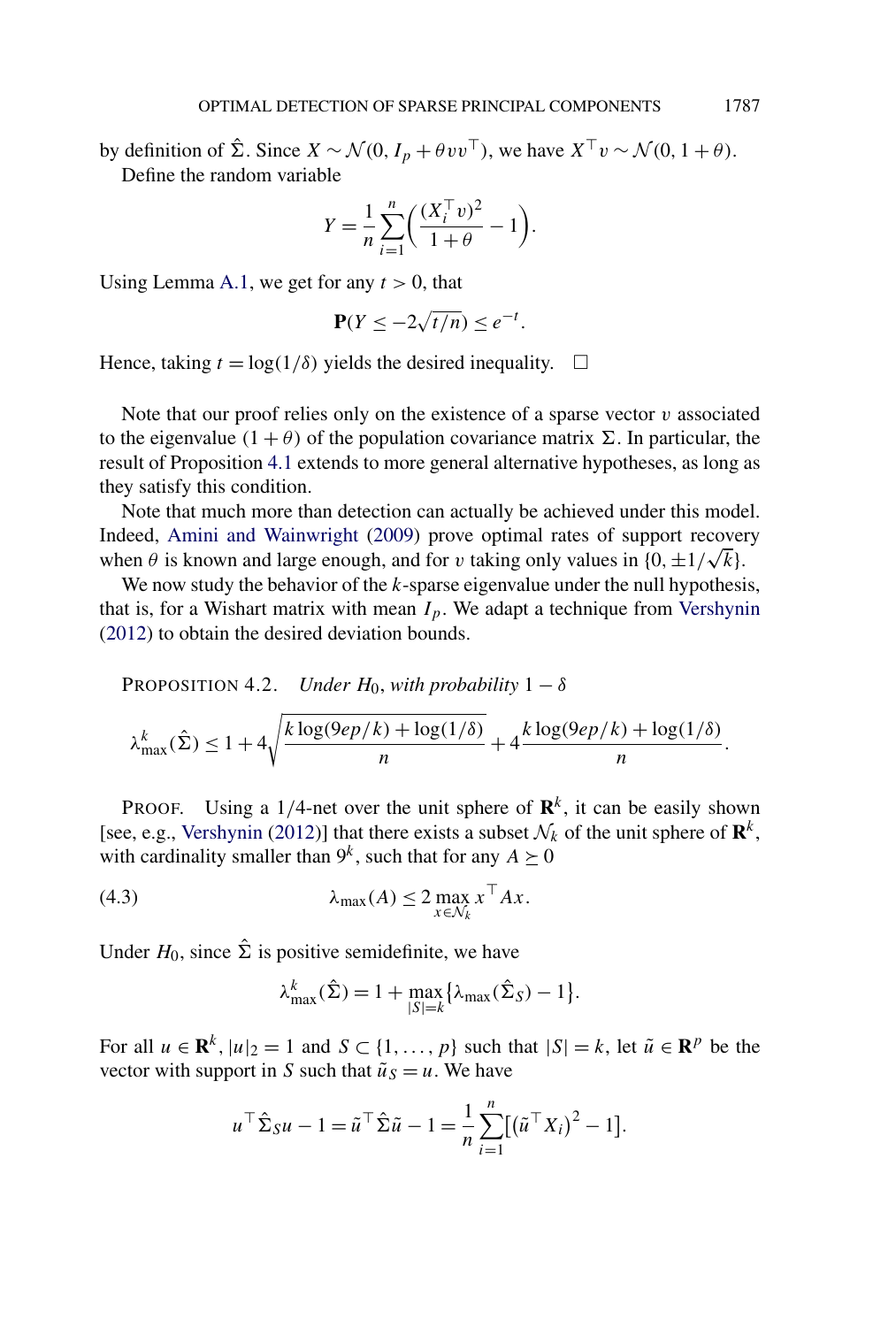Since  $|\tilde{u}|_2 = |u|_2 = 1$ , Lemma [A.1](#page-30-0) yields for any  $t > 0$ ,

(4.4) 
$$
\mathbf{P}\left(\frac{1}{n}\sum_{i=1}^{n}[(\tilde{u}^{\top}X_{i})^{2}-1]\geq 2\sqrt{\frac{t}{n}}+2\frac{t}{n}\right)\leq e^{-t}.
$$

For any  $S \subset \{1, \ldots, p\}$ , define  $\mathbb{R}^S$  to be the subset of  $\mathbb{R}^p$  defined such that *x* ∈ **R**<sup>*S*</sup> if and only if  $x_j = 0, \forall j \notin S$ . Let  $\mathcal{N}_k(S)$  be a subset of the unit sphere of  $\mathbb{R}^S$ , with cardinality smaller than  $9^k$  such that for any  $A \succeq 0$ , inequality [\(4.3\)](#page-7-0) holds with  $\mathcal{N}_k = \mathcal{N}_k(S)$ . Fix  $t > 0$  and define the event  $\mathcal{A}_S$  by

$$
A_S = \left\{ \lambda_{\max}(\hat{\Sigma}_S) - 1 \ge 4\sqrt{\frac{t}{n}} + 4\frac{t}{n} \right\}.
$$

Observe that a union bound over the elements of  $\mathcal{N}_k(S)$  together with (4.4) yields that for any  $t > 0$ ,

$$
\mathbf{P}(\mathcal{A}_{S}) \leq \mathbf{P} \left( \max_{v \in \mathcal{N}_{k}(S)} \frac{1}{n} \sum_{i=1}^{n} (v^{\top} X_{i})^{2} - 1 \geq 2 \sqrt{\frac{t}{n}} + 2 \frac{t}{n} \right) \leq 9^{k} e^{-t}.
$$

Let now  $A$  be the event defined by

$$
\mathcal{A} = \bigcup_{|S|=k} \mathcal{A}_S = \left\{ \max_{|S|=k} \{ \lambda_{\max}(\hat{\Sigma}_S) - 1 \} \ge 4 \sqrt{\frac{t}{n}} + 4\frac{t}{n} \right\}.
$$

Therefore, by a union bound on the  $\binom{p}{k}$  subsets *S* of  $\{1, \ldots, p\}$  that have cardinality *k*, we get

$$
\mathbf{P}\left(\lambda_{\max}^k(\hat{\Sigma}) \ge 1 + 4\sqrt{\frac{t}{n}} + 4\frac{t}{n}\right) = \mathbf{P}(\mathcal{A}) \le \binom{p}{k} 9^k e^{-t}.
$$

To complete our proof, it is sufficient to use the standard inequality  $\binom{p}{k} \leq \left(\frac{ep}{k}\right)^k$ and to take  $t = k \log(9ep/k) + \log(1/\delta)$ .  $\Box$ 

4.2. *Hypothesis testing with*  $\lambda_{\text{max}}^k$ . Using these results, we have, with the notation from Section [2,](#page-3-0)

$$
\mathbf{P}_{H_0}(\lambda_{\max}^k(\hat{\Sigma}) > \tau_0) \le \delta, \qquad \mathbf{P}_{H_1}(\lambda_{\max}^k(\hat{\Sigma}) < \tau_1) \le \delta,
$$

where  $\tau_0$  and  $\tau_1$  are given by

$$
\tau_0 = 1 + 4\sqrt{\frac{k \log(9ep/k) + \log(1/\delta)}{n}} + 4\frac{k \log(9ep/k) + \log(1/\delta)}{n},
$$
  

$$
\tau_1 = 1 + \theta - 2(1+\theta)\sqrt{\frac{\log(1/\delta)}{n}}.
$$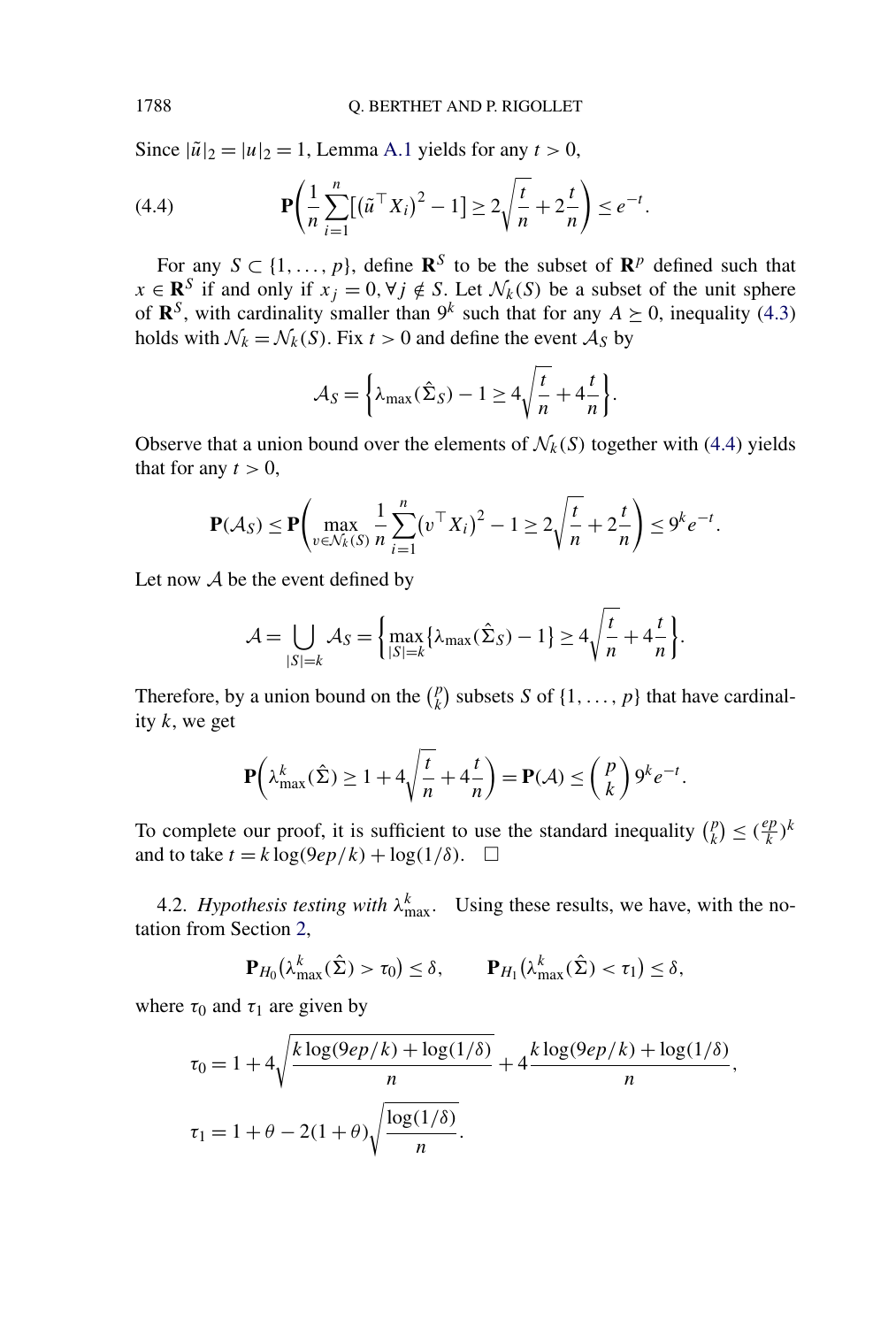<span id="page-9-0"></span>Whenever  $\tau_1 > \tau_0$ , we take  $\tau \in [\tau_0, \tau_1]$  and define the following test:

$$
\psi(\hat{\Sigma}) = \mathbf{1}\left\{\lambda_{\max}^k(\hat{\Sigma}) > \tau\right\}.
$$

It follows from the previous subsection that the test discriminates between  $H_1$  and *H*<sub>0</sub> with probability  $1 - \delta$ . It remains to find for which values of *θ* the condition  $\tau_1 > \tau_0$  holds. It corresponds to our minimum detection level.

THEOREM 4.1. *Assume that*  $k, p, n$  *and*  $\delta$  *are such that*  $\bar{\theta}$  < 1, *where* 

$$
\bar{\theta} := 4\sqrt{\frac{k \log(9ep/k) + \log(1/\delta)}{n}} + 4\frac{k \log(9ep/k) + \log(1/\delta)}{n}
$$
\n
$$
+ 4\sqrt{\frac{\log(1/\delta)}{n}}.
$$

*Then, for any*  $\theta > \bar{\theta}$  *and for any*  $\tau \in [\tau_0, \tau_1]$ *, the test*  $\psi(\hat{\Sigma}) = 1\{\lambda_{\max}^k(\hat{\Sigma}) > \tau\}$ *discriminates between*  $H_0$  *and*  $H_1$  *with probability*  $1 - \delta$ .

If we consider high-dimensional asymptotic regimes, for large  $p, n, k$ , taking *δ* =  $p^{-β}$  with *β* > 0, provides a sequence of tests  $ψ_n$  that discriminate between *H*<sub>0</sub> and *H*<sub>1</sub> with probability converging to 1, for any fixed  $\theta > 0$ , as soon as  $k \log(p)/n \rightarrow 0$ .

**5. Minimax lower bounds for detection.** The goal of this section is to prove that for any  $v > 0$ , there exists  $\theta_v$  (5.1) of the same order as  $\bar{\theta}$  (up to logarithmic<br>terms) and such that if  $\theta < \theta$ , then no test can discriminate between  $H_0$  and  $H_1$ terms), and such that if  $\theta < \theta_v$ , then no test can discriminate between *H*<sub>0</sub> and *H*<sub>1</sub> with probability greater than  $\frac{1}{n} + v$ . Recall that **P**<sup>n</sup> denotes the joint distribution of with probability greater than  $\frac{1}{2} + v$ . Recall that  $\mathbf{P}^n$  denotes the joint distribution of *n* i.i.d. random variables with distribution **P**.

THEOREM 5.1. *Fix*  $v > 0$ . *There exists a constant*  $C_v > 0$  *defined in* [\(5.5\)](#page-12-0) *such that if*

(5.1) 
$$
\theta < \underline{\theta}_{\nu} := \sqrt{\frac{k \log(C_{\nu} p / k^2 + 1)}{n}} \wedge \frac{1}{\sqrt{2}},
$$

*it holds*

$$
\inf_{\psi} \Big\{ \mathbf{P}_0^n(\psi = 1) \vee \max_{v \in \mathcal{B}_0(k)} \mathbf{P}_v^n(\psi = 0) \Big\} \ge \frac{1}{2} - \nu,
$$

*where the infimum is taken over all possible tests*, *that is*, *measurable functions of the n observations*, *that take values in* {0*,* 1}.

In order to find lower bounds for the probability of error, we study the  $\chi^2$  distance between probability measures; see, for example, [Tsybakov](#page-34-0) [\(2009\)](#page-34-0), Chapter 2. For any  $v \in \mathbb{R}^p$  such that  $|v|_2 = 1$ , define the matrix  $\Sigma_v = I_p + \theta v v^\top$ , and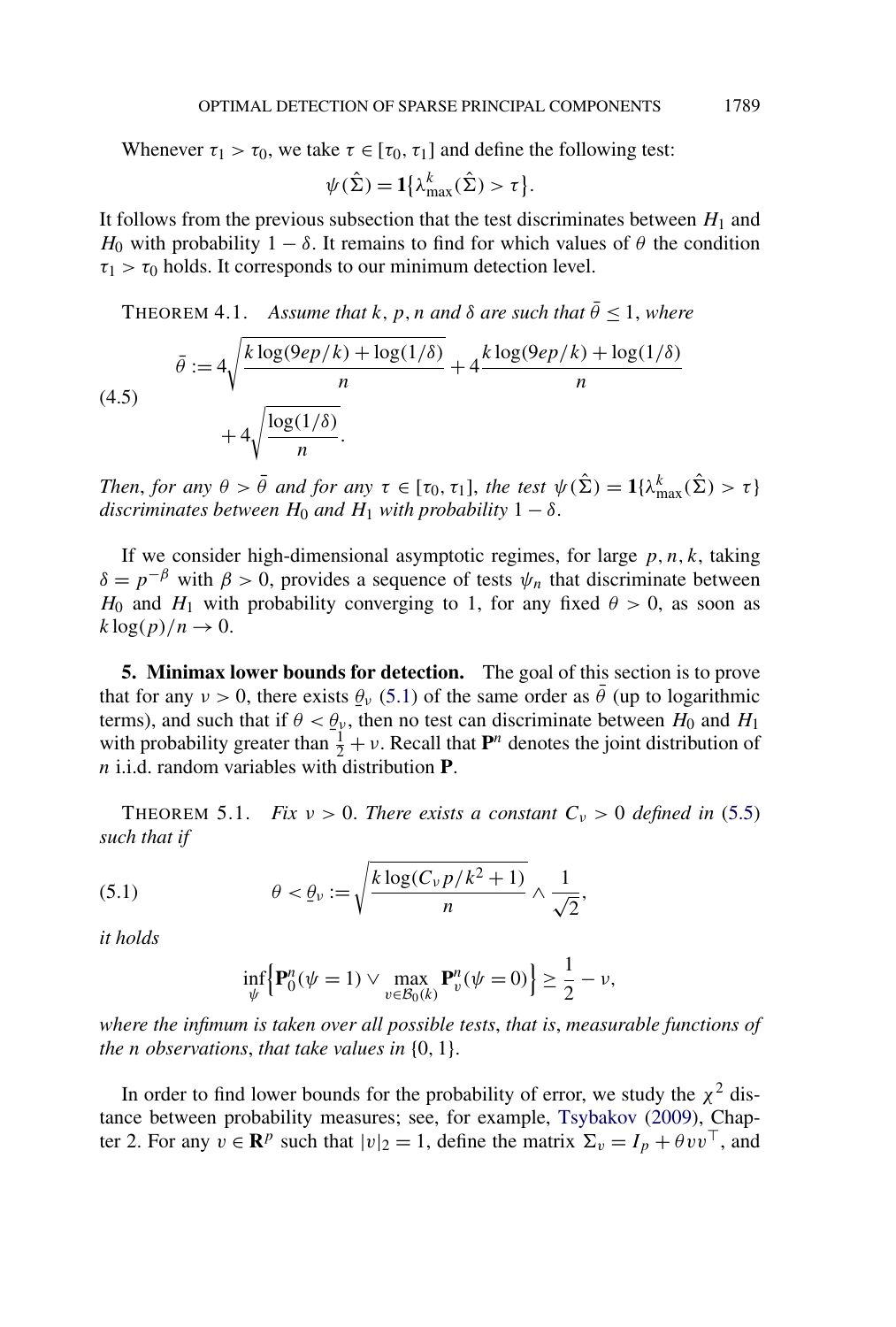let  $P_v$  denote the distribution of a Gaussian random variable  $X \sim \mathcal{N}(0, \Sigma_v)$ . Moreover, let  $S = \{S \subset \{1, ..., p\} : |S| = k\}$ , and for any  $S \in S$ , define  $u(S) \in \mathbb{R}^p$  to be over, let  $S = \{S \subset \{1, ..., p\} : |S| = k\}$ , and for any  $S \in S$ , define  $u(S) \in \mathbb{R}^p$  to be the unit vector with *j* th coordinate equal to  $1/\sqrt{k}$  if  $j \in S$  and 0 otherwise. Finally, define the Gaussian mixture  $P_S$  by

$$
\mathbf{P}_{\mathcal{S}} = \frac{1}{|\mathcal{S}|} \sum_{S \in \mathcal{S}} \mathbf{P}_{u(S)}.
$$

We write for simplicity  $P_S = P_{u(S)}$  when this leads to no confusion. Our proof relies on the following lemma.

LEMMA 5.1. *For any*  $S, T \in S$  *and any*  $\theta < 1$ *, it holds* 

$$
\mathbb{E}_{\mathbf{P}_0}\left(\frac{\mathrm{d}\mathbf{P}_S}{\mathrm{d}\mathbf{P}_0}\frac{\mathrm{d}\mathbf{P}_T}{\mathrm{d}\mathbf{P}_0}\right) = \left(1 - \theta^2 \left(u(S)^{\top} u(T)\right)^2\right)^{-1/2}.
$$

PROOF. Fix  $S \in \mathcal{S}$ , and observe that

$$
\frac{d\mathbf{P}_S}{d\mathbf{P}_0}(X) = \frac{\det(I_p)^{1/2}}{\det(\Sigma_{u(S)})^{1/2}} \frac{\exp(-X^\top \Sigma_{u(S)}^{-1} X/2)}{\exp(-X^\top I_p^{-1} X/2)}.
$$

Furthermore, since  $det(I_p) = 1$  and  $|u(S)|_2 = 1$ , we get by Sylvester's determinant theorem that

$$
\det(\Sigma_{u(S)}) = \det(I_p + \theta u(S)u(S)^{\top}) = \det(I_1 + \theta u(S)^{\top}u(S)) = 1 + \theta.
$$

Moreover, the Sherman–Morrison formula yields

$$
\Sigma_{u(S)}^{-1} = (I_p + \theta u(S)u(S)^{\top})^{-1} = I_p - \frac{\theta u(S)u(S)^{\top}}{1 + \theta}.
$$

By substitution, the above three displays yield

$$
\frac{d\mathbf{P}_S}{d\mathbf{P}_0}(X) = \frac{1}{\sqrt{1+\theta}} \exp\left(\frac{1}{2}\frac{\theta}{1+\theta}(X^\top u(S))^2\right)
$$

and

(5.2) 
$$
\frac{d\mathbf{P}_S}{d\mathbf{P}_0}\frac{d\mathbf{P}_T}{d\mathbf{P}_0}(X) = \frac{1}{1+\theta}\exp(X^\top M X),
$$

where *M* is defined by

$$
M := \frac{1}{2} \frac{\theta}{1+\theta} \big( u(S)u(S)^{\top} + u(T)u(T)^{\top} \big).
$$

Note that *M* has at most two nonzero eigenvalues given by

$$
\lambda_1 = \frac{1}{2} \frac{\theta}{1+\theta} (1 + u(S)^{\top} u(T)) < \frac{1}{2}
$$
 and  $\lambda_2 = \frac{1}{2} \frac{\theta}{1+\theta} (1 - u(S)^{\top} u(T)) < \frac{1}{2}$ ,

<span id="page-10-0"></span>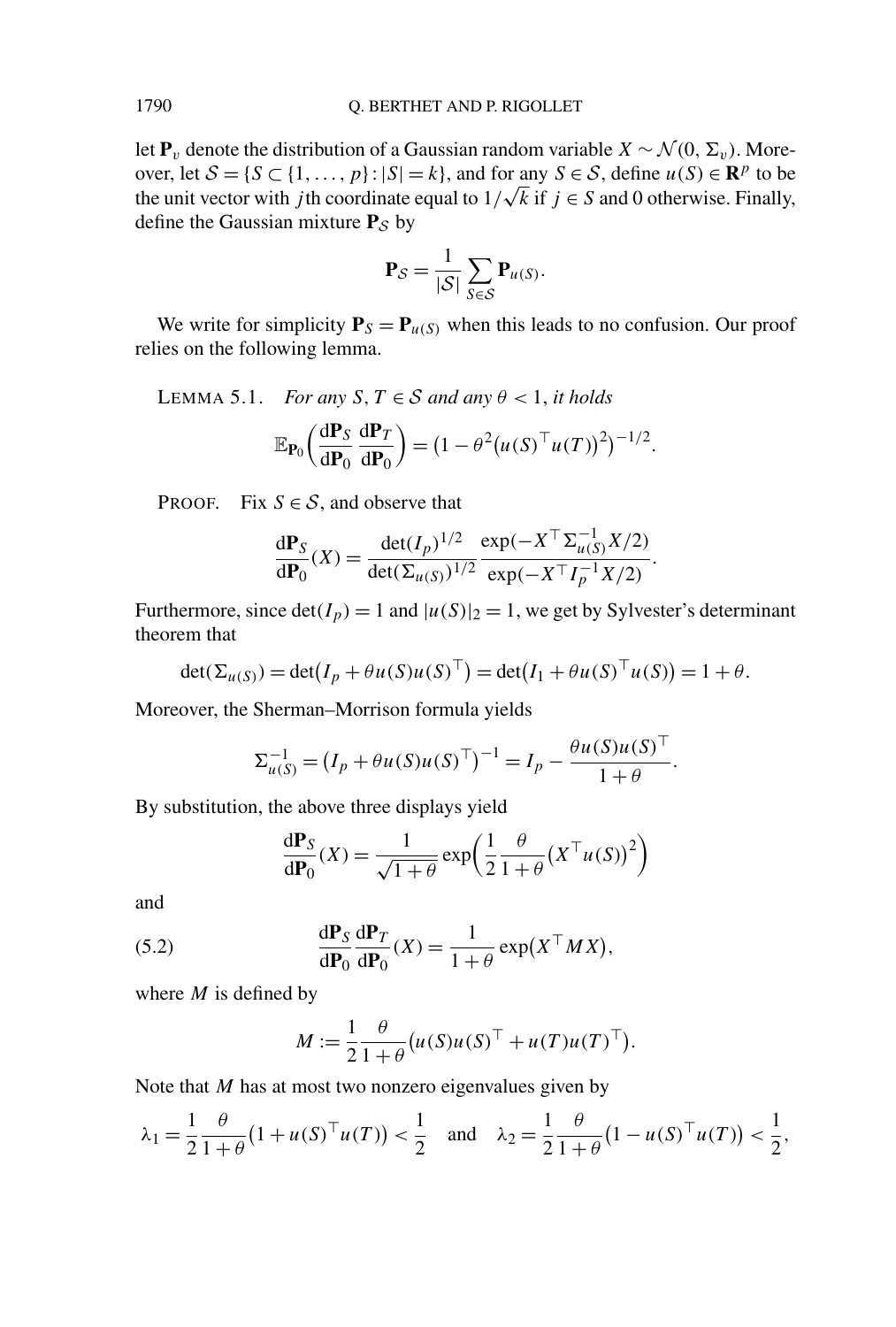and let  $\Lambda$  denote the diagonal matrix with elements  $(\lambda_1, \lambda_2, 0, \ldots, 0) \in \mathbb{R}^p$ . Together with [\(5.2\)](#page-10-0), it yields

$$
\mathbb{E}_{\mathbf{P}_0} \left( \frac{d\mathbf{P}_S}{d\mathbf{P}_0} \frac{d\mathbf{P}_T}{d\mathbf{P}_0} \right) = \frac{1}{1+\theta} \mathbb{E}_{\mathbf{P}_0} [\exp(X^\top M X)]
$$
  
\n
$$
= \frac{1}{1+\theta} \mathbb{E}_{\mathbf{P}_0} [\exp(X^\top \Lambda X)]
$$
  
\n
$$
= \frac{1}{1+\theta} \mathbb{E}_{\mathbf{P}_0} [\exp(\lambda_1 X_1^2)] \mathbb{E}_{\mathbf{P}_0} [\exp(\lambda_2 X_2^2)]
$$
  
\n
$$
= \frac{1}{1+\theta} [(1-2\lambda_1)(1-2\lambda_2)]^{-1/2},
$$

where, in the second equality, the substitution of  $M$  by  $\Lambda$  is valid by rotational invariance of the distribution of  $X$  under  $P_0$ . The last equation yields the desired result.  $\square$ 

We now turn to the proof of Theorem [5.1.](#page-9-0)

PROOF OF THEOREM [5.1.](#page-9-0) Observe now that

$$
\chi^2(\mathbf{P}_\mathcal{S}, \mathbf{P}_0) = \mathbb{E}_{\mathbf{P}_0} \left[ \left( \frac{\mathrm{d} \mathbf{P}_\mathcal{S}}{\mathrm{d} \mathbf{P}_0} - 1 \right)^2 \right] = \frac{1}{|\mathcal{S}|^2} \sum_{S, T \in \mathcal{S}} \mathbb{E}_{\mathbf{P}_0} \left( \frac{\mathrm{d} \mathbf{P}_S}{\mathrm{d} \mathbf{P}_0} \frac{\mathrm{d} \mathbf{P}_T}{\mathrm{d} \mathbf{P}_0} \right) - 1.
$$

Lemma [5.1](#page-10-0) together with the fact  $u(S)^{\top}u(T) = |S \cap T|/k$  yield

$$
\chi^{2}(\mathbf{P}_{\mathcal{S}}, \mathbf{P}_{0}) = \sum_{r=0}^{k} \left\{ \frac{\mathcal{C}(\mathcal{S}, r)}{|\mathcal{S}|^{2}} \left( 1 - \theta^{2} \frac{r^{2}}{k^{2}} \right)^{-1/2} \right\} - 1,
$$

where  $C(S, r)$  denotes the number of subsets *S*,  $T \in S$  such that  $|S \cap T| = r$ . Let *S*, *T* be chosen uniformly at random in *S*, and observe that  $P(|S \cap T| = r) =$  $P(R = r)$ , where  $R = |S \cap \{1, ..., k\}|$ . Jensen's inequality yields

$$
\chi^{2}(\mathbf{P}_{\mathcal{S}}^{n}, \mathbf{P}_{0}^{n}) = \prod_{i=1}^{n} (1 + \chi^{2}(\mathbf{P}_{\mathcal{S}}, \mathbf{P}_{0})) - 1
$$
  

$$
\leq \mathbb{E}_{S,T} \left\{ \left[ 1 - \theta^{2} \frac{|S \cap T|^{2}}{k^{2}} \right]^{-n/2} \right\} - 1
$$
  

$$
= \mathbb{E}_{R} \left\{ \left[ 1 - \theta^{2} \frac{R^{2}}{k^{2}} \right]^{-n/2} \right\} - 1,
$$

where  $\mathbb{E}_{S,T}$  denotes the expectation with respect to the random subsets *S*, *T* and  $\mathbb{E}_R$  the expectation with respect to R.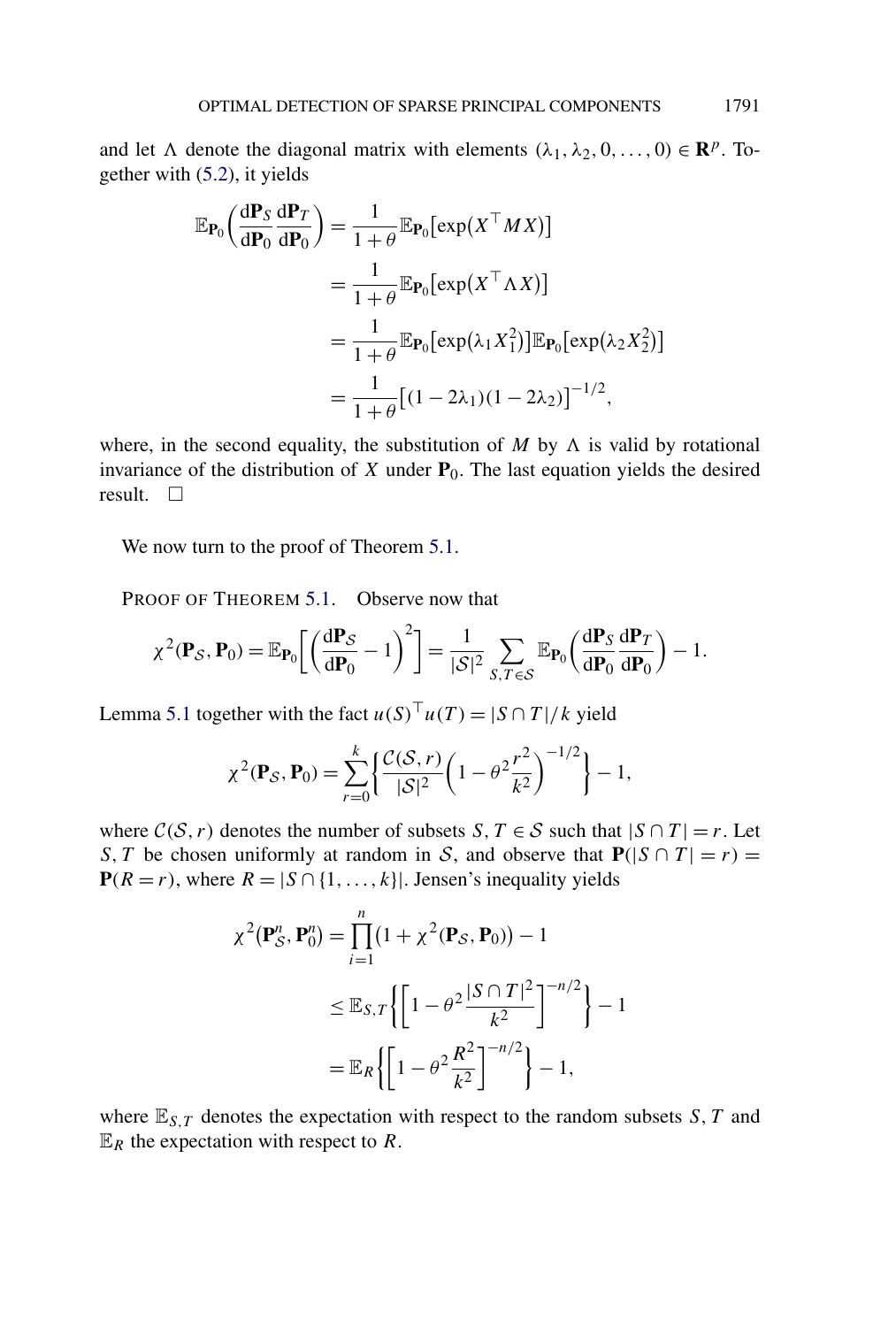<span id="page-12-0"></span>Using now the convexity inequality  $(1 - t)^{-n/2} < e^{nt/(2(1-t))} < e^{nt}$  valid for  $1 - t > 1/2$ , and noticing that  $R \le k$ , the above display leads to

(5.3) 
$$
\chi^2(\mathbf{P}_{\mathcal{S}}^n, \mathbf{P}_0^n) \leq \mathbb{E}_R \bigg[ \exp \bigg( \frac{n \theta^2 R}{k} \bigg) \bigg] - 1.
$$

Define  $u^2 = n\theta^2/k$ . We have, as in [Addario-Berry et al.](#page-31-0) [\(2010\)](#page-31-0), [Arias-Castro,](#page-32-0) [Bubeck and Lugosi](#page-32-0) [\(2012\)](#page-32-0), that

$$
\mathbb{E}_R[e^{\mu^2 R}] = \mathbb{E}_S \bigg[ \prod_{i=1}^k \exp(\mu^2 \mathbf{1}\{i \in S\}) \bigg]
$$
  
\n
$$
\leq \prod_{i=1}^k \mathbb{E}_S [\exp(\mu^2 \mathbf{1}\{i \in S\})] \leq \left( (e^{\mu^2} - 1) \frac{k}{p} + 1 \right)^k.
$$

The first inequality holds by the negative association [see, e.g., [Addario-Berry et al.](#page-31-0) [\(2010\)](#page-31-0), Section 3] of negatively correlated dependent random variables. Assume now that  $\theta < \theta_{\nu}$ . It yields

$$
\left( (e^{\mu^2} - 1) \frac{k}{p} + 1 \right)^k \le \left( \left( \frac{C_{\nu} p}{k^2} \right) \frac{k}{p} + 1 \right)^k \le \left( 1 + \frac{C_{\nu}}{k} \right)^k \le e^{C_{\nu}}.
$$

Together with (5.3), the previous two displays yield

$$
\chi^2(\mathbf{P}_\mathcal{S}^n, \mathbf{P}_0^n) \le e^{C_\nu} - 1.
$$

We are now in a position to apply standard results from minimax theory. Define

$$
(5.5) \t Cv := \log\bigg[(1+8v^2)\wedge \log\bigg(\frac{e}{2-4v}\bigg)\bigg],
$$

and note that for all measurable tests  $\psi$ , we have

$$
\begin{aligned} \mathbf{P}_0^n(\psi = 1) \vee \max_{v \in \mathcal{B}_0(k)} \mathbf{P}_v^n(\psi = 0) &\ge \mathbf{P}_0^n(\psi = 1) \vee \max_{S \in \mathcal{S}} \mathbf{P}_{u(S)}^n(\psi = 0) \\ &\ge \mathbf{P}_0^n(\psi = 1) \vee \mathbf{P}_{\mathcal{S}}^n(\psi = 0) \\ &\ge \frac{e^{1 - e^{C_v}}}{4} \vee \frac{1 - \sqrt{(e^{C_v} - 1)/2}}{2} = \frac{1}{2} - \nu, \end{aligned}
$$

where the last inequality is a direct consequence of (5.4) and Tsybakov [\(2009\)](#page-34-0), Theorem 2.2, case (iii).  $\Box$ 

We observe a gap between our upper and lower bounds, with a term in  $log(p/k)$ in the upper bound, and one in  $\log(p/k^2)$  in the lower bound. This gap has been ob-served in the detection literature before [see, e.g., [Baraud](#page-32-0) [\(2002\)](#page-32-0), [Verzelen](#page-34-0) [\(2012\)](#page-34-0), for an explicit remark] and, to our knowledge, has never been addressed. However, if  $p \ge k^{2+\epsilon}$ ,  $\varepsilon > 0$ , upper and lower bounds match up to constants, and the detection rate for the sparse eigenvalue is optimal in a minimax sense. Under this assumption, detection becomes impossible if  $\theta < C\sqrt{(k/n)\log(p/k)}$  for a small enough constant  $C > 0$ .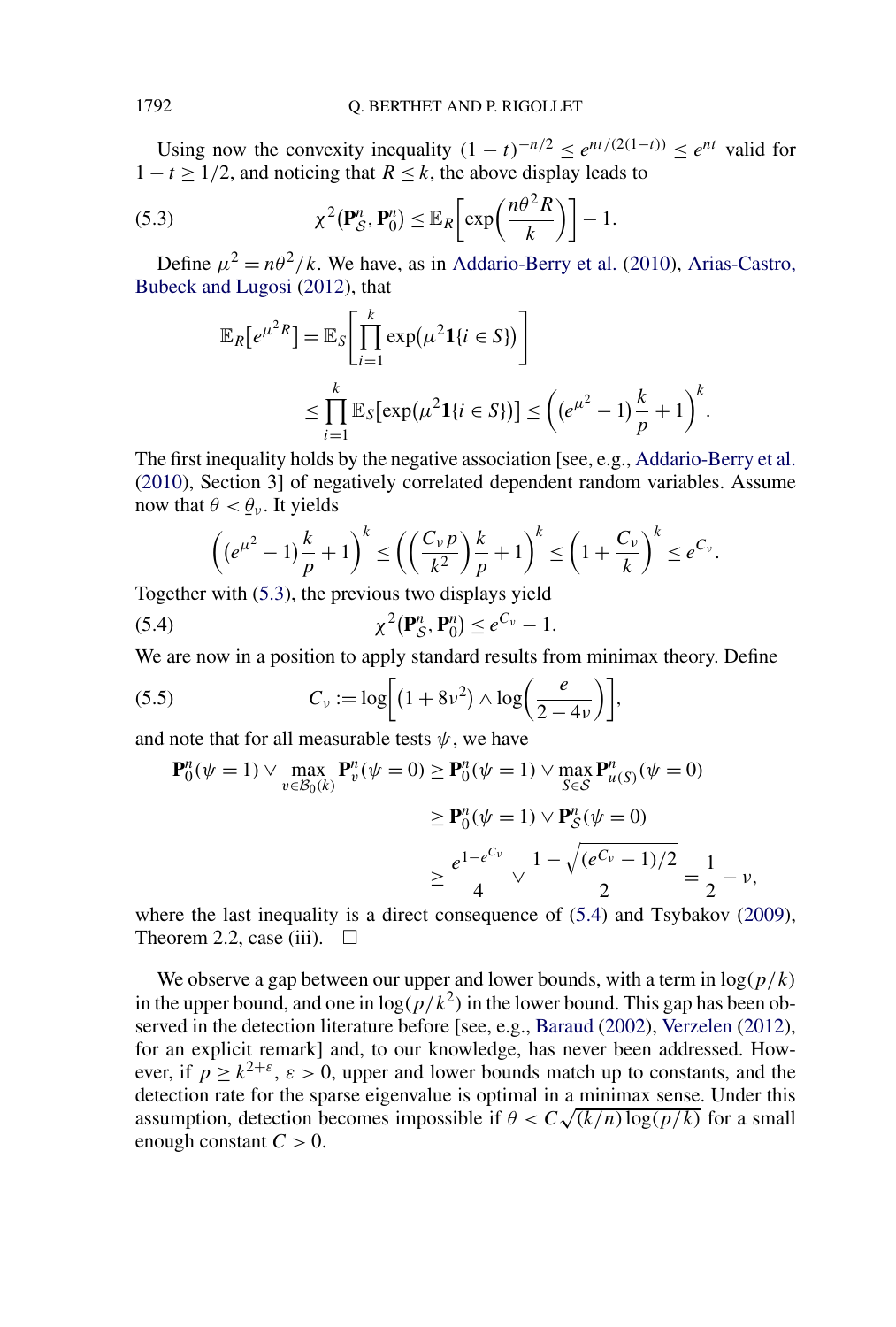<span id="page-13-0"></span>**6. Efficient methods for sparse principal component testing.** Computing the largest *k*-sparse eigenvalue  $\lambda_{\text{max}}^k$  of a symmetric matrix *A* is, in general, a hard computational problem. To see this, consider the particular case where *A* is a  $p \times p$ symmetric matrix with values in  $\{0, 1\}$  and  $A_{ii} = 1$  for all diagonal entries, so that *A* corresponds to the adjacency matrix of an undirected graph. It is not hard to see that  $\lambda_{\max}^k(A) \leq k$ , with equality if and only if the graph of *A* contains a clique of size *k*. It is a well-known fact of computational complexity [\[Karp](#page-34-0) [\(1972\)](#page-34-0)] that the decision problem associated to finding whether a graph contains a clique of size *k* is NP-complete.

6.1. *Semidefinite relaxation for*  $\lambda_{\text{max}}^k$ . Semidefinite programming (SDP) is the matrix equivalent of linear programming. Define the scalar product in  $S_d$  by  $\langle A, B \rangle = \text{Tr}(AB)$ . A semidefinite program can be written in the canonical form:

(6.1)

\n
$$
\text{SDP} = \max. \qquad \text{Tr}(CX)
$$
\n
$$
\text{subject to} \qquad \text{Tr}(A_i X) \le b_i \qquad \forall i \in \{1, \dots, m\},
$$
\n
$$
X \ge 0.
$$

As convex problems, they are computationally efficient and can be solved using interior point or first order methods; see, for example, [Boyd and Vandenberghe](#page-32-0) [\(2004\)](#page-32-0), [Nesterov and Nemirovskii](#page-34-0) [\(1987\)](#page-34-0). Using SDP relaxations of problems with nonconvex constraints such as integer programs is a common method to find approximate solutions. Approximation bounds, up to a constant, can sometimes be proved as in the celebrated result of [Goemans and Williamson](#page-33-0) [\(1995\)](#page-33-0) for the MAXCUT problem. A major breakthrough for sparse PCA was achieved by [d'Aspremont et al.](#page-33-0) [\(2007\)](#page-33-0), who introduced a SDP relaxation for  $\lambda_{\text{max}}^k$ , but tightness of this relaxation is, to this day, unknown. Our task is not as difficult though. Indeed, we only need to prove that the SDP objective criterion has significantly different behavior under  $H_0$  and  $H_1$ .

Making the change of variables  $Z = xx^\top$  in [\(4.2\)](#page-6-0) yields

$$
\lambda_{\max}^k(A) = \max. \qquad \mathbf{Tr}(AZ)
$$
  
subject to 
$$
\mathbf{Tr}(Z) = 1, |Z|_0 \le k^2,
$$

$$
Z \succeq 0, \mathbf{rank}(Z) = 1.
$$

Note that this problem contains two sources of nonconvexity: the  $\ell_0$  norm constraint and the rank constraint. We make two relaxations in order to have a convex feasible set. First, for a semidefinite matrix  $Z$ , with trace 1, and sparsity  $k^2$ , the Cauchy–Schwarz inequality yields  $|Z|_1 \leq k$ , which is substituted to the cardinality constraint in this relaxation. Simply dropping the rank constraint leads to the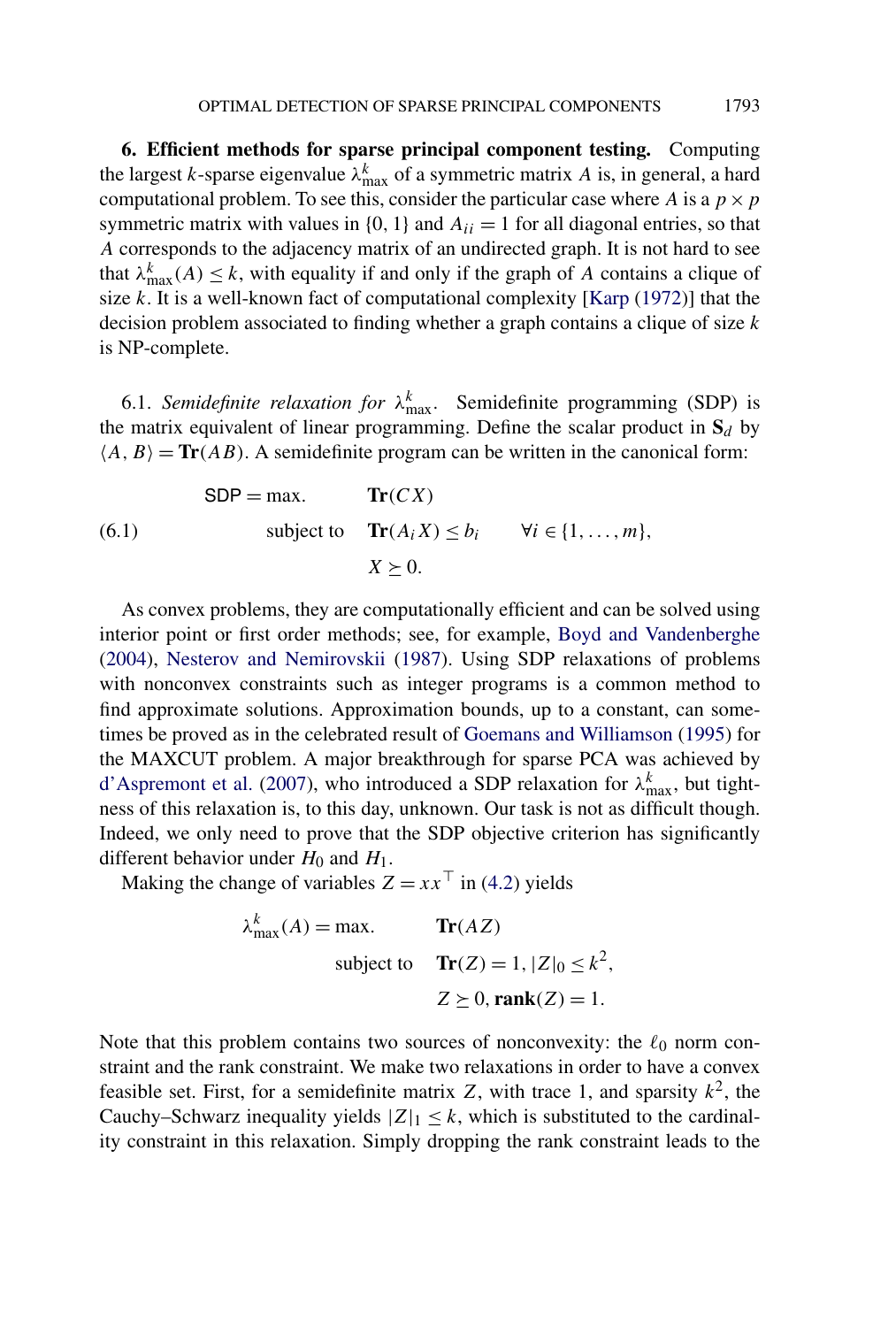following relaxation of our original problem:

(6.2)

\n
$$
\text{SDP}_k(A) = \max. \qquad \text{Tr}(AZ)
$$
\nsubject to

\n
$$
\text{Tr}(Z) = 1, |Z|_1 \le k,
$$
\n
$$
Z \ge 0.
$$

Note that this optimization problem is convex since it consists in minimizing a linear objective over a convex set. Moreover, it is a standard exercise to show that it can be expressed in the canonical form [\(6.1\)](#page-13-0). As such, it can be solved efficiently using any of the aforementioned algorithms. This natural relaxation was originally developed in [d'Aspremont et al.](#page-33-0) [\(2007\)](#page-33-0). Note that building on an earlier version of this paper, [d'Aspremont, Bach and Ghaoui](#page-33-0) [\(2012\)](#page-33-0) proposed a new SDP relaxation to the same problem and derive somewhat larger detection levels, at least for the interesting case where *k* is small compared to *p*.

Let us now study the behavior of the objective value  $SDP_k(\hat{\Sigma})$  under  $H_1$  and  $H_0$ , respectively. First, as a relaxation of the original problem, for any  $A \geq 0$ , it holds

(6.3) 
$$
\lambda_{\max}^k(A) \leq \text{SDP}_k(A).
$$

Since we have proved in Section [4](#page-6-0) that  $\lambda_{\text{max}}^k(\hat{\Sigma})$  takes large values under  $H_1$ , this inequality tells us that so does  $SDP_k(\hat{\Sigma})$ . It remains to show that it stays small under  $H_0$ . This can be achieved by using the dual formulation of the SDP.

LEMMA 6.1 [\[Bach, Ahipasaoglu and d'Aspremont](#page-32-0) [\(2010\)](#page-32-0)]. *For a given*  $A \succeq$ 0, *we have by duality*

$$
\text{SDP}_k(A) = \min_{U \in \mathbf{S}_p} \{ \lambda_{\max}(A + U) + k|U|_{\infty} \}.
$$

Together with (6.3), Lemma 6.1 implies that for any  $z \ge 0$  and any matrix  $U \in$  $\mathbf{S}_p$  such that  $|U|_{\infty} \leq z$ , it holds

(6.4) 
$$
\lambda_{\max}^k(A) \leq \text{SDP}_k(A) \leq \lambda_{\max}(A+U) + kz.
$$

A direct consequence of (6.4) is that the functional  $\lambda_{\text{max}}^k$  is robust to small perturbations in  $|\cdot|_{\infty}$ -norm. Let  $A \succeq 0$  be such that its largest eigenvector is *k* sparse. Then, for any matrix *N*, (6.4) yields

$$
\lambda_{\max}^k(A+N) \leq \lambda_{\max}((A+N)-N) + k|N|_{\infty} = \lambda_{\max}^k(A) + k|N|_{\infty}.
$$

6.2. *High probability bounds for convex relaxation*. We now study the properties of  $SDP_k(\hat{\Sigma})$  and other computationally efficient variants as test statistics for our detection problem. In view of (6.3), the following proposition follows directly from Proposition [4.1.](#page-6-0)

<span id="page-14-0"></span>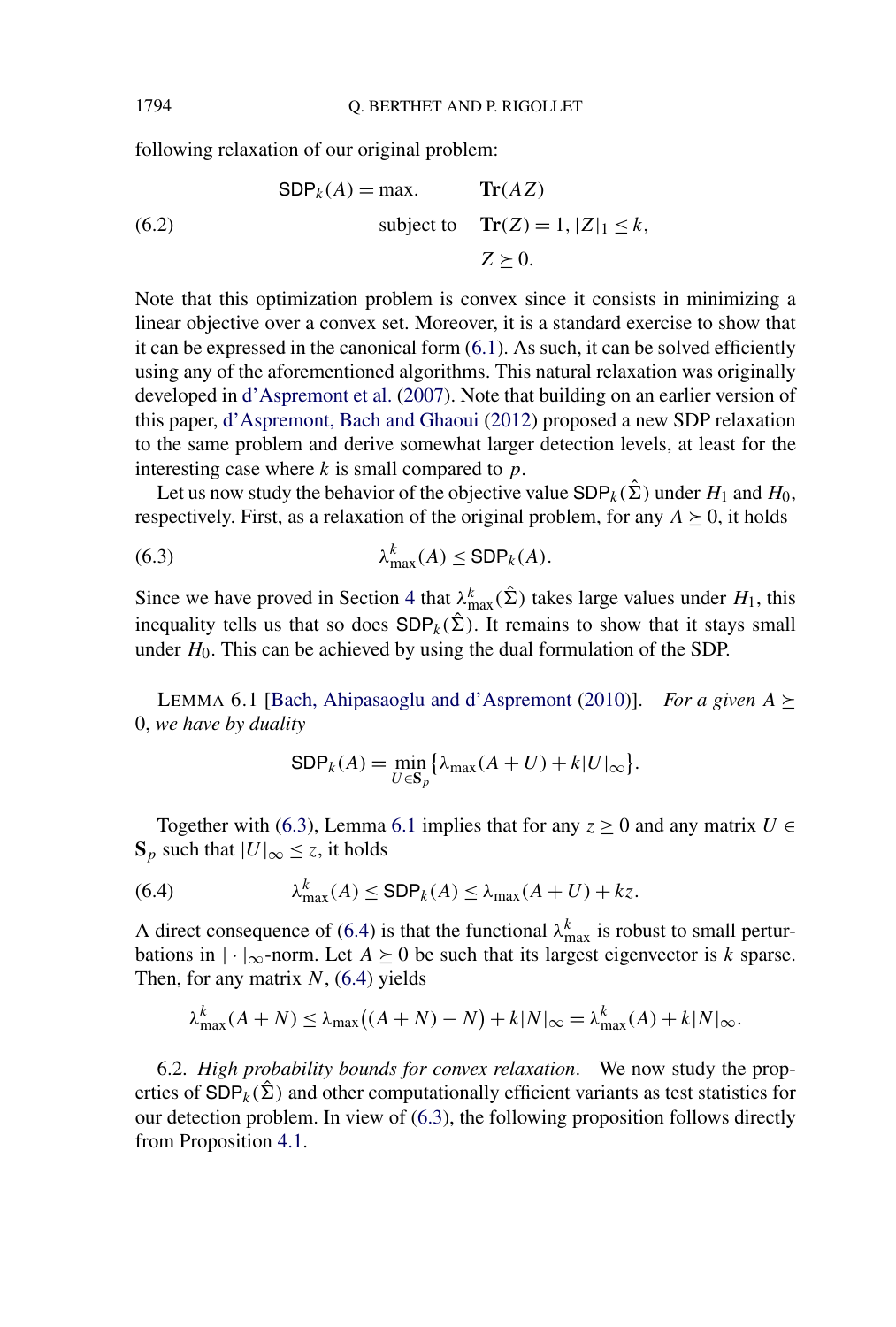<span id="page-15-0"></span>PROPOSITION 6.1. *Under*  $H_1$ , *we have*, *with probability*  $1 - \delta$ 

$$
\text{SDP}_k(\hat{\Sigma}) \ge 1 + \theta - 2(1+\theta)\sqrt{\frac{\log(1/\delta)}{n}}.
$$

We now turn to the upper deviations under *H*<sub>0</sub>.

PROPOSITION 6.2. *Under*  $H_0$ , *we have*, *with probability*  $1 - \delta$ ,

$$
\text{SDP}_k(\hat{\Sigma}) \le 1 + 2\sqrt{\frac{k^2 \log(4p^2/\delta)}{n}} + 2\frac{k \log(4p^2/\delta)}{n}
$$

$$
+ 2\sqrt{\frac{\log(2p/\delta)}{n}} + 2\frac{\log(2p/\delta)}{n}.
$$

PROOF. Let  $st_z(A)$  be the soft-threshold of A, with threshold *z*, defined by  $(st_z(A))_{ij}$  = sign $(A_{ij})(|A_{ij}| - z)$ . It follows from [\(6.4\)](#page-14-0) that for any  $A \ge 0$ ,

(6.5) 
$$
\mathsf{SDP}_k(A) \leq \lambda_{\max}(st_z(A)) + kz.
$$

Let  $\hat{\Delta} = \text{diag}(\hat{\Sigma})$  be the diagonal matrix with the same diagonal entries as  $\hat{\Sigma}$ , and  $\hat{\Psi} = \hat{\Sigma} - \hat{\Delta}$  the matrix of its off-diagonal entries, so that  $\hat{\Sigma} = \hat{\Delta} + \hat{\Psi}$ . Since  $\hat{\Psi}$  and  $\hat{\Delta}$  have disjoint supports, it follows that

(6.6) 
$$
st_{z}(\hat{\Sigma}) = st_{z}(\hat{\Delta}) + st_{z}(\hat{\Psi}).
$$

We first control the largest off-diagonal element of  $\hat{\Sigma}$  by bounding  $|\hat{\Psi}|_{\infty}$  with high probability. For every  $i, j$ , we have

$$
\hat{\Psi}_{ij} = \frac{1}{2} \left[ \frac{1}{n} \sum_{k=1}^{n} \left[ \frac{1}{2} (X_{ki} + X_{kj})^2 - 1 \right] - \frac{1}{n} \sum_{k=1}^{n} \left[ \frac{1}{2} (X_{ki} - X_{kj})^2 - 1 \right] \right].
$$

Under *H*<sub>0</sub>, we have *X* ∼  $\mathcal{N}(0, I_p)$ , so by Lemma [A.1,](#page-30-0) it holds for *t* > 0 that

$$
\mathbf{P}\left(|\hat{\Psi}_{ij}| \ge 2\sqrt{\frac{t}{n}} + 2\frac{t}{n}\right) \le 4e^{-t}.
$$

Hence, by union bound on the off-diagonal terms, we get

$$
\mathbf{P}\left(\max_{i < j} |\hat{\Psi}_{ij}| \ge 2\sqrt{\frac{t}{n}} + 2\frac{t}{n}\right) \le 2p^2 e^{-t}.
$$

Taking  $t = \log(4p^2/\delta)$  yields that  $|\hat{\Psi}|_{\infty} \leq z$ , with probability  $1 - \delta/2$ , where

(6.7) 
$$
z = 2\sqrt{\frac{\log(4p^2/\delta)}{n}} + 2\frac{\log(4p^2/\delta)}{n}.
$$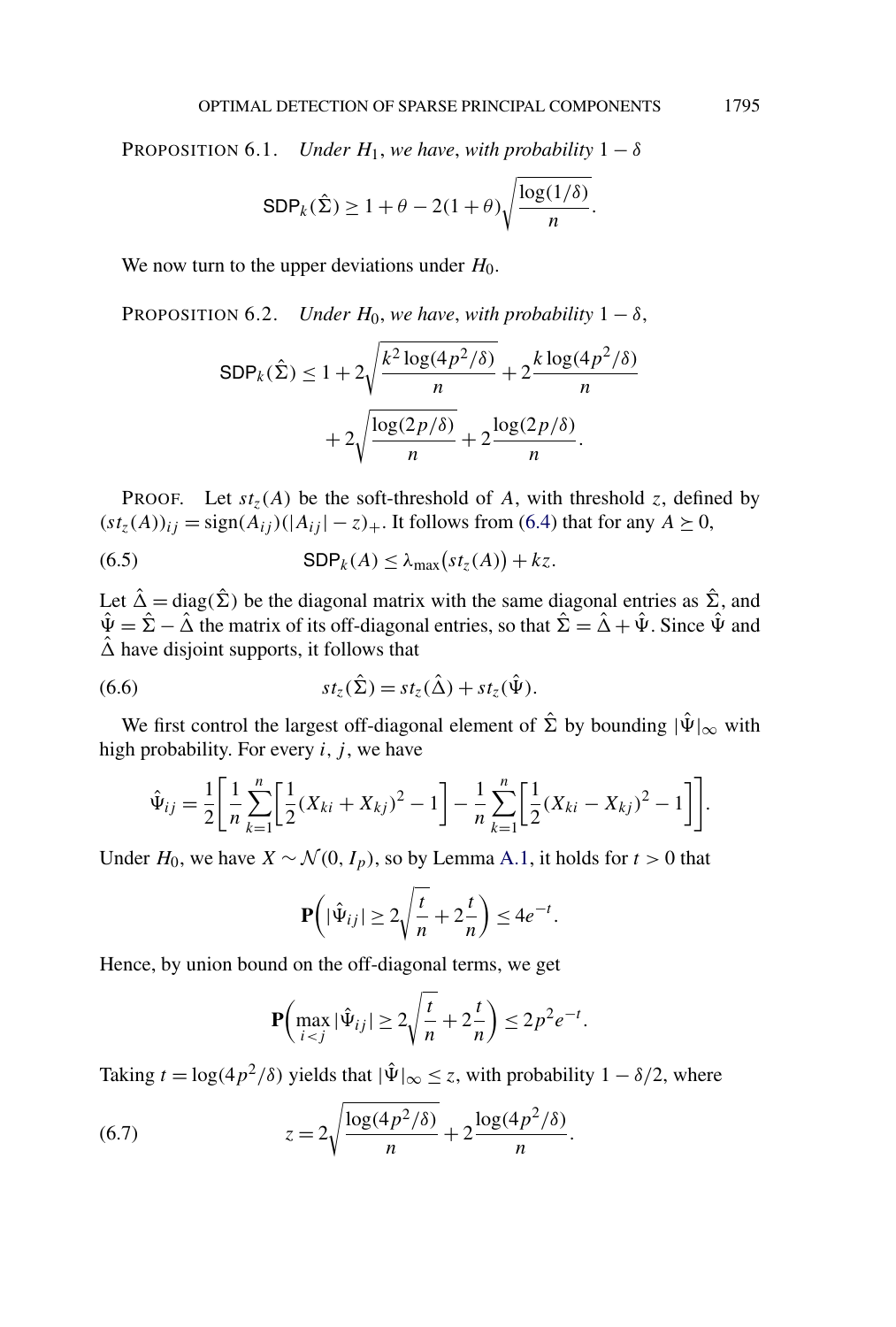Note now that if we take *z* as in [\(6.7\)](#page-15-0), then  $st_z(\hat{\Psi}) = 0$  on an event *E* of probability  $1 - \delta/2$ . Furthermore, since  $\hat{\Delta}$  is a nonnegative diagonal matrix, then [\(6.6\)](#page-15-0) yields that on the event  $\mathcal{E}$ , it holds

(6.8) 
$$
\lambda_{\max}(st_{z}(\hat{\Sigma})) = \lambda_{\max}(st_{z}(\hat{\Delta})) \leq \lambda_{\max}(\hat{\Delta}) = \max_{1 \leq i \leq p} \hat{\Delta}_{ii}.
$$

Next, we control the largest diagonal element of  $\hat{\Sigma}$  as follows. We have by definition of  $\hat{\Delta}$ , for every  $i = 1, \ldots, p$ 

$$
\hat{\Delta}_{ii} = \frac{1}{n} \sum_{j=1}^{n} X_{ji}^2.
$$

Applying Lemma [A.1](#page-30-0) and a union bound over the *p* diagonal terms, we get

$$
\mathbf{P}\left(\max_{1 \le i \le p} \hat{\Delta}_{ii} \ge 1 + 2\sqrt{\frac{t}{n}} + 2\frac{t}{n}\right) \le pe^{-t}.
$$

Taking  $t = \log(2p/\delta)$  yields with probability  $1 - \delta/2$ ,

(6.9) 
$$
\max_{1 \le i \le p} \hat{\Delta}_{ii} \le 1 + 2\sqrt{\frac{\log(2p/\delta)}{n}} + 2\frac{\log(2p/\delta)}{n}.
$$

To conclude the proof of Proposition [6.2,](#page-15-0) observe that [\(6.5\)](#page-15-0) implies that for all  $z \geq 0$ , we have

$$
\text{SDP}_k(\hat{\Sigma}) \leq \lambda_{\max}(st_z(\hat{\Sigma})) + kz \leq \lambda_{\max}(st_z(\hat{\Delta})) + \lambda_{\max}(st_z(\hat{\Psi})) + kz,
$$

where we used  $(6.6)$  and the triangle inequality for the operator norm.

Putting together (6.8) and (6.9) completes the proof.  $\Box$ 

6.3. *Hypothesis testing with convex methods*. Using the notation from Section [2,](#page-3-0) the results of the previous subsection can be written as

$$
\mathbf{P}_{H_0}(\text{SDP}_k(\hat{\Sigma}) > \tilde{\tau}_0) \le \delta, \qquad \mathbf{P}_{H_1}(\text{SDP}_k(\hat{\Sigma}) < \tilde{\tau}_1) \le \delta,
$$

where  $\tilde{\tau}_0$  and  $\tilde{\tau}_1$  are given by

$$
\tilde{\tau}_0 = 1 + 2\sqrt{\frac{k^2 \log(4p^2/\delta)}{n}} + 2\frac{k \log(4p^2/\delta)}{n} + 2\sqrt{\frac{\log(2p/\delta)}{n}} + 2\frac{\log(2p/\delta)}{n},
$$
  

$$
\tilde{\tau}_1 = 1 + \theta - 2(1 + \theta)\sqrt{\frac{\log(1/\delta)}{n}}.
$$

Whenever  $\tilde{\tau}_1 > \tilde{\tau}_0$ , we take  $\tau \in [\tilde{\tau}_0, \tilde{\tau}_1]$  and define the following computationally efficient test  $\tilde{\psi}(\hat{\Sigma}) = 1$ {SDP<sub>k</sub>( $\tilde{\Sigma}$ ) >  $\tau$ }. It discriminates between  $H_1$  and  $H_0$ with probability  $1 - \delta$ .

It remains to find for which values of  $\theta$  the condition  $\tilde{\tau}_1 > \tilde{\tau}_0$  holds. It corresponds to our minimum detection level.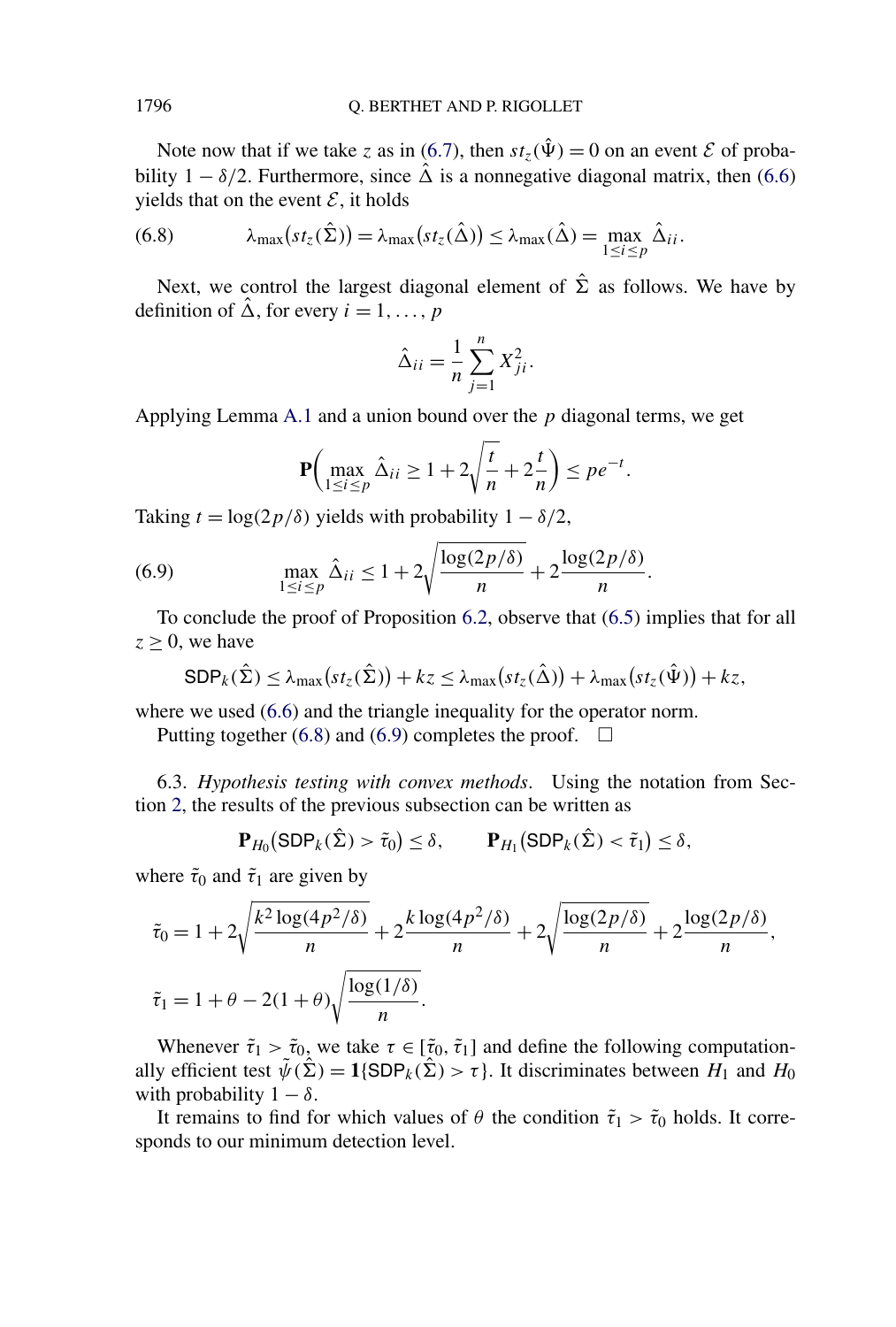<span id="page-17-0"></span>THEOREM 6.1. *Assume that*  $p, n, k$  *and*  $\delta$  *are such that*  $\tilde{\theta} \leq 1$ *, where* 

(6.10)  

$$
\tilde{\theta} := 2\sqrt{\frac{k^2 \log(4p^2/\delta)}{n}} + 2\frac{k \log(4p^2/\delta)}{n} + 2\sqrt{\frac{\log(2p/\delta)}{n}} + 2\sqrt{\frac{\log(2p/\delta)}{n}} + 2\sqrt{\frac{\log(2p/\delta)}{n}}.
$$

*Then, for any*  $\theta > \tilde{\theta}$ *, any*  $\tau \in [\tilde{\tau}_0, \tilde{\tau}_1]$ *, the test*  $\tilde{\psi}(\hat{\Sigma}) = 1$ {SDP<sub>*k*</sub>( $\hat{\Sigma}$ ) >  $\tau$ } *discriminates between*  $H_0$  *and*  $H_1$  *with probability*  $1 - \delta$ .

If we consider asymptotic regimes, for large *p*, *n*, *k*, taking  $\delta = p^{-\beta}$  with  $\beta > 0$ , provides a sequence of tests  $\tilde{\psi}_n$  that discriminate between  $H_0$  and  $H_1$  with probability converging to 1, for any fixed  $\theta > 0$ , if  $k^2 \log(p)/n \to 0$ .

Note that, compared to Theorem [4.1,](#page-9-0) the price to pay for using this convex relaxation is to multiply the minimum detection level by a factor  $\sqrt{k}$ . Such a gap is observed for these techniques in [Amini and Wainwright](#page-32-0) [\(2009\)](#page-32-0). Nevertheless, in most examples, *k* remains small and so is this price. As we will see in Section [8,](#page-23-0) there is strong evidence that  $\tilde{\tau}_0$ , which dominates the detection rate, cannot be made smaller and that therefore, our proof is tight.

6.4. *Simple methods*. While the SDP relaxation proposed in the previous subsection is provably computationally efficient, it is also known to scale poorly on large problems. Simple heuristics such as the diagonal method of [Johnstone and](#page-33-0) [Lu](#page-33-0) [\(2009\)](#page-33-0) become more attractive for larger problems. A careful inspection of the proofs in the previous subsection is quite informative. It indicates that our results not only hold for the test  $\tilde{\psi}(\tilde{\Sigma})$  but for a test based on a simpler statistic aris-ing from the dual formulation [\(6.5\)](#page-15-0). Indeed, to control the behavior of  $SDP_k(\hat{\Sigma})$ under *H*0, we showed that it was no larger than the *minimum dual perturbation* MDP<sub>k</sub>( $\hat{\Sigma}$ ) defined by

(6.11) 
$$
\text{MDP}_k(\hat{\Sigma}) = \min_{z \geq 0} \{ \lambda_{\max}(st_z(\hat{\Sigma})) + kz \}.
$$

Clearly  $MDP_k(\hat{\Sigma}) \geq SDP_k(\hat{\Sigma}) \geq \lambda_{\max}^k(\hat{\Sigma})$  so that both Propositions [6.1](#page-15-0) and [6.2](#page-15-0) still hold for  $SDP_k(\hat{\Sigma})$  replaced by  $MDP_k(\hat{\Sigma})$ . As a result, for any  $\theta > \tilde{\theta}$  the test  $\hat{\psi}(\hat{\Sigma}) = 1$ {MDP<sub>k</sub>( $\hat{\Sigma}$ ) >  $\tau$ } discriminates between  $H_0$  and  $H_1$  with probability  $1 - \delta$ .

Actually, a detection level of the same order as  $\tilde{\theta}$  holds already for an even simpler test statistic: the largest diagonal element of  $\hat{\Sigma}$ . This method called *Johnstone's diagonal method* was first proposed by [Johnstone and Lu](#page-33-0) [\(2009\)](#page-33-0) and later studied by [Amini and Wainwright](#page-32-0) [\(2009\)](#page-32-0). For the problem of detection considered here, it dictates one to employ the test statistic  $D(\hat{\Sigma}) = \max_{1 \le i \le p} \hat{\Sigma}_{ii}$ . Using even simpler techniques than in Propositions [6.1](#page-15-0) and [6.2,](#page-15-0) it is not hard to show that

$$
\mathbf{P}_{H_0}(\mathsf{D}(\hat{\Sigma}) > \tau_0^d) \le \delta, \qquad \mathbf{P}_{H_1}(\mathsf{D}(\hat{\Sigma}) < \tau_1^d) \le \delta
$$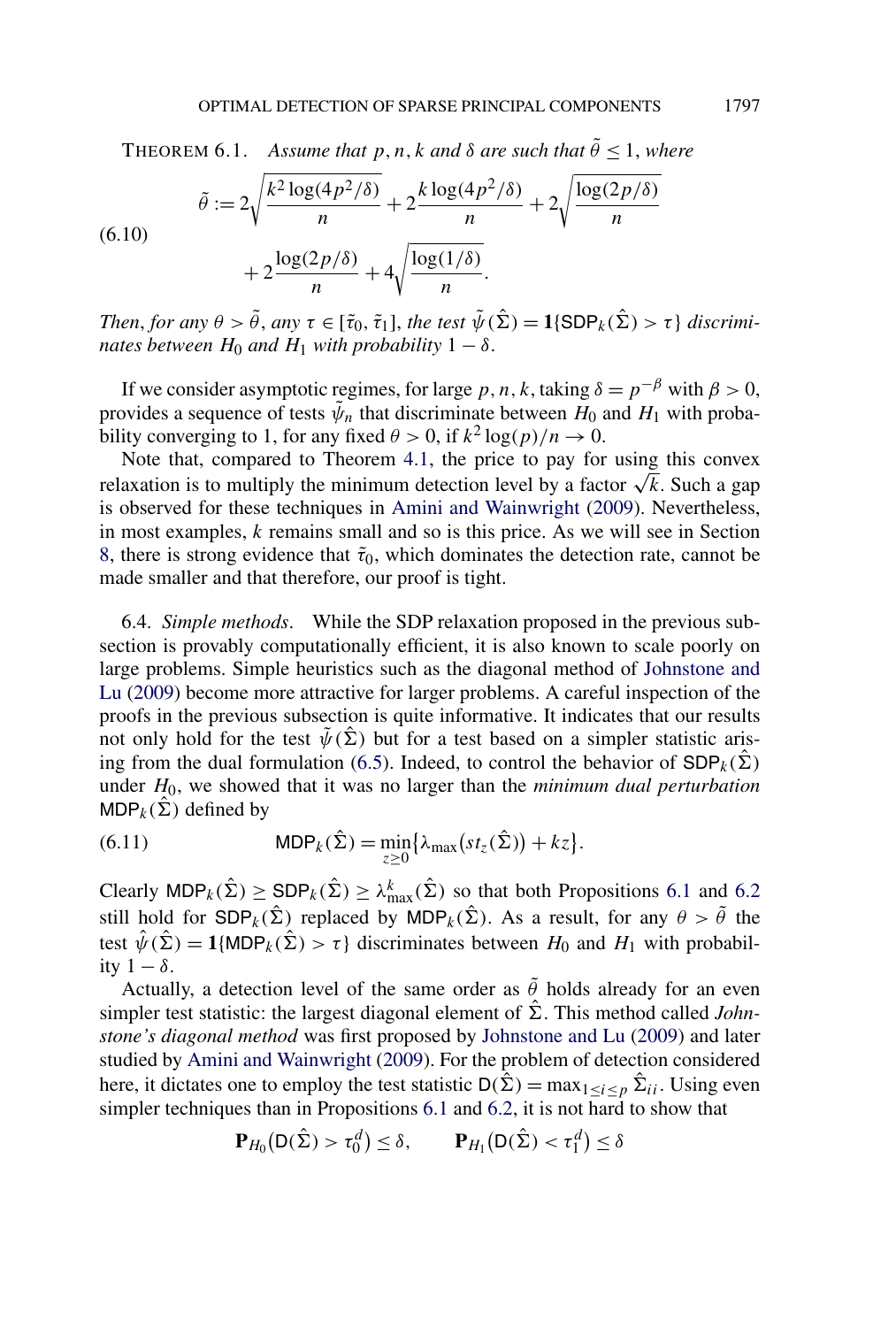for quantiles  $\tau_0^d$  and  $\tau_1^d$  given by

$$
\tau_0^d = 1 + \frac{1}{k}\theta - 2\left(1 + \frac{1}{k}\theta\right)\sqrt{\frac{\log(1/\delta)}{n}},
$$
  

$$
\tau_1^d = 1 + 2\sqrt{\frac{\log(p/\delta)}{n}} + 2\frac{\log(p/\delta)}{n}.
$$

However, as we shall see in Section [9,](#page-28-0) on simulated datasets,  $MDP_k$  behaves much better than D in practice. It was proved by [Amini and Wainwright](#page-32-0) [\(2009\)](#page-32-0) that if the SDP [\(6.2\)](#page-14-0) has a solution of rank one, then it is strictly better than Johnstone's diagonal method. While they study a support recovery problem different from the detection problem considered here, it seems to indicate that the two methods are qualitatively different. However, the assumption that the SDP [\(6.2\)](#page-14-0) has a solution of rank one is strong and unnecessary in our problem. Indeed, our results from Section [8](#page-23-0) indicate that, if detecting a planted clique in a random graph is computationally hard, then for large  $(p, n, k)$ , the SDP method does not achieve better rates than the ones we prove. In particular, this result is a good indication that with high probability, the solution of the SDP is not rank-one for parameters in a range around the minimax detection level.

**7. Generalization with weakened assumptions.** In this section we investigate several extensions of our original problem. For simplicity, we denote by ∗DP*<sup>k</sup>* any of the two functionals  $MDP_k$  or  $SDP_k$ .

7.1. *Sparsity in terms of*  $\ell_q$  *norm.* Fix  $q \in (0, 2)$ , and recall that  $\mathcal{B}_q(R)$  is the set of unit vectors that are in an  $\ell_q$  ball of radius  $R > 0$ . This relaxed notion of sparsity allows for vectors  $v \in \mathbb{R}^p$  to have ordered coordinates that decay fast enough but never take value zero. Note that  $q = 2$  corresponds to no sparsity and requires different techniques. It is therefore excluded from this section. Consider the following hypothesis testing problem:

$$
H_0: X \sim \mathcal{N}(0, I_p),
$$
  
\n
$$
\tilde{H}_1^q: X \sim \mathcal{N}(0, I_p + \theta v v^\top), \qquad v \in \mathcal{B}_q(k^{1/q-1/2}).
$$

The radius  $k^{1/q-1/2}$  is the smallest  $R > 0$  such that  $\mathcal{B}_0(k) \subset \mathcal{B}_q(R)$ , making it the most natural relaxation of the notion of *k*-sparse vectors. Below, we show that it yields the same detection levels as for  $q = 0$ .

**THEOREM 7.1.** *Fix*  $v > 0$ *. There exists a constant*  $C_v > 0$  *such that if* 

(7.1) 
$$
\theta < \underline{\theta}_{\nu} := \sqrt{\frac{k \log(C_{\nu} p / k^2 + 1)}{n}} \wedge \frac{1}{\sqrt{2}},
$$

<span id="page-18-0"></span>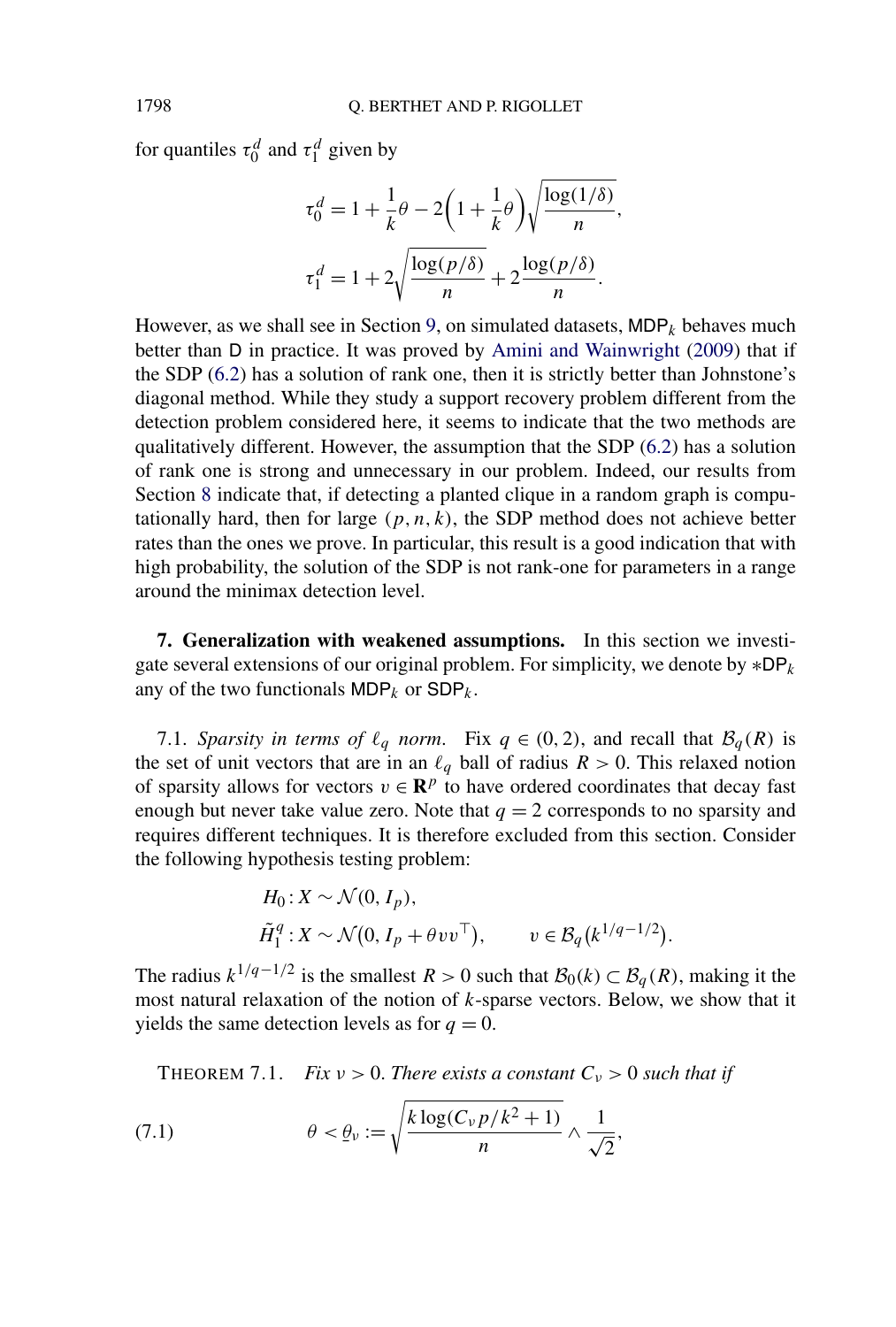<span id="page-19-0"></span>*it holds, for*  $q \in (0, 2)$ 

(7.2) 
$$
\inf_{\psi} \left\{ \mathbf{P}_0^n(\psi = 1) \vee \max_{v \in \mathcal{B}_q(k^{1/q-1/2})} \mathbf{P}_v^n(\psi = 0) \right\} \ge \frac{1}{2} - \nu,
$$

*where the infimum is taken over all possible tests*.

PROOF. Let  $v \in \mathbb{R}^p$  be a unit vector with sparsity *k*. It follows from Hölder's inequality that  $|v|_q \leq k^{1/q-1/2}$ . Therefore, for any test  $\psi$ , we have

$$
\max_{v \in \mathcal{B}_q(k^{1/q-1/2})} \mathbf{P}_v^n(\psi = 0) \ge \max_{v \in \mathcal{B}_0(k)} \mathbf{P}_v^n(\psi = 0),
$$

and the result follows as a direct consequence of Theorem [5.1.](#page-9-0)  $\Box$ 

To show a matching upper bound, we use the following lemma.

LEMMA 7.1. *Let v* ∈ **R**<sup>*p*</sup> *be a unit vector*,  $|v|_2 = 1$ *. Then, for any r* ≥ 1*, there exists a r-sparse unit vector*  $x \in B_0(r)$  *such that* 

$$
1 - r^{1 - 2/q} |v|_q^2 \le (x^\top v)^2 \le 1.
$$

PROOF. Assume without loss of generality that  $|v_1| \geq \cdots \geq |v_p|$ . Define  $\tilde{x}_j = v_j$  if  $j \le r$ ,  $\tilde{x}_j = 0$  otherwise, and  $x = \tilde{x}/|\tilde{x}|_2$ . We have  $(x^\top v)^2 = \tilde{x}^\top v =$  $\sum_{j=1}^{r} |v_j|^2 = 1 - \sum_{j=r+1}^{r} |v_j|^2$ . Moreover, since  $|v_r| \leq r^{-1/q} |v|_q$ ,

$$
\sum_{j=r+1}^{p} |v_j|^2 \le \sum_{j=r+1}^{p} |v_r|^{2-q} |v_j|^q \le |v|_q^{2-q} r^{1-2/q} \sum_{j=r+1}^{p} |v_j|^q
$$
  

$$
\le r^{1-2/q} |v|_q^2.
$$

Vectors in  $\mathcal{B}_q(k^{1/q-1/2})$  can therefore be approximated by sparse unit vectors. This property can be leveraged to show that for an appropriate choice of  $k_q$ , a test based on  $\lambda_{\max}^{k_q}(\hat{\Sigma})$  is optimal.

PROPOSITION 7.1. *Under*  $\tilde{H}_1^q$ , *let*  $\varepsilon \in (0,1)$ , *and define*  $k_q$  *to be the smallest integer such that*  $k_q \geq k \varepsilon^{1/(1-2/q)}$ . *Then with probability*  $1 - \delta$ ,

$$
\lambda_{\max}^{k_q}(\hat{\Sigma}) \ge 1 + (1 - \varepsilon)\theta - 2(1 + \theta)\sqrt{\frac{\log(2/\delta)}{n}}.
$$

PROOF. Let  $x \in \mathbb{R}^p$  be the  $k_q$ -sparse unit norm approximation of *v* from Lemma 7.1. It follows from the proof of Proposition [4.1](#page-6-0) that

$$
\lambda_{\max}^{k_q}(\hat{\Sigma}) \ge 1 + \theta(v^\top x)^2 - 2(1 + \theta(v^\top x)^2)\sqrt{\frac{\log(2/\delta)}{n}}.
$$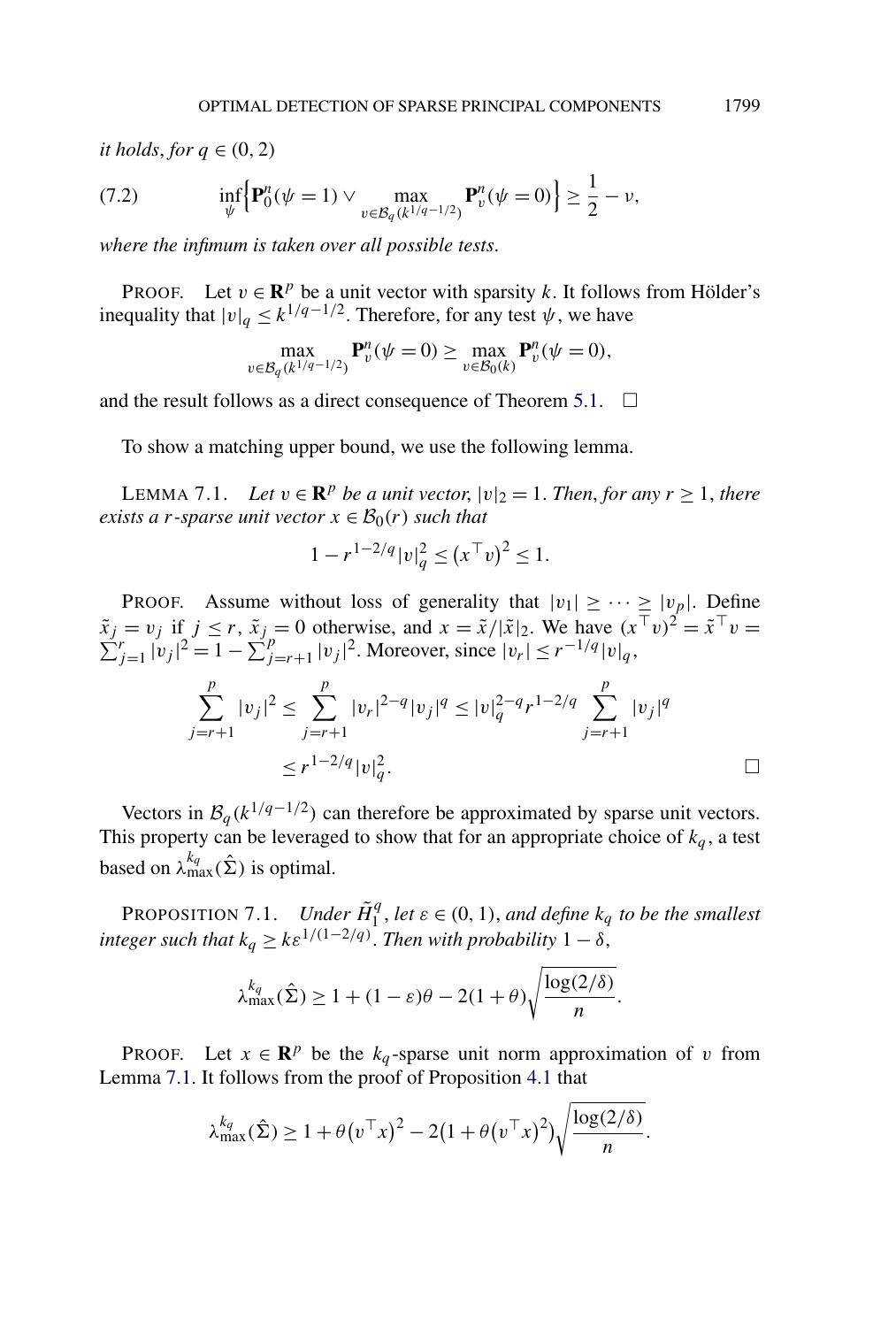Lemma [7.1](#page-19-0) with  $r = k_q \geq k \varepsilon^{1/(1-2/q)}$  yields  $1 - \varepsilon \leq (x^\top v)^2 \leq 1$ .  $\Box$ 

Moreover, it follows from Proposition [4.2](#page-7-0) that for any  $\varepsilon \in (0, 1)$  and integer  $k_a$ , with probability  $1 - \delta$ , it holds

$$
\lambda_{\max}^{k_q}(\hat{\Sigma}) \le 1 + 2\bigg(\frac{k_q \log(9ep/k_q) + \log(2/\delta)}{n} + \sqrt{\frac{k_q \log(9ep/k_q) + \log(2/\delta)}{n}}\bigg).
$$

Since  $k_q$  is only a constant factor away from *k* for all  $q \in (0, 2)$  and  $\varepsilon \in (0, 1)$ , the statistic  $\lambda_{\max}^{k_q}(\hat{\Sigma})$  achieves optimal rates of detection.

In an estimation context, [Vu and Lei](#page-35-0) [\(2012\)](#page-35-0) [see also [Birnbaum et al.](#page-32-0) [\(2013\)](#page-32-0), [Paul and Johnstone](#page-34-0) [\(2012\)](#page-34-0) for related results using a different method] have examined the  $\ell_q$  sparsity assumption for  $q \in (0, 1]$ . Their estimation method consists of maximizing the quadratic form  $x \mapsto x^{\top} \hat{\Sigma} x$  over  $\mathcal{B}_q(R)$  for some given  $R > 0$ . We argue that in light of Lemma [7.1,](#page-19-0) the estimation problem of [Vu and Lei](#page-35-0) [\(2012\)](#page-35-0) can be solved by maximizing the quadratic form over  $\mathcal{B}_0(R')$  for some appropriate choice of *R'* that depends on *k* and *q* and extended to  $q \in [0, 2)$ . In particular, an algorithm for  $\ell_0$ -sparse PCA can be used for  $\ell_q$ -sparse PCA.

Similar results hold for our convex relaxations. Following the same steps as in the proof of Theorem [6.1,](#page-17-0) we find that there exists a constant  $C_q > 0$  such that tests based on  $*DP_{k_q}$  discriminate between  $H_0$  and  $\tilde{H}_1^q$  with probability  $1 - \delta$ , for any  $\theta > C_q \tilde{\theta}$ , where  $\tilde{\theta}$  is defined in [\(6.10\)](#page-17-0). In particular, a gap of size  $\sqrt{k}$  is observed between these methods and the optimal ones.

7.2. *Sub-Gaussian random variables*. Our results can be extended to more general assumptions, where the variables  $X_1, \ldots, X_n \in \mathbb{R}^p$  are sub-Gaussian in the following sense.

DEFINITION 7.1. A real-valued random variable *G* is said to be standard sub-Gaussian if  $\mathbb{E}[\exp(t(G - \mathbb{E}[G]))] \leq \exp(t^2/2)$  for all  $t \in \mathbb{R}$ .

Let  $Z_1, \ldots, Z_n \in \mathbb{R}^p$  be i.i.d. vectors with i.i.d. standard sub-Gaussian coefficients, such that for all  $i = 1, ..., n$  it holds  $\mathbb{E}[Z_i] = 0, \mathbb{E}[Z_i Z_i^\top] = I_p$ .

Given a *scatter matrix*  $\Sigma \succeq 0$ , for any  $i = 1, ..., n$ , define  $X_i = \Sigma^{1/2} Z_i$ . Sub-Gaussian random vectors were generated in the same way by [Vu and Lei](#page-35-0) [\(2012\)](#page-35-0). Under this condition, we define the new detection problem with hypotheses  $H_0'$ and  $H'_1$ , for  $\theta > 0$  by

$$
H'_0: \Sigma = I_p,
$$
  
\n
$$
H'_1: \Sigma = I_p + \theta v v^\top, \qquad v \in \mathcal{B}_0(k).
$$

Replacing Lemma [A.1](#page-30-0) by Lemma [A.2](#page-30-0) in the proofs of Propositions [4.2](#page-7-0) and [6.2,](#page-15-0) we get, respectively, the two following results.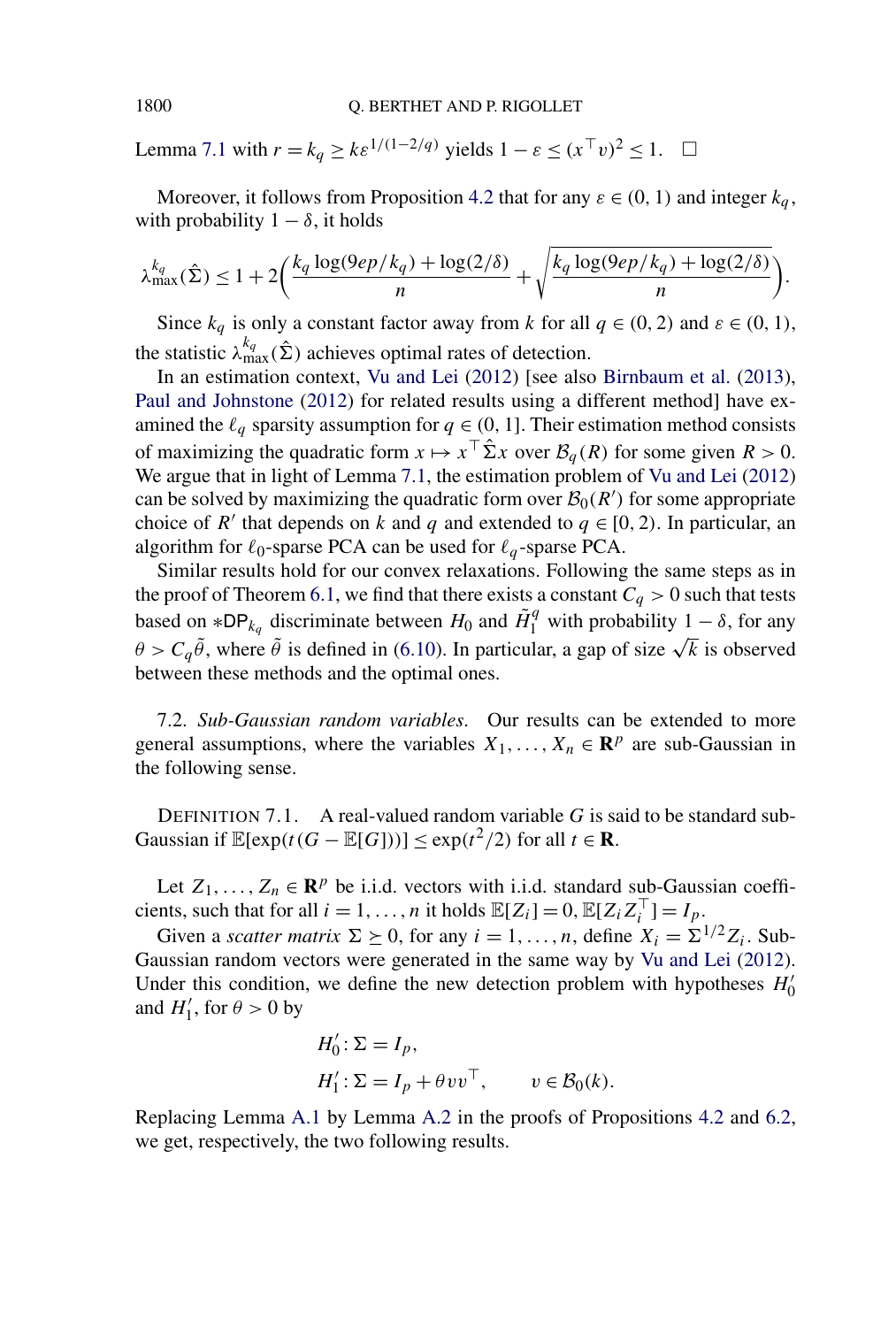<span id="page-21-0"></span>PROPOSITION 7.2. *Under*  $H'_1$ , *for*  $\theta \le 1$ , *it holds with probability*  $1 - \delta$ 

$$
\lambda_{\max}^k(\hat{\Sigma}) \ge 1 + \theta - 6\left(64\frac{\log(2/\delta)}{n} + 32\sqrt{\frac{\log(2/\delta)}{n}}\right).
$$

*Moreover, under*  $H'_0$ *, it holds with probability*  $1 - \delta$ *,* 

$$
\lambda_{\max}^k(\hat{\Sigma}) \le 1 + 352 \bigg( 2 \frac{k \log(9ep/k) + \log(2/\delta)}{n} + \sqrt{\frac{k \log(9ep/k) + \log(2/\delta)}{n}} \bigg).
$$

Similarly, for the  $*DP_k$  statistic, we obtain the following bound.

PROPOSITION 7.3. *Under*  $H_0$ , *we have*, *with probability*  $1 - \delta$ ,

$$
\text{SDP}_k(\hat{\Sigma}) \le \text{MDP}_k(\hat{\Sigma}) \le 1 + 6\left(64\sqrt{\frac{k^2\log(4p^2/\delta)}{n}} + 128\frac{k\log(4p^2/\delta)}{n}\right).
$$

As a consequence, all the results from Sections [4](#page-6-0) and [6](#page-13-0) can be extended to the present sub-Gaussian case. In particular, the same gap between the detection levels of the two procedures is observed.

7.3. *Adversarial noise*. While our previous results rely heavily on the fact that the  $X_i$  are sub-Gaussian random vectors, we can find much weaker assumptions under which the results for detection using the ∗DP statistics are still valid. We also describe an adversarial noise setting in which the detection level attained by ∗DP*<sup>k</sup>* is actually optimal. Assume that

$$
(7.3) \qquad \qquad \hat{\Sigma} = \Sigma + N.
$$

Here the only assumption on *N* is that  $|N|_{\infty} \leq \sqrt{\log(p/\delta)/n}$  with probability  $1 - \delta$ . Up to constant factor, this is a generalization of our initial setting, and can describe a situation where the data is censured, akin to the setting of [Loh and](#page-34-0) [Wainwright](#page-34-0) [\(2012\)](#page-34-0), but where the censured entries are not necessarily chosen at random.

**PROPOSITION 7.4.** *Under*  $H_1$ , *we have with probability*  $1 - \delta$ 

$$
*DP_k(\hat{\Sigma}) \ge \lambda_{\max}^k(\hat{\Sigma}) \ge 1 + \theta - k \sqrt{\frac{\log(p/\delta)}{n}}.
$$

**PROOF.** Recall that for any *v* such that  $|v|_0 \leq k$ , we have

$$
*DP_k(\hat{\Sigma}) \ge \lambda_{\max}^k(\hat{\Sigma}) \ge v^\top \hat{\Sigma} v \ge v^\top (I_p + \theta v v^\top) v + v^\top N v
$$
  
 
$$
\ge 1 + \theta - |N|_{\infty} |v|_1^2 \ge 1 + \theta - k|N|_{\infty},
$$

which yields the desired result.  $\Box$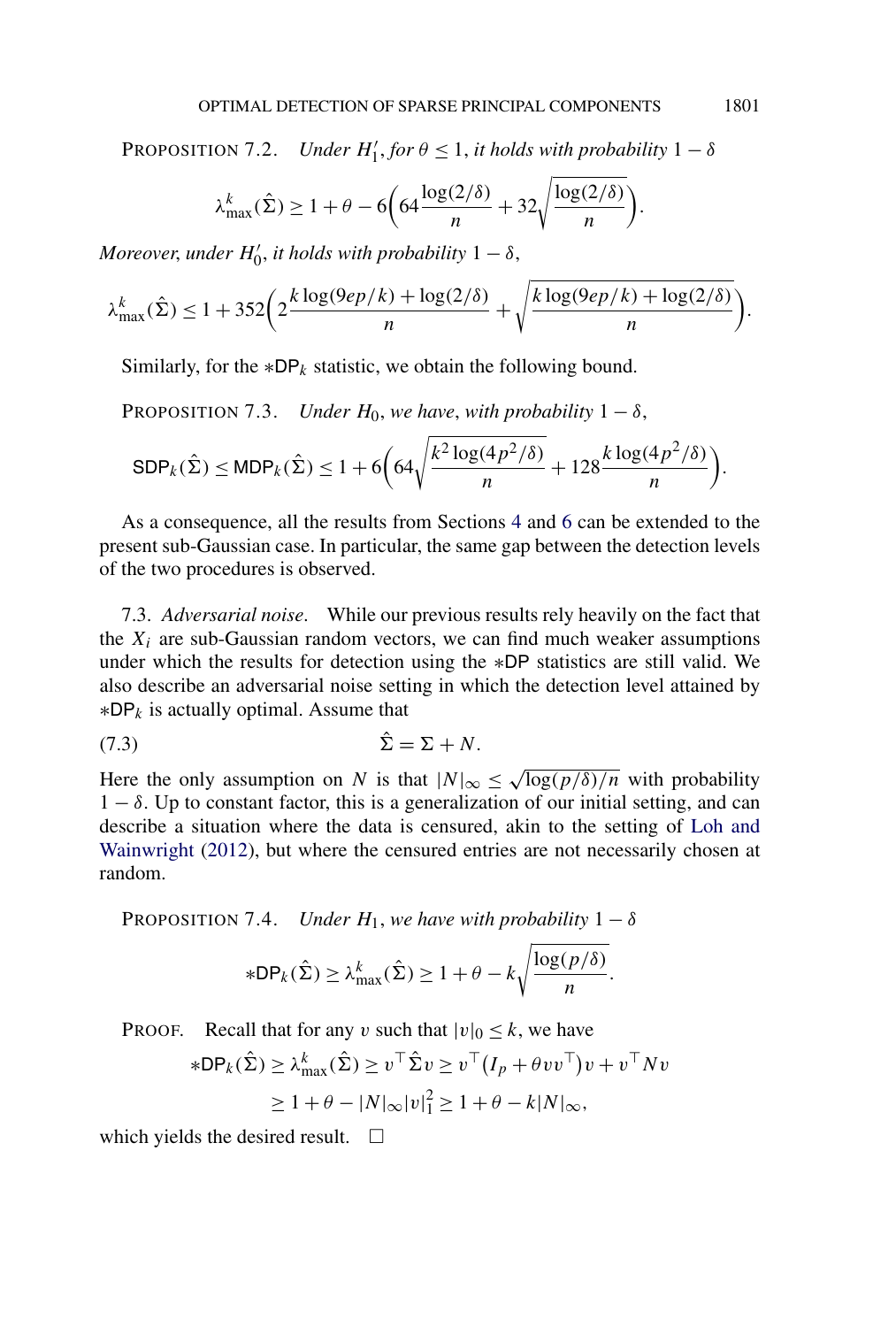**PROPOSITION 7.5.** *Under*  $H_0$ , *we have with probability*  $1 - \delta$ 

$$
\lambda_{\max}^k(\hat{\Sigma}) \leq *DP_k(\hat{\Sigma}) \leq 1 + k\sqrt{\frac{\log(p/\delta)}{n}}.
$$

PROOF. It follows from [\(6.4\)](#page-14-0) that  $\lambda_{\max}^k(\hat{\Sigma}) \leq *DP_k(\hat{\Sigma}) \leq \lambda_{\max}(I_p) + k|N|_{\infty}$ , which yields the desired result.  $\Box$ 

The following theorem follows from Propositions [7.4](#page-21-0) and 7.5. We omit its proof.

THEOREM 7.2. *Let ψ*adv *be the test defined by*

$$
\psi^{\text{adv}}(\hat{\Sigma}) = \mathbf{1} \bigg\{ * \mathsf{DP}_k(\hat{\Sigma}) > 1 + k \sqrt{\frac{\log(p/\delta)}{n}} \bigg\}.
$$

*Then*  $\psi$ <sup>adv</sup> *discriminates between*  $H_0$  *and*  $H_1$  *with probability* 1 − *δ if*  $\theta$  > 2*k* <sup>√</sup>log*(p/δ)/n.*

We now prove the corresponding lower bound. Let  $v = (v_1, \ldots, v_p)^\top \in \mathbb{R}^p$  be we now prove the corresponding lower bound. Let  $v = (v_1, ..., v_p) \in \mathbb{R}^r$  be<br>such that  $v_j = 1/\sqrt{k}$  if  $j \le k$  and  $v_j = 0$  otherwise. Define the random matrix *N* that takes values  $\pm \frac{\theta}{2} v v^\top$ , each with probability 1/2.

THEOREM 7.3. *There exists an adversarial model of the form* [\(7.3\)](#page-21-0) *where*  $|N|_{\infty} \leq \sqrt{\log(p)/n}$ , *such that if*  $\theta \leq 2k\sqrt{\log(p)/n}$ , *then for any test*  $\psi(\hat{\Sigma}) \in$ {0*,* 1} *it holds*

$$
\mathbf{P}_{H_1}(\psi(\hat{\Sigma})=0) \vee \mathbf{P}_{H_0}(\psi(\hat{\Sigma})=1) \ge 1/2.
$$

PROOF. Note first that  $|N|_{\infty} = \theta/(2k) \le \sqrt{(\log p)/n}$  so that

$$
\mathbf{P}_{H_0} \left( \hat{\Sigma} = I_p + \frac{\theta}{2} v v^\top \right) = \frac{1}{2}, \qquad \mathbf{P}_{H_1} \left( \hat{\Sigma} = I_p + \frac{\theta}{2} v v^\top \right) = \frac{1}{2}.
$$

Therefore, if  $\psi(I_p + \frac{\theta}{2} v v^\top) = 1$ , then  $\mathbf{P}_{H_0}(\psi(\hat{\Sigma}) = 1) \ge 1/2$  and if  $\psi(I_p +$  $\frac{\theta}{2} v v^{\top}$ ) = 0, then  $P_{H_1}(\psi(\hat{\Sigma}) = 0) \ge 1/2$ .  $\Box$ 

Note that the lower bound in Theorem 7.3 below is not minimax since there exists one model under which all tests cannot discriminate between  $H_0$  and  $H_1$ with probability less than 1/2. It implies that tests based on either  $*DP_k$  and  $\lambda_{\max}^k$ are optimal.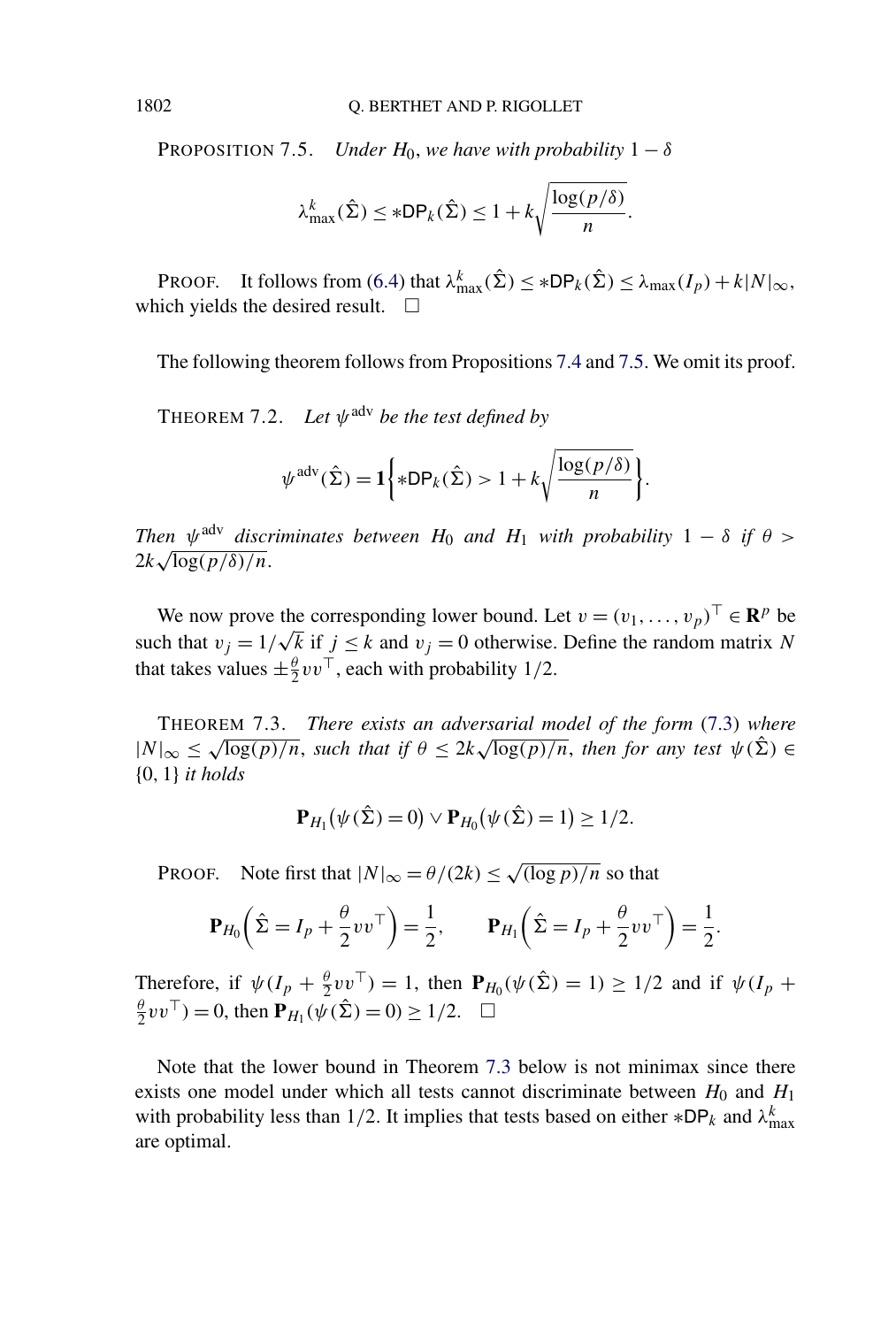<span id="page-23-0"></span>**8. Complexity theoretic lower bounds.** The difference between the detection rates proved for the testing statistic  $\lambda_{\text{max}}^k$  and the convex optimization based statistics  $SDP_k$  and  $MDP_k$  suggests a statistical cost for computational efficiency. Such phenomena are hinted at by [Chandrasekaran and Jordan](#page-32-0) [\(2013\)](#page-32-0). While it is not hard to see that our bounds are tight for the diagonal method, it is legitimate to wonder if the observed gap for  $SDP_k$  and  $MDP_k$  comes from a proof artifact, or an intrinsic limitation of the problem. The computational hardness of the related RIP certification has recently attracted a lot of interest. By reductions to problems with known complexity theoretic limitations, [Bandeira et al.](#page-32-0) [\(2012\)](#page-32-0) and [Koiran and](#page-34-0) [Zouzias](#page-34-0) [\(2012\)](#page-34-0) prove that it is in general impossible to approximate in polynomial time the  $\lambda_{\text{max}}^k$  statistic up to an arbitrarily small constant. Clearly, a constant factor approximation of  $\lambda_{\text{max}}^k$  would suffice to achieve optimal detection rates. However, such results are not sufficient for two reasons. First they do not rule out the existence of a polynomial time algorithm that approximates  $\lambda_{\text{max}}^k$  within a large enough constant. Second, such results are in nature *worst case*, meaning that the input matrix can be arbitrarily difficult for an algorithm. Rather, in our problem, the entry matrix is an empirical covariance matrix constructed from i.i.d. random vectors with Gaussian distribution. Hereafter, we develop a *polynomial time reduction* from another problem which is believed to be hard in average: the planted clique problem.

8.1. *Reduction to the planted clique problem*. A careful inspection of the proof of Corollary [6.1](#page-17-0) and the results of Section [6.4](#page-17-0) reveals that the only way to obtain better detection levels for the SDP and MDP statistics is to prove a better control of the statistics under the null hypothesis. We argue below that this is unlikely.

Let  $X_1, \ldots, X_n \in \mathbb{R}^p$  be i.i.d. Gaussian vectors with distribution  $\mathcal{N}(0, I_p)$  and for any  $\alpha \in [1, 2]$ , consider the following hypothetical bound:

$$
(B_{\alpha}) \qquad \text{SDP}_k(\hat{\Sigma}) \le 1 + C_{\alpha} \sqrt{\frac{k^{\alpha} \log(p/\delta)}{n}} \qquad \text{with probability } 1 - \delta,
$$

where  $C_\alpha > 0$ . Our prior results hinge on proving that  $B_2$  holds. However, to achieve minimax optimal detection rates, one would need to prove  $B_1$ . Reasoning by contradiction, we examine the consequences of  $B_\alpha$  with  $\alpha \in (1, 2)$ . In particular, such bounds would yield polynomial time algorithms to detect small planted cliques in random graphs. Hereafter, we argue that the existence of such algorithms is unlikely.

Fix an integer  $k \geq 0$ , and let  $\mathcal{G}(n, 1/2, k)$  be the distribution over the set of graphs on *n* vertices generated as follows. Pick *k* vertices at random, and place a clique<sup>4</sup> between them; then connect every other pair of vertices by an edge independently with probability 1/2. Note that for  $k = 0$ ,  $\mathcal{G}(n, 1/2, 0) = \mathcal{G}(n, 1/2)$  is

 ${}^{4}$ A clique is a subset of fully connected vertices.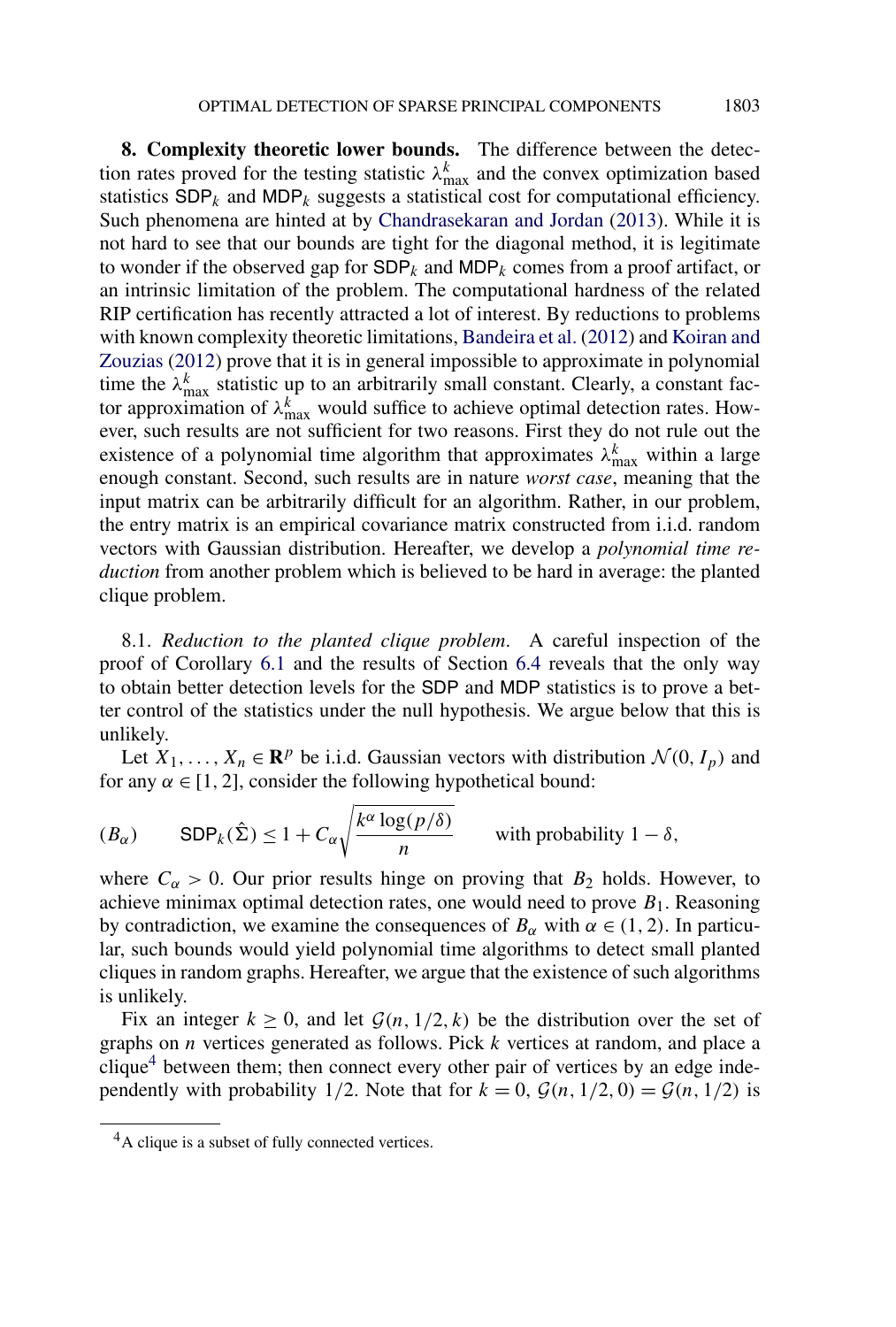simply the distribution of an Erdős–Rényi random graph. In the decision version of the planted clique problem, called Planted Clique, one is given a graph *G* on *n* vertices and the goal is to test

$$
H_0^{\text{PC}}: G \sim \mathcal{G}(n, 1/2),
$$
  

$$
H_1^{\text{PC}}: G \sim \mathcal{G}(n, 1/2, k)
$$

for some given  $k \ge 2$  with probability of error at most  $\delta > 0$ . The search version of this problem consists of finding the clique planted under  $H_1$ . The search problem was introduced by [Jerrum](#page-33-0) [\(1992\)](#page-33-0) and Kučera [\(1995\)](#page-34-0) while the decision version is traditionally attributed to Saks; see [Krivelevich and Vu](#page-34-0) [\(2002\)](#page-34-0), Section 5. It is known [see, e.g., [Spencer](#page-34-0) [\(1994\)](#page-34-0)] that if  $k > 2 \log_2 n$ , the planted clique under  $H_1$ is the only clique of size *k* in the graph, asymptotically almost surely. We consider only such values of *k* hereafter.

For  $k = o(\sqrt{n})$  there is no known polynomial time algorithm that solves this problem. The first polynomial time algorithm for the case  $k = C\sqrt{n}$  was proposed in [Alon, Krivelevich and Sudakov](#page-31-0) [\(1998\)](#page-31-0) and is based on spectral techniques. Subsequent algorithms with similar performance appeared in [Ames and Vavasis](#page-32-0) [\(2011\)](#page-32-0), [Dekel, Gurel-Gurevich and Peres](#page-33-0) [\(2011\)](#page-33-0), [Feige and Krauthgamer](#page-33-0) [\(2000\)](#page-33-0), [Feige and Ron](#page-33-0) [\(2010\)](#page-33-0). It is widely believed that there is no polynomial time algorithm that solves Planted Clique for any  $k$  of order  $n<sup>c</sup>$  for some fixed positive  $c < 1/2$ , and it can even be proved that certain algorithmic techniques such as the Metropolis process [\[Jerrum](#page-33-0) [\(1992\)](#page-33-0)] and the Lovàsz–Schrijver hierarchy of relaxations [\[Feige and Krauthgamer](#page-33-0) [\(2003\)](#page-33-0)] fail at this task. Moreover, Planted Clique is provably hard in certain computational models, as seen in [Rossman](#page-34-0) [\(2010\)](#page-34-0), [Feldman et al.](#page-33-0) [\(2013\)](#page-33-0) which brings more evidence toward its hardness. Note that recent results by [Brubaker and Vempala](#page-32-0) [\(2009\)](#page-32-0), [Frieze and Kannan](#page-33-0) [\(2008\)](#page-33-0) based on *r*-dimensional tensors, suggest an algorithmic approach capable of finding a planted clique of size  $O(n^{1/r})$ , but currently this tensor-based approach is not known to yield a polynomial time algorithm for  $r > 2$ . The confidence in the difficulty of this problem has led researchers to prove hardness results assuming that the planted clique problem is indeed hard. Examples include cryptographic applications [\[Juels and Peinado](#page-34-0) [\(2000\)](#page-34-0)], testing for *k*-wise dependence [\[Alon et al.](#page-32-0) [\(2007\)](#page-32-0)], approximating Nash equilibria [\[Hazan and Krauthgamer](#page-33-0) [\(2011\)](#page-33-0)] and approximating solutions to the densest *k*-subgraph problem [\[Alon et al.](#page-32-0) [\(2011\)](#page-32-0)].

Consider the following polynomial-time reduction from a graph instance to random vectors, valid for the case  $p = n$ . Let *A* be the  $n \times n$  adjacency matrix of a random graph *G*, and let *U* be the  $n \times n$  matrix defined for any  $1 \le i \le j$  by

$$
U_{ij} = \begin{cases} 2A_{ij} - 1, & \text{if } i < j, \\ \varepsilon_{ij}, & \text{otherwise,} \end{cases}
$$

where  $\{\varepsilon_{ij}\}_{i,j}$  is a sequence of i.i.d. Rademacher  $\pm 1$  random variables. Moreover, let  $Z^{(1)}, \ldots, Z^{(n)} \in \mathbb{R}^n$  be *n* i.i.d.  $\mathcal{N}(0, I_n)$  random vectors, and define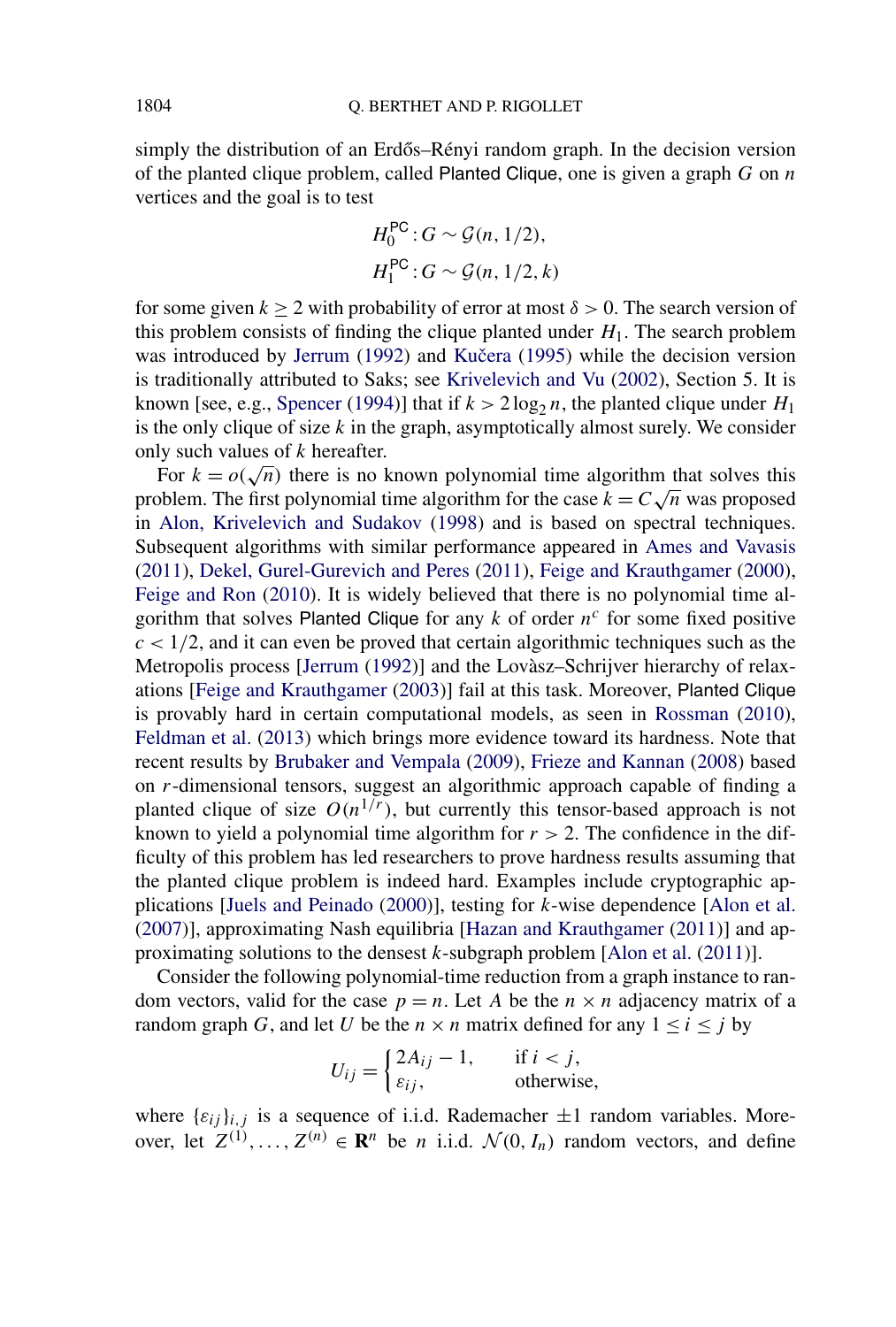<span id="page-25-0"></span> $X_{ij} = |Z_j^{(i)}| U_{ij}$ . Finally define the  $n \times n$  empirical covariance matrix  $\hat{\Sigma}$  associated to the vectors  $X_i = (X_{i1}, \ldots, X_{in})^\top \in \mathbb{R}^n$  as in [\(2.1\)](#page-4-0). This construction clearly takes polynomial time.

If *G* ∼  $\mathcal{G}(n, 1/2)$ , by construction,  $X_1, \ldots, X_n \in \mathbb{R}^n$  are i.i.d. centered standard Gaussian vectors, where all the coefficients are independent. If  $G \sim \mathcal{G}(n, 1/2, k)$ , it is no longer the case, and the  $*DP_k$  statistic behaves in a qualitatively different manner.

8.2. *Computational theoretic lower bounds for* SDP *and* MDP. In this subsection, we illustrate the intrinsic limitations of the SDP and MDP methods in the detection problem using arguments borrowed from computational complexity. We begin by showing that both statistics take large values on the problem reduced from a graph with a planted clique.

LEMMA 8.1. *Let G* ∼  $\mathcal{G}(n, 1/2, k)$ ,  $k \ge 14$  *even, and*  $X_1, \ldots, X_n \in \mathbb{R}^n$  *be constructed as above. It holds, with probability*  $1 - \delta$ ,

$$
\text{MDP}_k(\hat{\Sigma}) \geq \text{SDP}_k(\hat{\Sigma}) \geq 1 + \frac{k^2}{4\pi n} - 3\sqrt{\frac{k \log(2/\delta)}{n}}.
$$

PROOF. Let  $S \subset \{1, ..., n\}$  be the random subset of *k* vertices on which the clique has been planted. By construction, there are subsets  $S_1$  and  $S_2$  of *S*, of cardinality  $k/2$ , such that the random variables  $X_{ij}$ ,  $i \in S_1$ ,  $j \in S_2$  are all positive almost surely. Assume without loss of generality that  $S = \{1, \ldots, k\}$ ,  $S_1 = \{k/2 + 1, \ldots, k\}$  and  $S_2 = \{1, \ldots, k/2\}$ . Let  $v = v(S_2)$  be the unit vector  $S_1 = \{k/2 + 1, ..., k\}$  and  $S_2 = \{1, ..., k/2\}$ . Let  $v = v(S_2)$  be the with *j*th coordinate equal to  $2/\sqrt{k}$  if  $j \in S_2$  and 0 otherwise. It yields

$$
\begin{aligned} \text{MDP}_{k}(\hat{\Sigma}) &\geq \text{SDP}_{k}(\hat{\Sigma}) \geq v^{\top} \hat{\Sigma} v = \frac{1}{n} \sum_{i=1}^{n} (v^{\top} X_{i})^{2} \\ &\geq \frac{1}{n} \sum_{i \in S_{1}} (v^{\top} X_{i})^{2} + \frac{1}{n} \sum_{i \notin S} (v^{\top} X_{i})^{2} \\ &= \frac{1}{n} \sum_{i \in S_{1}} \frac{1}{|S_{2}|} \left( \sum_{j \in S_{2}} |Z_{j}^{(i)}| \right)^{2} + \frac{n-k}{n} \frac{1}{n-k} \sum_{i \notin S} (v^{\top} X_{i})^{2} .\end{aligned}
$$
\n
$$
(8.1)
$$

We begin by controlling the first term on the right-hand side of (8.1). For all  $i \in S_1$ , define the centered sub-Gaussian random variable

$$
Y_i = \sum_{j \in S_2} \{ |Z_j^{(i)}| - \sqrt{2/\pi} \}
$$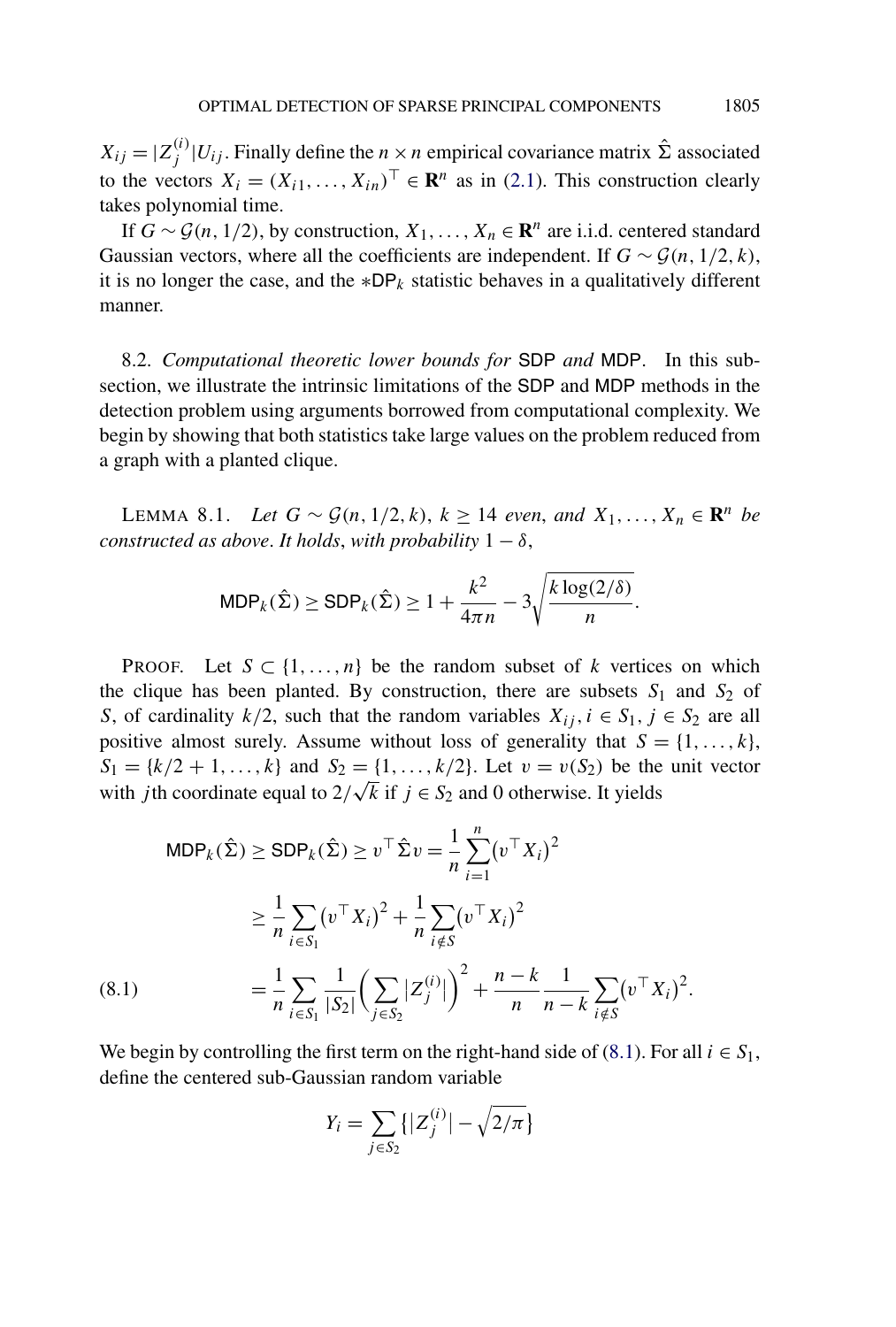and observe that

$$
\frac{1}{n} \sum_{i \in S_1} \frac{1}{|S_2|} \left( \sum_{j \in S_2} |Z_j^{(i)}| \right)^2 = \frac{1}{n} \sum_{i \in S_1} \frac{1}{|S_2|} (Y_i + |S_2| \sqrt{2/\pi})^2
$$

$$
\geq \frac{2}{\pi} \frac{|S_1| \cdot |S_2|}{n} + 2\sqrt{\frac{2}{\pi}} \frac{1}{n} \sum_{i \in S_1} Y_i.
$$

It follows from Lemma [A.3](#page-31-0) that with probability  $1 - \delta/2$ , we have

$$
\sum_{i \in S_1} Y_i \ge -\sqrt{2|S_1| \cdot |S_2| \log(2/\delta)}.
$$

Together, the previous two displays yield

(8.2) 
$$
\frac{1}{n} \sum_{i \in S_1} \frac{1}{|S_2|} \left( \sum_{j \in S_2} |Z_j^{(i)}| \right)^2 \ge \frac{k^2}{2\pi n} - \frac{2k}{\sqrt{\pi}n} \sqrt{\log(2/\delta)}.
$$

To control the second term on the right-hand side of [\(8.1\)](#page-25-0), we use Lemma [A.1.](#page-30-0) It holds with probability  $1 - \delta/2$  that

$$
(8.3) \quad \frac{1}{n-k} \sum_{i \notin S} (v^\top X_i)^2 = 1 + \frac{1}{n-k} \sum_{i \notin S} [(v^\top X_i)^2 - 1] \ge 1 - 2 \sqrt{\frac{\log(2/\delta)}{n-k}}.
$$

Therefore, with probability  $1 - \delta$ , we get from [\(8.1\)](#page-25-0), (8.2) and (8.3) that

$$
\begin{aligned} \text{SDP}_k(\hat{\Sigma}) &\ge \frac{k^2}{2\pi n} - \frac{2k}{\sqrt{\pi n}} \sqrt{\log(2/\delta)} + \frac{n-k}{n} \left( 1 - 2\sqrt{\frac{\log(2/\delta)}{n-k}} \right) \\ &\ge 1 + \frac{k^2}{4\pi n} - 3\sqrt{\frac{k \log(2/\delta)}{n}}, \end{aligned}
$$

where the last inequality holds for  $k \ge 14$ . This yields the desired result.  $\Box$ 

Next, we prove that improving substantially the bound of Proposition [6.2](#page-15-0) (i.e., if  $B_\alpha$  were to hold for some  $\alpha \in [1, 2)$ ) would allow us to detect the presence of cliques of size  $n^c$  for some  $c < 1/2$ .

THEOREM 8.1. *Let*  $X_1, \ldots, X_n \in \mathbb{R}^n$  *be i.i.d.*  $\mathcal{N}(0, I_n)$  *random vector and let*  $\hat{\Sigma}$  *be their corresponding empirical covariance matrix as defined in* [\(2.1\)](#page-4-0). *If for any*  $\alpha \in [1, 2]$ ,  $(B_{\alpha})$  *is valid for*  $p = n$ *, that is,* 

$$
(B_{\alpha}) \qquad \text{SDP}_k(\hat{\Sigma}) \le 1 + C_{\alpha} \sqrt{\frac{k^{\alpha} \log(n/\delta)}{n}} \qquad \text{with probability } 1 - \delta,
$$

*where*  $C_{\alpha} > 0$ , then there exists a polynomial time algorithm that discrimi*nates between*  $G(n, 1/2)$  *and*  $G(n, 1/2, k)$  *with probability*  $1 - \delta$ *, as soon as* 

<span id="page-26-0"></span>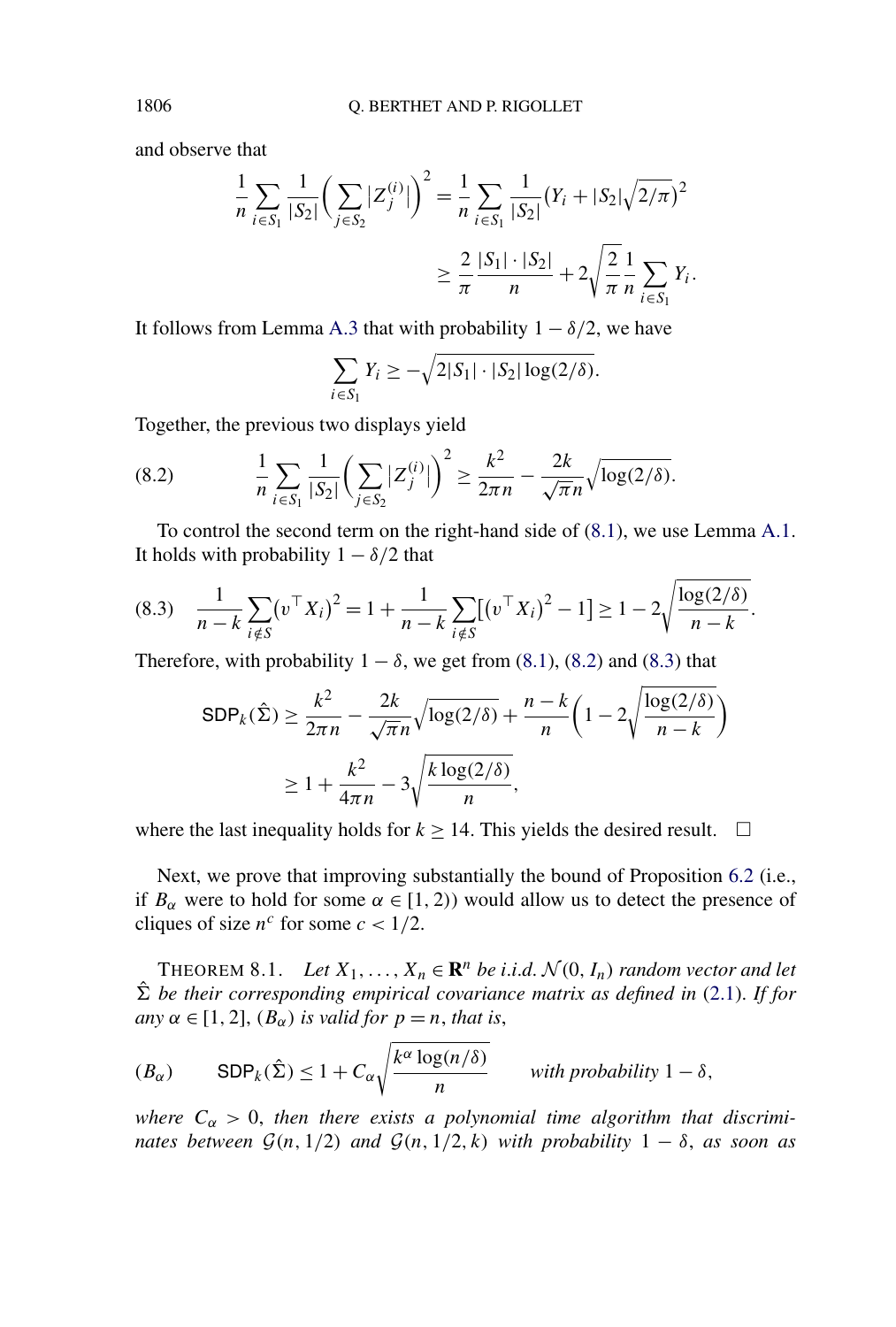$k \geq [Cn \log(n/\delta)]^{1/(4-\alpha)}$  *for some constant*  $C > 0$  *that depends only on*  $C_{\alpha}$ *. The same holds if*  $SDP_k(\hat{\Sigma})$  *is replaced by*  $MDP_k(\hat{\Sigma})$ *. In particular, for any fixed*  $\alpha < 2$ *and*  $\delta > 0$ , *it allows one to detect the presence of cliques of size*  $n^c$  *for some*  $c < 1/2$ *with probability*  $1 - \delta$ .

PROOF. Note first that since  $SDP_k(\hat{\Sigma}) \leq MDP_k(\hat{\Sigma})$ , it suffices to prove the result for  $SDP_k(\hat{\Sigma})$ .

Let *G* be a random graph from  $H_0^{PC}$  or  $H_1^{PC}$ . Our goal is to construct a test  $\phi$ that discriminates between the two hypotheses. Let  $X_1, \ldots, X_n \in \mathbb{R}^n$  be *n* random vectors obtained by the polynomial time reduction described in the previous subsection, and denote by  $\hat{\Sigma}$  their associated empirical covariance matrix. We propose the following test:

$$
\phi = \phi(\hat{\Sigma}) = \mathbf{1} \bigg\{ \text{SDP}_k^{(\varepsilon)}(\hat{\Sigma}) > 1 + C_{\alpha} \sqrt{\frac{k^{\alpha} \log(n/\delta)}{n}} \bigg\},
$$

where  $SDP_k^{(\varepsilon)}(\hat{\Sigma}) \geq SDP_k(\hat{\Sigma}) - \varepsilon$  is an approximation of the SDP solution with tolerance  $\varepsilon \leq 1/\sqrt{n}$ . In particular,  $SDP_k^{(\varepsilon)}(\hat{\Sigma})$  and thus  $\phi$  can be computed in polynomial time.

Recall that under  $H_0$  (no planted clique), the  $X_i$ 's are i.i.d.  $\mathcal{N}(0, I_n)$  so that  $\phi = 0$  with probability  $1 - \delta$ , which controls the type I error appropriately. More-over, we know from Lemma [8.1](#page-25-0) that under  $H_1$ , we have  $\phi = 1$  with probability  $1 - \delta$  as soon as

$$
1 + C_{\alpha} \sqrt{\frac{k^{\alpha} \log(n/\delta)}{n}} \le 1 + \frac{k^2}{4\pi n} - 3 \sqrt{\frac{k \log(2/\delta)}{n}}.
$$

Solving for *k* yields that it is sufficient to have  $k \geq [Cn \log(n/\delta)]^{1/(4-\alpha)}$ , for some constant  $C > 0$  that depends only on  $C_{\alpha}$ . As a result, our test allows us to detect the presence of cliques of size  $[Cn \log(n/\delta)]^{1/(4-\alpha)}$ .  $\Box$ 

The consequences of Theorem [8.1](#page-26-0) can be taken two ways. If one believes that detecting planted cliques of size at most  $O(n^c)$ ,  $c < 1/2$  is hard, then suboptimality by a factor  $\sqrt{k}$  is intrinsic to the SDP relaxation. Otherwise, the SDP<sub>k</sub> statistic allows to reach new detection levels for Planted Clique.

To conclude, observe that the above results apply to the specific tests based on MDP and SDP only. An interesting question is to find whether this limitation is intrinsic to *all* polynomial time computable tests. Currently, the main limitation of the above proof is that  $SDP_k(\hat{\Sigma})$  is well controlled under  $H_1$ , but it may no longer be the case for any other statistic.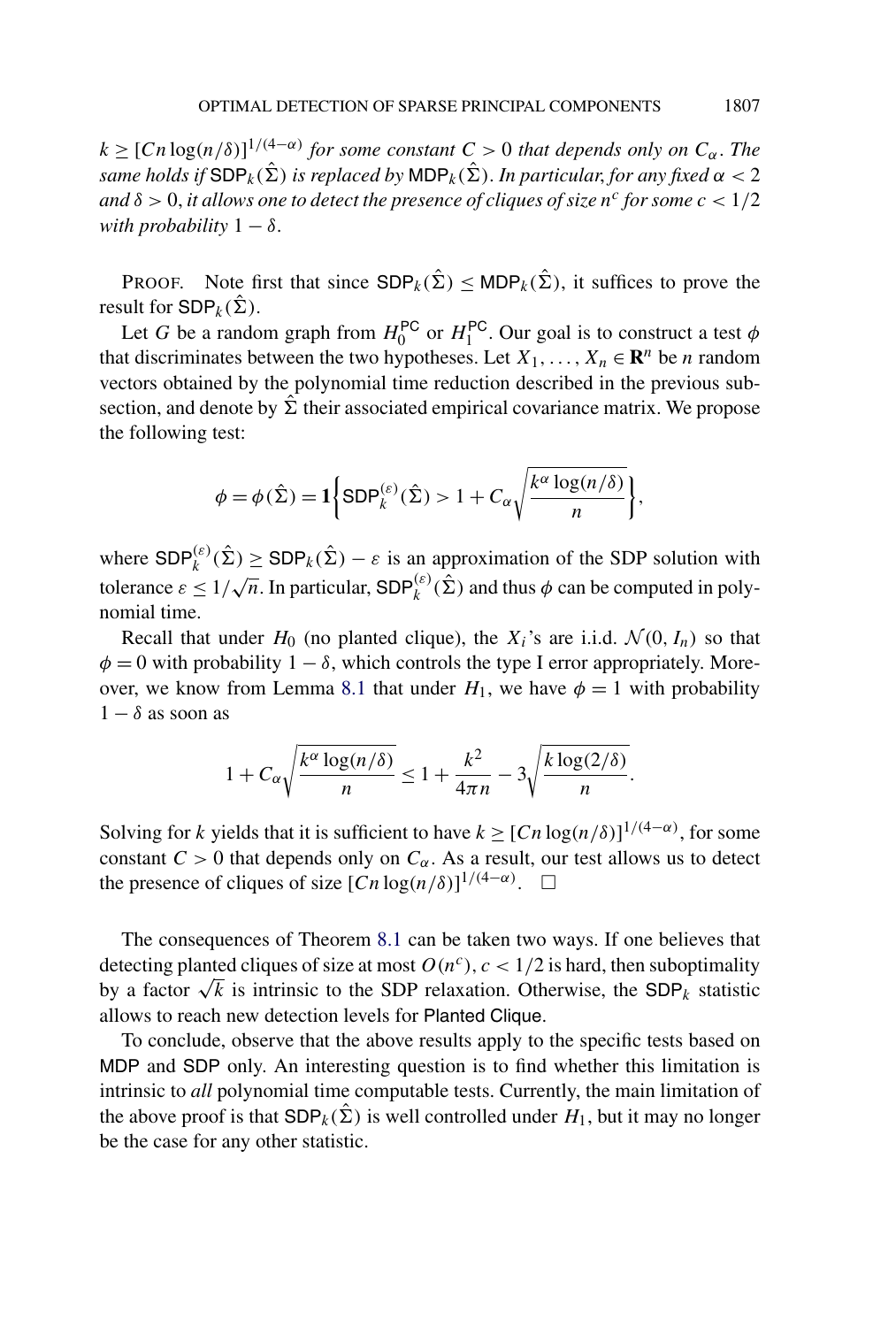**9. Numerical experiments.** Computational cost is a crucial element in this study. In [Bach, Ahipasaoglu and d'Aspremont](#page-32-0) [\(2010\)](#page-32-0), the SDP relaxation with accuracy  $\varepsilon$  is shown to have a total complexity of  $O(kp^3\sqrt{\log(p)}/\varepsilon)$ . This is achieved by minimizing a smooth approximation of the dual function, using first order methods from [Nesterov](#page-34-0) [\(2003\)](#page-34-0). However, this polynomial cost is already prohibitive in a high-dimensional setting, and we study only tests based on the  $MDP_k$  statistic. The latter is the solution of a one-dimensional minimization problem, and is approximately solved by taking a uniform grid on the variable *z*. The purpose of this section is to illustrate the empirical behavior of tests based on  $MDP_k$ and to compare it with the diagonal method.

9.1. *Comparison of simple methods*. We simulate  $N = 1000$  samples of *n* independent random vectors  $X_1^0, \ldots, X_n^0 \sim \mathcal{N}(0, I_p)$  and  $X_1^1, \ldots, X_n^1 \sim \mathcal{N}(0, I_p + I_p)$  $\theta v v^{\top}$ ), for random unit vectors *v* supported on  $S = \{1, ..., k\}$ . The vector  $v_S$  is distributed uniformly on the unit sphere of dimension *k*.

It yields *N* empirical covariance matrices  $\hat{\Sigma}_1^0, \ldots, \hat{\Sigma}_N^0$  under  $H_0$  and *N* of them,  $\hat{\Sigma}_1^1, \ldots, \hat{\Sigma}_N^1$  under  $H_1$ . We compute the D and MDP<sub>k</sub> statistics for these samples and compare their densities. We take  $\theta = 4$  and observe that the D statistic yields two distributions under  $H_0$  and  $H_1$  that are hard to distinguish (Figure 1, left). In particular, it is clear that the statistic D cannot discriminate between  $H_0$  and  $H_1$  for  $\theta = 4$ , with this set of parameters. However, the distributions of MDP<sub>k</sub>( $\hat{\Sigma}$ ) under  $H_0$  and  $H_1$  have almost disjoint support so that it can discriminate between the two hypotheses with probability close to one.

9.2. *Tightness of error bounds*. In Section [6,](#page-13-0) we prove that both the D and MDP<sub>k</sub> statistics discriminate between  $H_0$  and  $H_1$  with high probability as long as



FIG. 1. *For*  $p = 500$ ,  $n = 200$ ,  $k = 30$ ,  $N = 1000$ , *estimated densities for the two statistics*, *under H*0 (*whole line*) *and under H*1 (*dashed line*).

<span id="page-28-0"></span>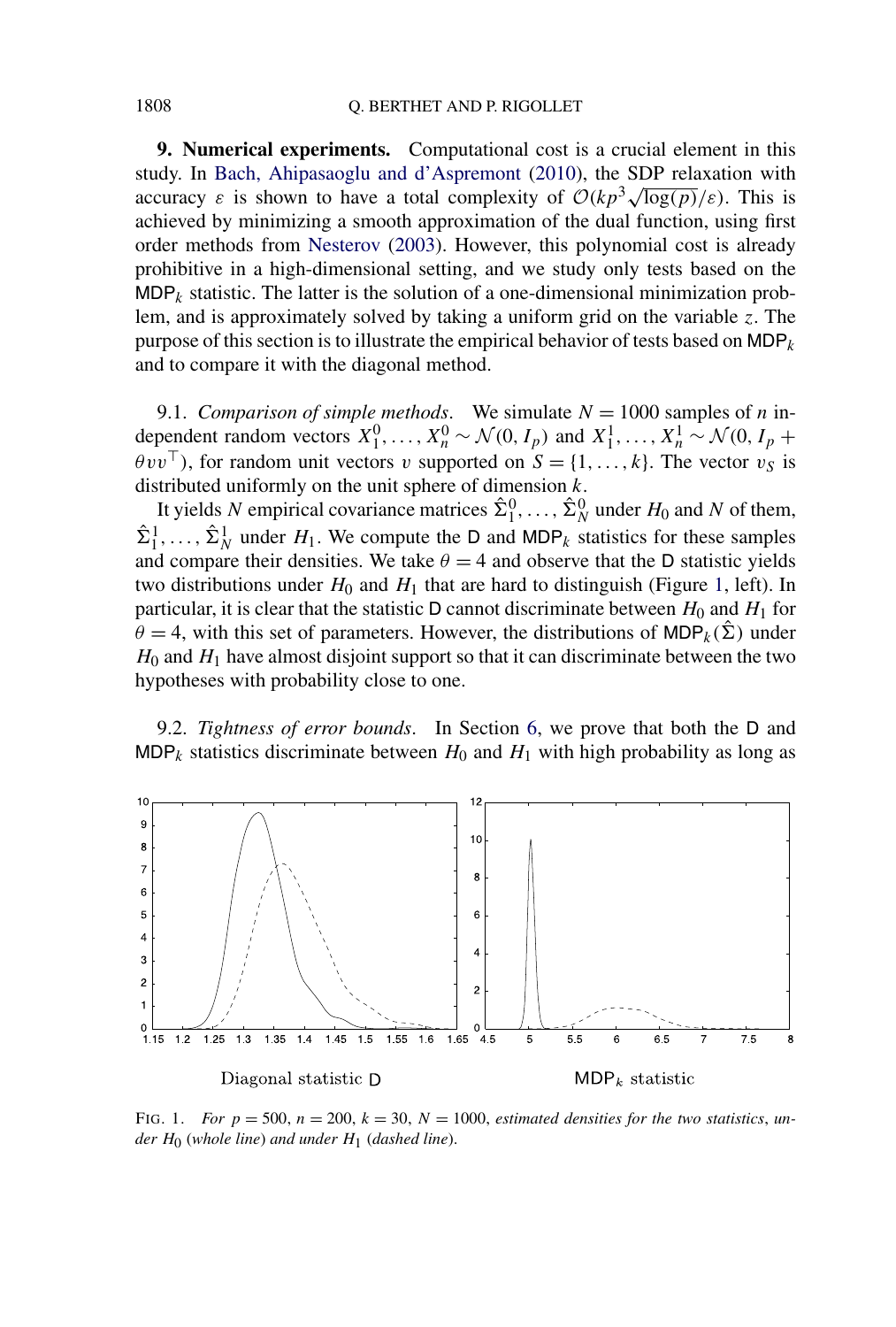$\theta \geq Ck\sqrt{\log(p/k)/n}$ . The previous subsection indicates that MDP<sub>k</sub> actually performs better than D and it is pertinent to wonder if detections levels of order smaller than  $\theta$  >  $Ck\sqrt{\log (p/k)/n}$  can be achieved. In this subsection, we bring numerical evidence that it is not the case and thus corroborate evidence from Section [8.](#page-23-0)

For  $MDP_k$  to be considered a tight (up to constant factor) approximation of  $\lambda_{\text{max}}^k$ , it needs to discriminate between  $H_0$  and  $H_1$  with high probability as soon as  $\theta$  is of the order  $\sqrt{k \log(p/k)/n}$ , which is the minimax optimal detection level that is also achieved by  $\lambda_{\text{max}}^k$ . This behavior can be illustrated by showing a phase transition for the probability of error in the testing problem, as a function of *θ*, for different choices of  $(p, n, k)$ . More precisely, if MDP<sub>k</sub> were a tight approximation of  $\lambda_{\text{max}}^k$ , there should exist a critical value  $\theta_{\text{crit}}$  and a constant  $C_{\text{crit}}$ , such that  $\theta$  >  $\theta_{\rm crit} = C_{\rm crit} \sqrt{k \log(p/k)/n}$ , the probability of type II error is close to 0. Moreover,  $C_{\text{crit}}$  should not depend on  $(p, n, k)$ . Our numerical results show that this is not the case. Instead, as predicted by the analysis of Section [6,](#page-13-0) our experiments point to *θ*crit of order *k* <sup>√</sup>log*(p/k)/n*.

In order to substantiate such effects, we use a reciprocal setting. For fixed  $\theta = 1$ , fixed probability of type I error (test level) and several choices of parameters *(p,k)*, we exhibit a phase transition for the probability of type II error  $P_{\text{II}}(\cdot)$  as a function of the optimal and suboptimal scalings, defined respectively by

$$
\eta^* = \frac{k}{n} \log \left( \frac{p}{k} \right)
$$
 and  $\eta^\circ = \frac{k^2}{n} \log \left( \frac{p}{k} \right)$ .

If  $\eta \in {\{\eta^*, \eta^{\circ}\}}$  is the correct scaling, there should exist a critical value  $\eta_{\text{crit}}$ , independent of  $(p, n, k)$ , such that one of the following two scenarios hold. On the one hand, if MDP<sub>k</sub> actually exhibits optimal rates, that is, if  $\eta^*$  is the correct scaling, then  $\eta^* \mapsto P_{II}(\eta^*)$  should have a sharp transition from 0 to 1 around  $\eta_{crit}$  for all choices of parameters  $(p, k)$ . On the other hand, if the correct scaling for  $MDP_k$ is  $\eta^\circ$ , then it is the function  $\eta^\circ \mapsto P_{\text{II}}(\eta^\circ)$  that has a sharp transition around  $\eta_{\text{crit}}$ for all choices of parameters *(p,k)*.

We simulate  $N = 1400$  samples of *n* independent random variables  $X_1^0, \ldots$ ,  $X_n^0 \sim \mathcal{N}(0, I_p)$ . It yields  $\hat{\Sigma}_1^0, \ldots, \hat{\Sigma}_N^0$  that are drawn under *H*<sub>0</sub>, and used to estimate the quantiles  $q_{0.01}$ ,  $q_{0.05}$  at 1% and 5% for the MDP<sub>k</sub> statistic. The same process is repeated under  $H_1$  to estimate the probability of type II error  $\mathbf{P}_{H_1}(\text{MDP}_k(\hat{\Sigma}) > q_\alpha)$ . To that end, we simulate  $X_1^1, \ldots, X_n^1 \sim \mathcal{N}(0, I_p + \theta v v^\top)$ , for random unit vectors *v* supported on  $S = \{1, \ldots, k\}$ . The restriction of *v* to *S* is distributed uniformly on the unit sphere of dimension *k*. To display a onedimensional dependence, *k* is chosen equal to the integer part of  $\sqrt{p}$ .

Figure [2](#page-30-0) compares the behavior of the functions  $\eta^* \mapsto P_{\text{II}}(\eta^*)$  and  $\eta^{\circ} \mapsto$ *P*<sub>II</sub> $(\eta^{\circ})$ . It clearly demonstrates the presence of a critical level  $\eta_{\text{crit}} \simeq 0.1$  independent of  $(p, n, k)$ . The concomitance of the right curves for different choices of  $(p, n, k)$  indicates that *η*<sup>○</sup> rather than *η*<sup>∗</sup> is the correct scaling factor for the MDP<sub>*k*</sub> statistic. This confirms the results of Section [8](#page-23-0) and the existence of a statistical price to pay for computational efficiency.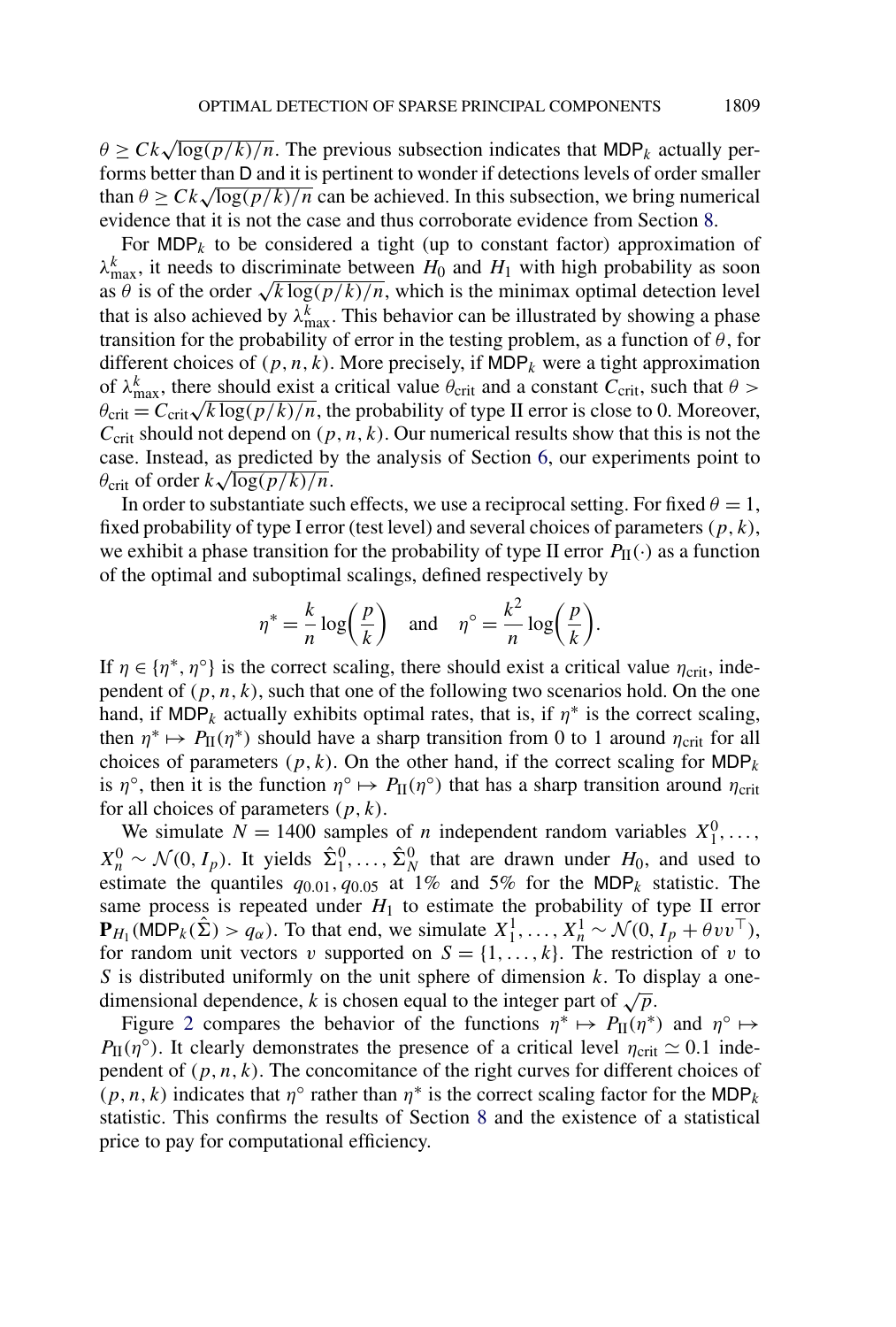<span id="page-30-0"></span>

FIG. 2. *Probability of type* II *error*  $P_{\text{II}}(\eta)$  *with scalings*  $\eta = \eta^*$  (*left*) *and*  $\eta = \eta^{\circ}$  (*right*) *for*  $p = \{50, 100, 200, 500\}, k = \sqrt{p}$ ,  $N = 1400$ . *Test levels are*  $\alpha = 5\%$  (*top*) *and*  $\alpha = 1\%$  (*bottom*).

### APPENDIX: TECHNICAL LEMMAS

We gather in this Appendix various useful concentration inequalities. The first Lemma is due to Laurent and Massart.

LEMMA A.1 [\[Laurent and Massart](#page-34-0) [\(2000\)](#page-34-0), Lemma 1]. *Let*  $Z_1, \ldots, Z_n$  ∼  $\mathcal{N}(0, 1)$  *be i.i.d. ce random variables, and define*  $Y = \frac{1}{n} \sum_{i=1}^{n} Z_i^2 - 1$ *. Then the two following tail bounds hold for any t >* 0:

$$
\mathbf{P}\left(Y \le -2\sqrt{\frac{t}{n}}\right) \le e^{-t}, \qquad \mathbf{P}\left(Y \ge 2\sqrt{\frac{t}{n}} + 2\frac{t}{n}\right) \le e^{-t}.
$$

This second lemma generalizes the previous one to sums of squares of sub-Gaussian random variables.

LEMMA A.2. Let  $G_1, \ldots, G_n$  be *i.i.d.* standard sub-Gaussian centered ran*dom variables*. *It holds*

$$
\mathbf{P}\left(\left|\frac{1}{n}\sum_{i=1}^n(G_i^2-\mathbb{E}[G_i^2])\right|>2e\left(64\frac{t}{n}+32\sqrt{\frac{t}{n}}\right)\right)\leq 2e^{-t}.
$$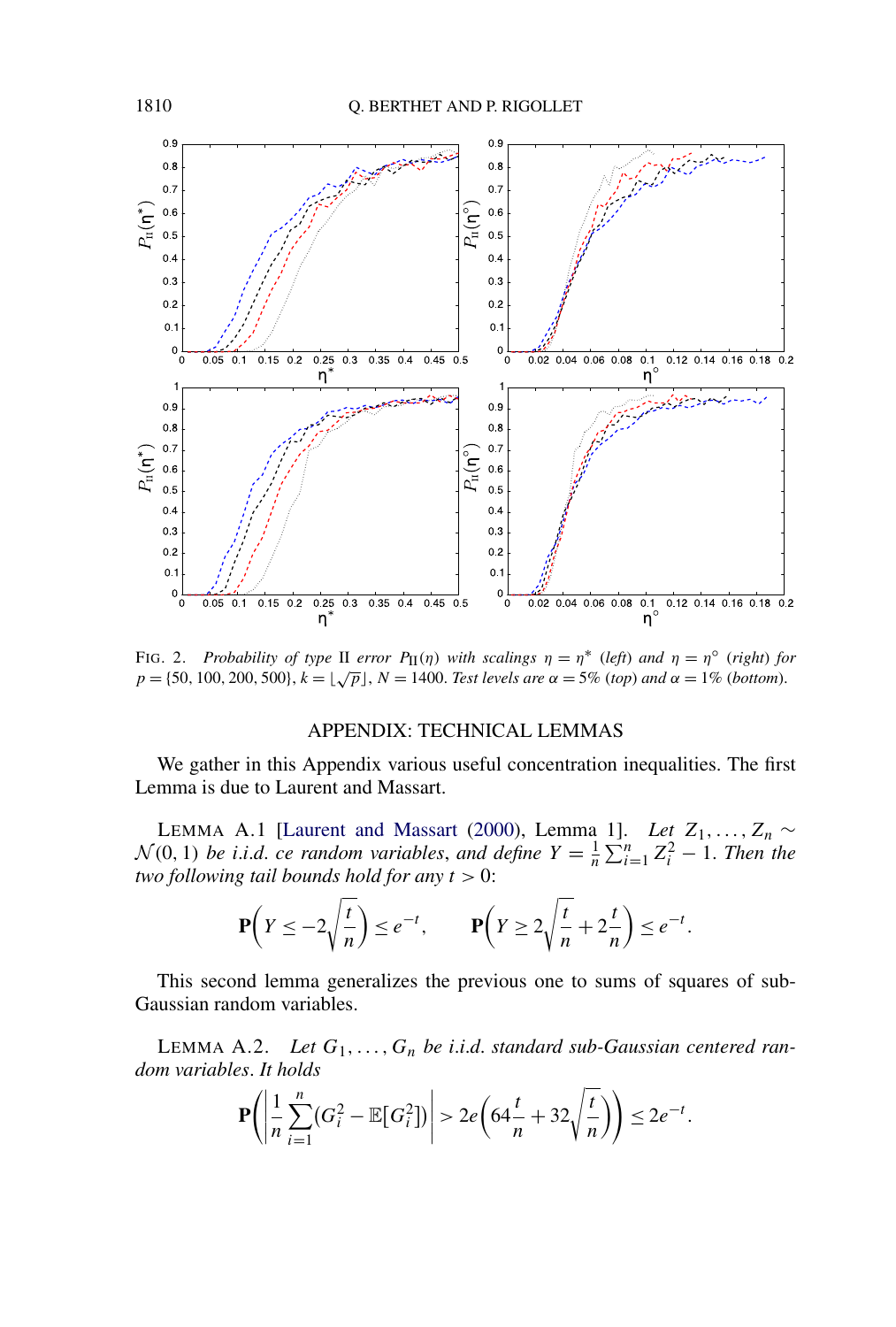<span id="page-31-0"></span>PROOF. Using a Chernoff bound and integrating the tails yields that E $[|G|^p]^{1/p} \le 2\sqrt{p}$ , for any integer  $p \ge 0$ . It follows from these bounds, by a series expansion, that

(A.1) 
$$
\mathbb{E}[e^{t(G^2 - \mathbb{E}[G^2])}] \le \exp(512e^2t^2) \quad \text{for } 0 < t < 1/(32e).
$$

For any  $u \in \mathbb{R}^n$ , define

$$
S_n = \sum_{i=1}^n u_i (G_i^2 - \mathbb{E}[G_i^2]).
$$

By a Chernoff bound, using equation  $(A.1)$ , it holds for all  $t > 0$ ,

$$
\mathbf{P}(S_n \ge t) \le \exp\biggl(-\min\biggl(\frac{t^2}{2048e^2|u|_2^2},\frac{t}{64e|u|_\infty}\biggr)\biggr).
$$

This implies our final result.  $\Box$ 

LEMMA A.3. *Let*  $Z_1, \ldots, Z_n$  *be i.i.d.*  $\mathcal{N}(0, 1)$  *random variables and define*  $Y = \sum_{i=1}^{n} |Z_i|$ . *Then, for any*  $t > 0$ *, it holds* 

$$
\mathbf{P}(Y - \mathbb{E}Y < -t) \leq e^{-t^2/(2n)}.
$$

PROOF. Using a Chernoff bound, observe first that for any *s >* 0, we have

$$
\mathbf{P}(Y - \mathbb{E}Y < -t) = \mathbf{P}(\mathbb{E}Y - Y > t) \le e^{-st} \mathbb{E}\left[e^{s(\mathbb{E}Y - Y)}\right]
$$
\n
$$
= e^{-st} \prod_{i=1}^{n} \mathbb{E}\left[e^{-s(\mathbb{E}|Z_i| - |Z_i|)}\right].
$$

Moreover,

$$
\mathbb{E}[e^{-s(\mathbb{E}|Z_i|-|Z_i|)}] \leq 2e^{-s\mathbb{E}|Z_i|}\mathbb{E}[e^{sZ_i}] = 2e^{-s\sqrt{\pi/2}}e^{s^2/2}.
$$

The above two displays yield

$$
\mathbf{P}(Y - \mathbb{E}Y < -t) \le 2^n \inf_{s > 0} \exp\left(-st - ns\sqrt{\pi/2} + n\frac{s^2}{2}\right)
$$
\n
$$
= 2^n \exp\left(-\frac{(t + n\sqrt{\pi/2})^2}{2n}\right) \le e^{-t^2/(2n)}.\tag{}
$$

#### REFERENCES

ADDARIO-BERRY, L., BROUTIN, N., DEVROYE, L. and LUGOSI, G. (2010). On combinatorial testing problems. *Ann*. *Statist*. **38** 3063–3092. [MR2722464](http://www.ams.org/mathscinet-getitem?mr=2722464)

ALON, N., KRIVELEVICH, M. and SUDAKOV, B. (1998). Finding a large hidden clique in a random graph. *Random Structures Algorithms* **13** 457–466. [MR1662795](http://www.ams.org/mathscinet-getitem?mr=1662795)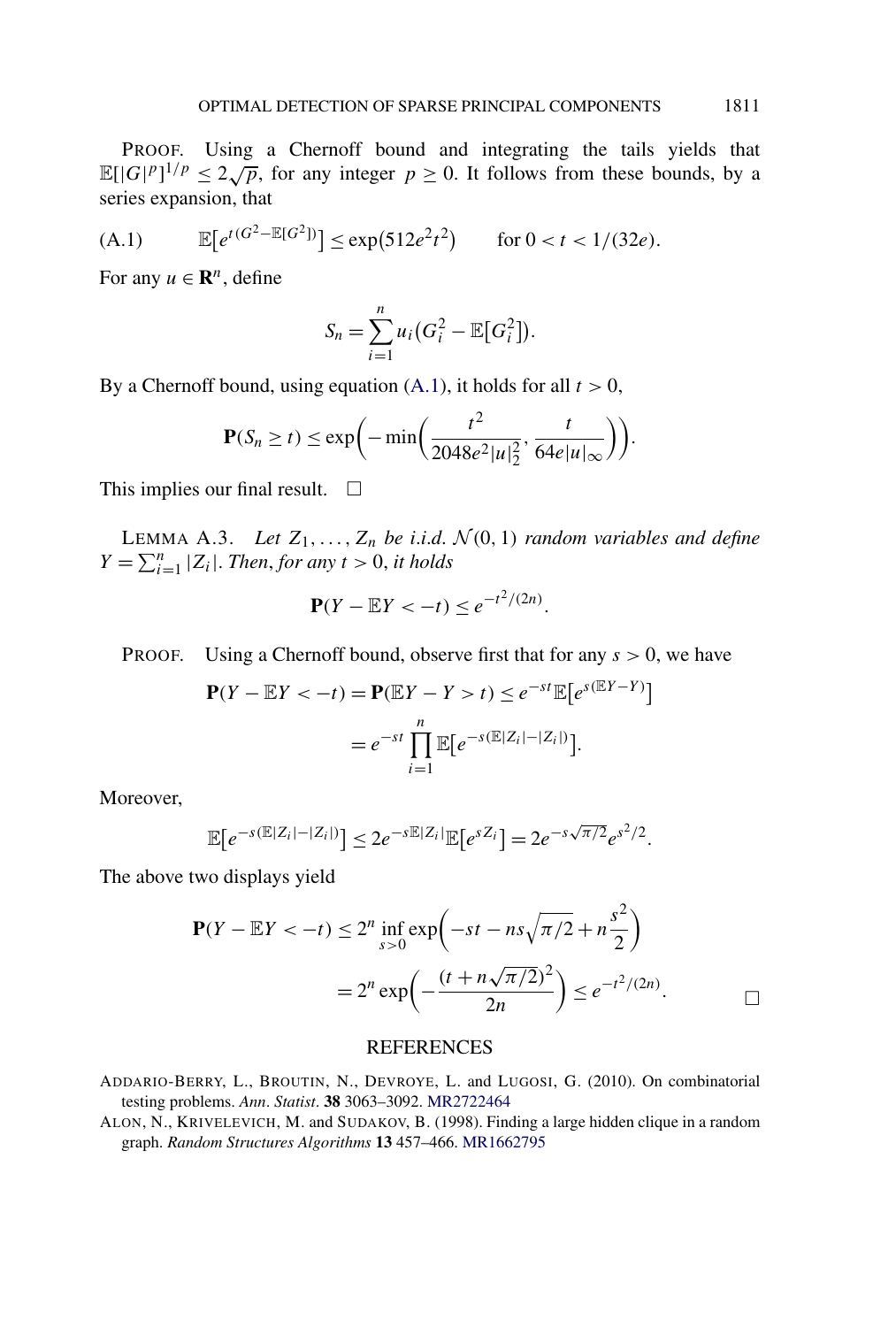- <span id="page-32-0"></span>ALON, U., BARKAI, N., NOTTERMAN, D. A., GISH, K., YBARRA, S., MACK, D. and LEVINE, A. J. (1999). Broad patterns of gene expression revealed by clustering analysis of tumor and normal colon tissues probed by oligonucleotide arrays. *Proc*. *Natl*. *Acad*. *Sci*. *USA* **96** 6745–6750.
- ALON, N., ANDONI, A., KAUFMAN, T., MATULEF, K., RUBINFELD, R. and XIE, N. (2007). Testing *k*-wise and almost *k*-wise independence. In *STOC'*07*—Proceedings of the* 39*th Annual ACM Symposium on Theory of Computing* 496–505. ACM, New York. [MR2402475](http://www.ams.org/mathscinet-getitem?mr=2402475)
- ALON, N., ARORA, S., MANOKARAN, R., MOSHKOVITZ, D. and WEINSTEIN, O. (2011). On the inapproximability of the densest  $\kappa$ -subgraph problem. Unpublished manuscript.
- AMES, B. P. W. and VAVASIS, S. A. (2011). Nuclear norm minimization for the planted clique and biclique problems. *Math*. *Program*. **129** 69–89. [MR2831403](http://www.ams.org/mathscinet-getitem?mr=2831403)
- AMINI, A. A. and WAINWRIGHT, M. J. (2009). High-dimensional analysis of semidefinite relaxations for sparse principal components. *Ann*. *Statist*. **37** 2877–2921. [MR2541450](http://www.ams.org/mathscinet-getitem?mr=2541450)
- ARIAS-CASTRO, E., BUBECK, S. and LUGOSI, G. (2012). Detection of correlations. *Ann*. *Statist*. **40** 412–435. [MR3014312](http://www.ams.org/mathscinet-getitem?mr=3014312)
- ARIAS-CASTRO, E., CANDÈS, E. J. and DURAND, A. (2011). Detection of an anomalous cluster in a network. *Ann*. *Statist*. **39** 278–304. [MR2797847](http://www.ams.org/mathscinet-getitem?mr=2797847)
- ARIAS-CASTRO, E., CANDÈS, E. J. and PLAN, Y. (2011). Global testing under sparse alternatives: ANOVA, multiple comparisons and the higher criticism. *Ann*. *Statist*. **39** 2533–2556. [MR2906877](http://www.ams.org/mathscinet-getitem?mr=2906877)
- BACH, F., AHIPASAOGLU, S. D. and D'ASPREMONT, A. (2010). Convex relaxations for subset selection. Preprint. Available at [arXiv:1006.3601v1.](http://arxiv.org/abs/arXiv:1006.3601v1)
- BAI, Z. D. (1999). Methodologies in spectral analysis of large-dimensional random matrices, a review. *Statist*. *Sinica* **9** 611–677. [MR1711663](http://www.ams.org/mathscinet-getitem?mr=1711663)
- BAIK, J., BEN AROUS, G. and PÉCHÉ, S. (2005). Phase transition of the largest eigenvalue for nonnull complex sample covariance matrices. *Ann*. *Probab*. **33** 1643–1697. [MR2165575](http://www.ams.org/mathscinet-getitem?mr=2165575)
- BAIK, J. and SILVERSTEIN, J. W. (2006). Eigenvalues of large sample covariance matrices of spiked population models. *J*. *Multivariate Anal*. **97** 1382–1408. [MR2279680](http://www.ams.org/mathscinet-getitem?mr=2279680)
- BANDEIRA, A. S., DOBRIBAN, E., MIXON, D. G. and SAWIN, W. F. (2012). Certifying the restricted isometry property is hard. Preprint. Available at [arXiv:1204.1580.](http://arxiv.org/abs/arXiv:1204.1580)
- BARAUD, Y. (2002). Non-asymptotic minimax rates of testing in signal detection. *Bernoulli* **8** 577– 606. [MR1935648](http://www.ams.org/mathscinet-getitem?mr=1935648)
- BICKEL, P. J. and LEVINA, E. (2008). Covariance regularization by thresholding. *Ann*. *Statist*. **36** 2577–2604. [MR2485008](http://www.ams.org/mathscinet-getitem?mr=2485008)
- BIRNBAUM, A., JOHNSTONE, I. M., NADLER, B. and PAUL, D. (2013). Minimax bounds for sparse PCA with noisy high-dimensional data. *Ann*. *Statist*. **41** 1055–1084.
- BOYD, S. and VANDENBERGHE, L. (2004). *Convex Optimization*. Cambridge Univ. Press, Cambridge. [MR2061575](http://www.ams.org/mathscinet-getitem?mr=2061575)
- BRUBAKER, S. C. and VEMPALA, S. S. (2009). Random tensors and planted cliques. In *Approximation*, *Randomization*, *and Combinatorial Optimization*. *Lecture Notes in Computer Science* **5687** 406–419. Springer, Berlin. [MR2551018](http://www.ams.org/mathscinet-getitem?mr=2551018)
- BUTUCEA, C. and INGSTER, Y. I. (2013). Detection of a sparse submatrix of a high-dimensional noisy matrix. *Bernoulli*. To appear. Available at [arXiv:1109.0898v1](http://arxiv.org/abs/arXiv:1109.0898v1).
- CAI, T. T., MA, Z. and WU, Y. (2012). Sparse PCA: Optimal rates and adaptive estimation. Preprint. Available at [arXiv:1211.1309](http://arxiv.org/abs/arXiv:1211.1309).
- CAI, T. T., ZHANG, C.-H. and ZHOU, H. H. (2010). Optimal rates of convergence for covariance matrix estimation. *Ann*. *Statist*. **38** 2118–2144. [MR2676885](http://www.ams.org/mathscinet-getitem?mr=2676885)
- CHANDRASEKARAN, V. and JORDAN, M. I. (2013). Computational and statistical tradeoffs via convex relaxation. *Proc*. *Natl*. *Acad*. *Sci*. **110** E1181–E1190. [MR3047651](http://www.ams.org/mathscinet-getitem?mr=3047651)
- CHEN, X. (2011). Adaptive elastic-net sparse principal component analysis for pathway association testing. *Stat*. *Appl*. *Genet*. *Mol*. *Biol*. **10** Art. 48, 23. [MR2851290](http://www.ams.org/mathscinet-getitem?mr=2851290)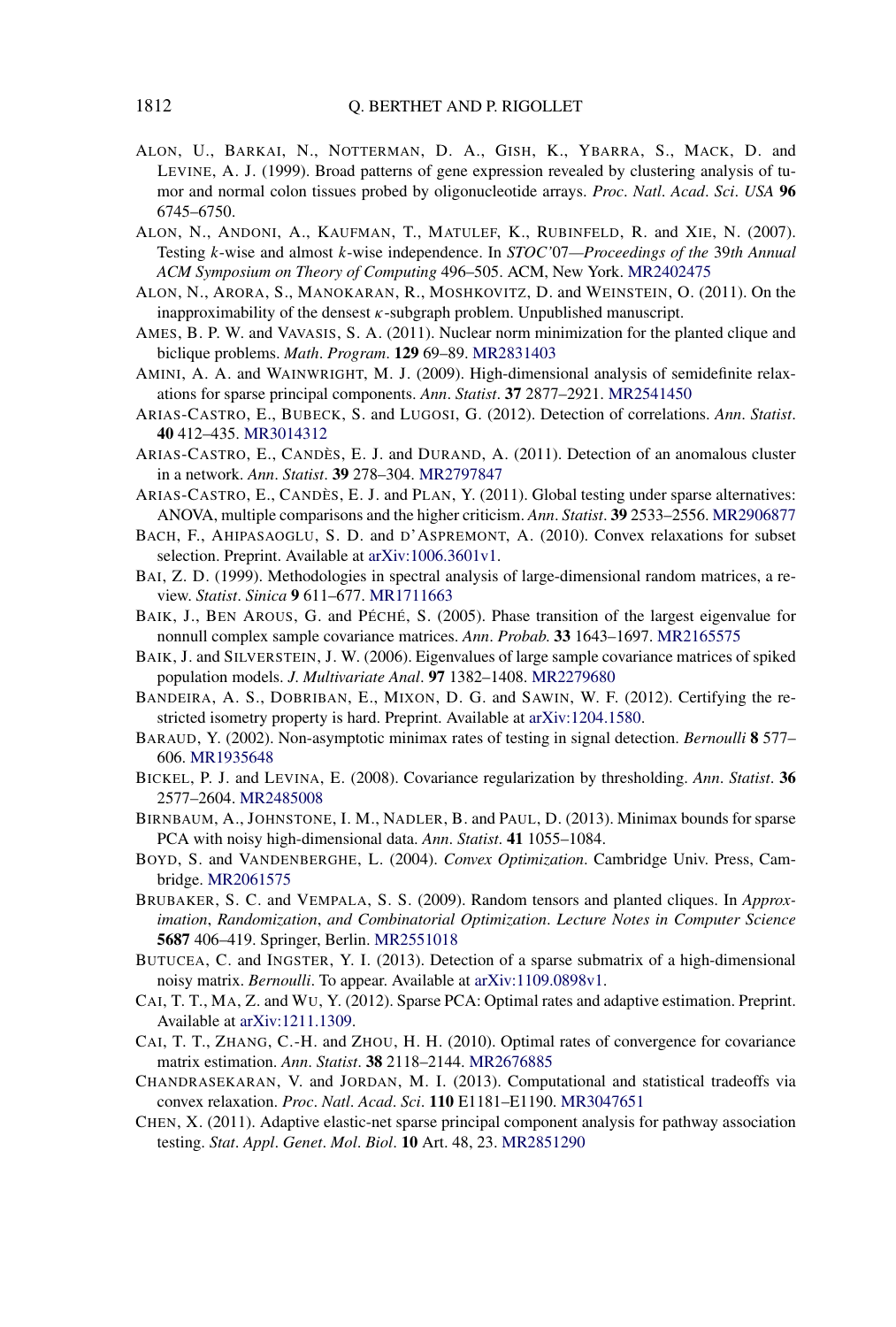- <span id="page-33-0"></span>D'ASPREMONT, A., BACH, F. and EL GHAOUI, L. (2008). Optimal solutions for sparse principal component analysis. *J*. *Mach*. *Learn*. *Res*. **9** 1269–1294. [MR2426043](http://www.ams.org/mathscinet-getitem?mr=2426043)
- D'ASPREMONT, A., BACH, F. and GHAOUI, L. E. (2012). Approximation bounds for sparse principal component analysis. Preprint. Available at [arXiv:1205.0121](http://arxiv.org/abs/arXiv:1205.0121).
- D'ASPREMONT, A., EL GHAOUI, L., JORDAN, M. I. and LANCKRIET, G. R. G. (2007). A direct formulation for sparse PCA using semidefinite programming. *SIAM Rev*. **49** 434–448 (electronic). [MR2353806](http://www.ams.org/mathscinet-getitem?mr=2353806)
- DEKEL, Y., GUREL-GUREVICH, O. and PERES, Y. (2011). Finding hidden cliques in linear time with high probability. In *ANALCO*11*—Workshop on Analytic Algorithmics and Combinatorics* 67–75. SIAM, Philadelphia, PA. [MR2815485](http://www.ams.org/mathscinet-getitem?mr=2815485)
- DONOHO, D. and JIN, J. (2004). Higher criticism for detecting sparse heterogeneous mixtures. *Ann*. *Statist*. **32** 962–994. [MR2065195](http://www.ams.org/mathscinet-getitem?mr=2065195)
- EL KAROUI, N. (2008). Operator norm consistent estimation of large-dimensional sparse covariance matrices. *Ann*. *Statist*. **36** 2717–2756. [MR2485011](http://www.ams.org/mathscinet-getitem?mr=2485011)
- FEIGE, U. and KRAUTHGAMER, R. (2000). Finding and certifying a large hidden clique in a semirandom graph. *Random Structures Algorithms* **16** 195–208. [MR1742351](http://www.ams.org/mathscinet-getitem?mr=1742351)
- FEIGE, U. and KRAUTHGAMER, R. (2003). The probable value of the Lovász–Schrijver relaxations for maximum independent set. *SIAM J*. *Comput*. **32** 345–370 (electronic). [MR1969394](http://www.ams.org/mathscinet-getitem?mr=1969394)
- FEIGE, U. and RON, D. (2010). Finding hidden cliques in linear time. In 21*st International Meeting on Probabilistic*, *Combinatorial*, *and Asymptotic Methods in the Analysis of Algorithms*(*AofA'*10) 189–203. Assoc. Discrete Math. Theor. Comput. Sci., Nancy. [MR2735341](http://www.ams.org/mathscinet-getitem?mr=2735341)
- FELDMAN, V., GRIGORESCU, E., REYZIN, L., VEMPALA, S. and XIAO, Y. (2013). Statistical algorithms and a lower bound for planted clique. In *Proceedings of the* 45*th Annual ACM Symposium on Theory of Computing*, *STOC'*13 655–664. ACM, New York.
- FÉRAL, D. and PÉCHÉ, S. (2009). The largest eigenvalues of sample covariance matrices for a spiked population: Diagonal case. *J*. *Math*. *Phys*. **50** 073302, 33. [MR2548630](http://www.ams.org/mathscinet-getitem?mr=2548630)
- FRIEZE, A. and KANNAN, R. (2008). A new approach to the planted clique problem. In *FSTTCS* 2008: *IARCS Annual Conference on Foundations of Software Technology and Theoretical Computer Science*. *LIPIcs*. *Leibniz Int*. *Proc*. *Inform*. **2** 187–198. Schloss Dagstuhl. Leibniz-Zent. Inform., Wadern. [MR2874057](http://www.ams.org/mathscinet-getitem?mr=2874057)
- GEMAN, S. (1980). A limit theorem for the norm of random matrices. *Ann*. *Probab*. **8** 252–261. [MR0566592](http://www.ams.org/mathscinet-getitem?mr=0566592)
- GOEMANS, M. X. and WILLIAMSON, D. P. (1995). Improved approximation algorithms for maximum cut and satisfiability problems using semidefinite programming. *J*. *Assoc*. *Comput*. *Mach*. **42** 1115–1145. [MR1412228](http://www.ams.org/mathscinet-getitem?mr=1412228)
- HAZAN, E. and KRAUTHGAMER, R. (2011). How hard is it to approximate the best Nash equilibrium? *SIAM J*. *Comput*. **40** 79–91. [MR2765712](http://www.ams.org/mathscinet-getitem?mr=2765712)
- INGSTER, Y. I. (1982). The asymptotic efficiency of tests for a simple hypothesis against a composite alternative. *Teor*. *Veroyatn*. *Primen*. **27** 587–592. [MR0673934](http://www.ams.org/mathscinet-getitem?mr=0673934)
- INGSTER, Y. I., TSYBAKOV, A. B. and VERZELEN, N. (2010). Detection boundary in sparse regression. *Electron*. *J*. *Stat*. **4** 1476–1526. [MR2747131](http://www.ams.org/mathscinet-getitem?mr=2747131)
- JENATTON, R., OBOZINSKI, G. and BACH, F. (2010). Structured sparse principal component analysis. In *Proceedings of the International Conference on Artificial Intelligence and Statistics* (*AISTATS*).
- JERRUM, M. (1992). Large cliques elude the Metropolis process. *Random Structures Algorithms* **3** 347–359. [MR1179827](http://www.ams.org/mathscinet-getitem?mr=1179827)
- JOHNSTONE, I. M. (2001). On the distribution of the largest eigenvalue in principal components analysis. *Ann*. *Statist*. **29** 295–327. [MR1863961](http://www.ams.org/mathscinet-getitem?mr=1863961)
- JOHNSTONE, I. M. and LU, A. Y. (2009). On consistency and sparsity for principal components analysis in high dimensions. *J*. *Amer*. *Statist*. *Assoc*. **104** 682–693. [MR2751448](http://www.ams.org/mathscinet-getitem?mr=2751448)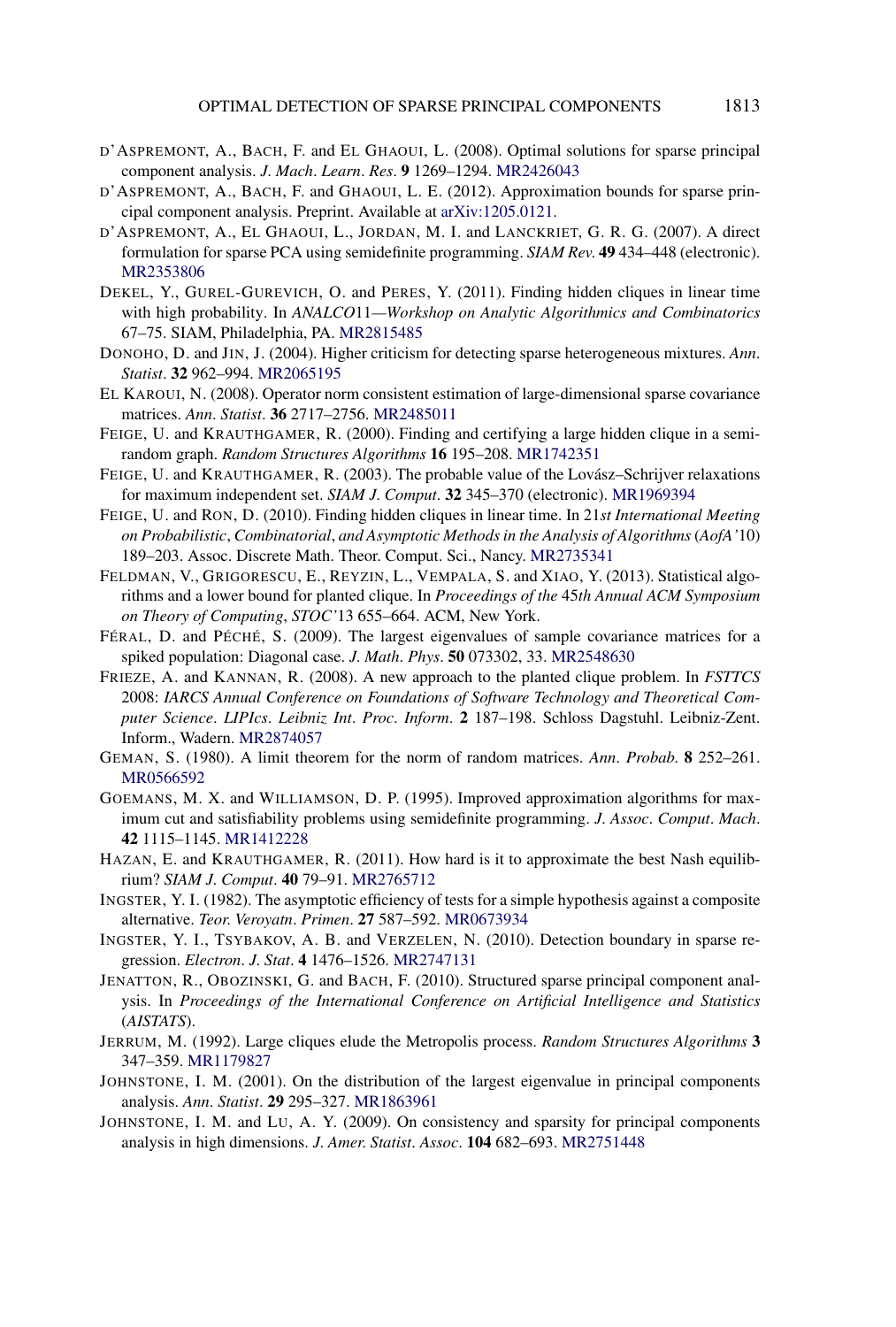- <span id="page-34-0"></span>JOURNÉE, M., NESTEROV, Y., RICHTÁRIK, P. and SEPULCHRE, R. (2010). Generalized power method for sparse principal component analysis. *J*. *Mach*. *Learn*. *Res*. **11** 517–553. [MR2600619](http://www.ams.org/mathscinet-getitem?mr=2600619)
- JUELS, A. and PEINADO, M. (2000). Hiding cliques for cryptographic security. *Des*. *Codes Cryptogr*. **20** 269–280. [MR1779310](http://www.ams.org/mathscinet-getitem?mr=1779310)
- KARP, R. M. (1972). Reducibility among combinatorial problems. In *Complexity of Computer Computations* (*Proc*. *Sympos*., *IBM Thomas J*. *Watson Res*. *Center*, *Yorktown Heights*, *N*.*Y*., 1972) 85–103. Plenum, New York. [MR0378476](http://www.ams.org/mathscinet-getitem?mr=0378476)
- KOIRAN, P. and ZOUZIAS, A. (2012). Hidden cliques and the certification of the restricted isometry property. Preprint. Available at [arXiv:1211.0665.](http://arxiv.org/abs/arXiv:1211.0665)
- KRIVELEVICH, M. and VU, V. H. (2002). Approximating the independence number and the chromatic number in expected polynomial time. *J*. *Comb*. *Optim*. **6** 143–155. [MR1885488](http://www.ams.org/mathscinet-getitem?mr=1885488)
- KUČERA, L. (1995). Expected complexity of graph partitioning problems. *Discrete Appl. Math*. 57 193–212. [MR1327775](http://www.ams.org/mathscinet-getitem?mr=1327775)
- LAURENT, B. and MASSART, P. (2000). Adaptive estimation of a quadratic functional by model selection. *Ann*. *Statist*. **28** 1302–1338. [MR1805785](http://www.ams.org/mathscinet-getitem?mr=1805785)
- LOH, P.-L. and WAINWRIGHT, M. J. (2012). High-dimensional regression with noisy and missing data: Provable guarantees with nonconvexity. *Ann*. *Statist*. **40** 1637–1664. [MR3015038](http://www.ams.org/mathscinet-getitem?mr=3015038)
- LU, Z. and ZHANG, Y. (2012). An augmented Lagrangian approach for sparse principal component analysis. *Math*. *Program*. **135** 149–193. [MR2968253](http://www.ams.org/mathscinet-getitem?mr=2968253)
- MA, S. (2011). Alternating direction method of multipliers for sparse principal component analysis. Preprint. Available at [arXiv:1111.6703v1](http://arxiv.org/abs/arXiv:1111.6703v1).
- MA, Z. (2013). Sparse principal component analysis and iterative thresholding. *Ann*. *Statist*. **41** 772– 801.
- NADLER, B. (2008). Finite sample approximation results for principal component analysis: A matrix perturbation approach. *Ann*. *Statist*. **36** 2791–2817. [MR2485013](http://www.ams.org/mathscinet-getitem?mr=2485013)
- NESTEROV, Y. (2003). *Introductory Lectures on Convex Optimization*. Springer, New York.
- NESTEROV, Y. and NEMIROVSKII, A. (1987). *Interior-Point Polynomial Algorithms in Convex Programming*. *Society for Industrial Mathematics* **13**. SIAM, Philadelphia, PA.
- ONATSKI, A., MOREIRA, M. J. and HALLIN, M. (2013). Asymptotic power of sphericity tests for high-dimensional data. *Ann*. *Statist*. **41** 1204–1231.
- PAUL, D. (2007). Asymptotics of sample eigenstructure for a large dimensional spiked covariance model. *Statist*. *Sinica* **17** 1617–1642. [MR2399865](http://www.ams.org/mathscinet-getitem?mr=2399865)
- PAUL, D. and JOHNSTONE, I. M. (2012). Augmented sparse principal component analysis for high dimensional data. Preprint. Available at [arXiv:1202.1242v1.](http://arxiv.org/abs/arXiv:1202.1242v1)
- ROSSMAN, B. (2010). Average-case complexity of detecting cliques. Ph.D. thesis, Massachusetts Institute of Technology. [MR2873600](http://www.ams.org/mathscinet-getitem?mr=2873600)
- SHEN, D., SHEN, H. and MARRON, J. S. (2013). Consistency of sparse PCA in high dimension, low sample size contexts. *J*. *Multivariate Anal*. **115** 317–333. [MR3004561](http://www.ams.org/mathscinet-getitem?mr=3004561)
- SPENCER, J. (1994). *Ten Lectures on the Probabilistic Method*, 2nd ed. *CBMS-NSF Regional Conference Series in Applied Mathematics* **64**. SIAM, Philadelphia, PA. [MR1249485](http://www.ams.org/mathscinet-getitem?mr=1249485)
- SUN, X. and NOBEL, A. B. (2008). On the size and recovery of submatrices of ones in a random binary matrix. *J*. *Mach*. *Learn*. *Res*. **9** 2431–2453. [MR2460888](http://www.ams.org/mathscinet-getitem?mr=2460888)
- SUN, X. and NOBEL, A. B. (2013). On the maximal size of large-average and ANOVA-fit submatrices in a Gaussian random matrix. *Bernoulli* **19** 275–294.
- TSYBAKOV, A. B. (2009). *Introduction to Nonparametric Estimation*. Springer, New York. Revised and extended from the 2004 French original, translated by Vladimir Zaiats. [MR2724359](http://www.ams.org/mathscinet-getitem?mr=2724359)
- VERSHYNIN, R. (2012). Introduction to the non-asymptotic analysis of random matrices. In *Compressed Sensing* 210–268. Cambridge Univ. Press, Cambridge. [MR2963170](http://www.ams.org/mathscinet-getitem?mr=2963170)
- VERZELEN, N. (2012). Minimax risks for sparse regressions: Ultra-high dimensional phenomenons. *Electron*. *J*. *Stat*. **6** 38–90. [MR2879672](http://www.ams.org/mathscinet-getitem?mr=2879672)